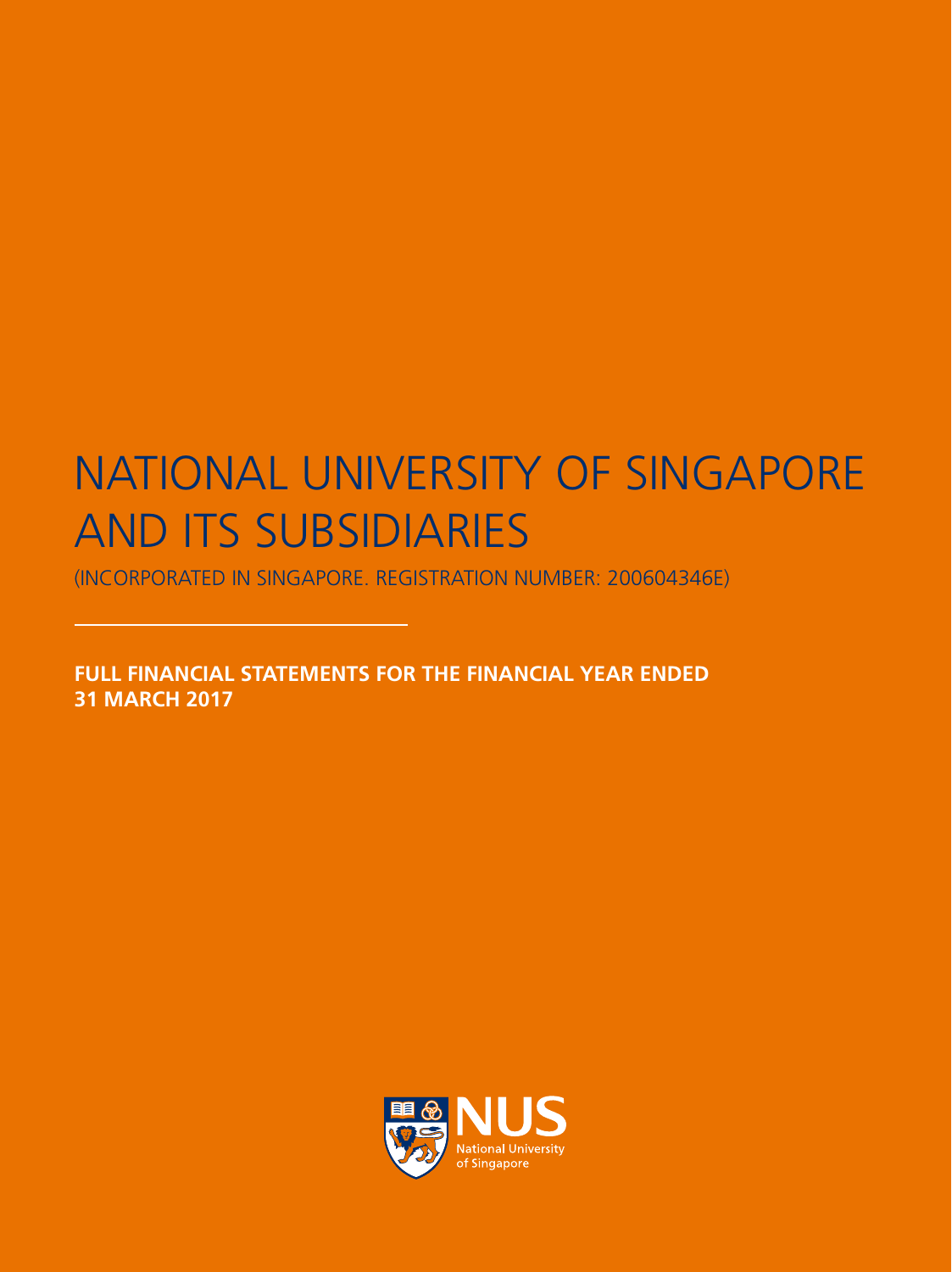NATIONAL UNIVERSITY OF SINGAPORE AND ITS SUBSIDIARIES

## TRUSTEES' STATEMENT AND CONSOLIDATED FINANCIAL **STATEMENTS** FOR THE FINANCIAL YEAR ENDED 31 MARCH 2017

| Statements of Comprehensive Income 10 - 11         |  |
|----------------------------------------------------|--|
| Statements of Changes in Funds and Reserves12 - 13 |  |
| Consolidated Statement of Cash Flows  14 - 15      |  |
| Notes to the Financial Statements  16 - 74         |  |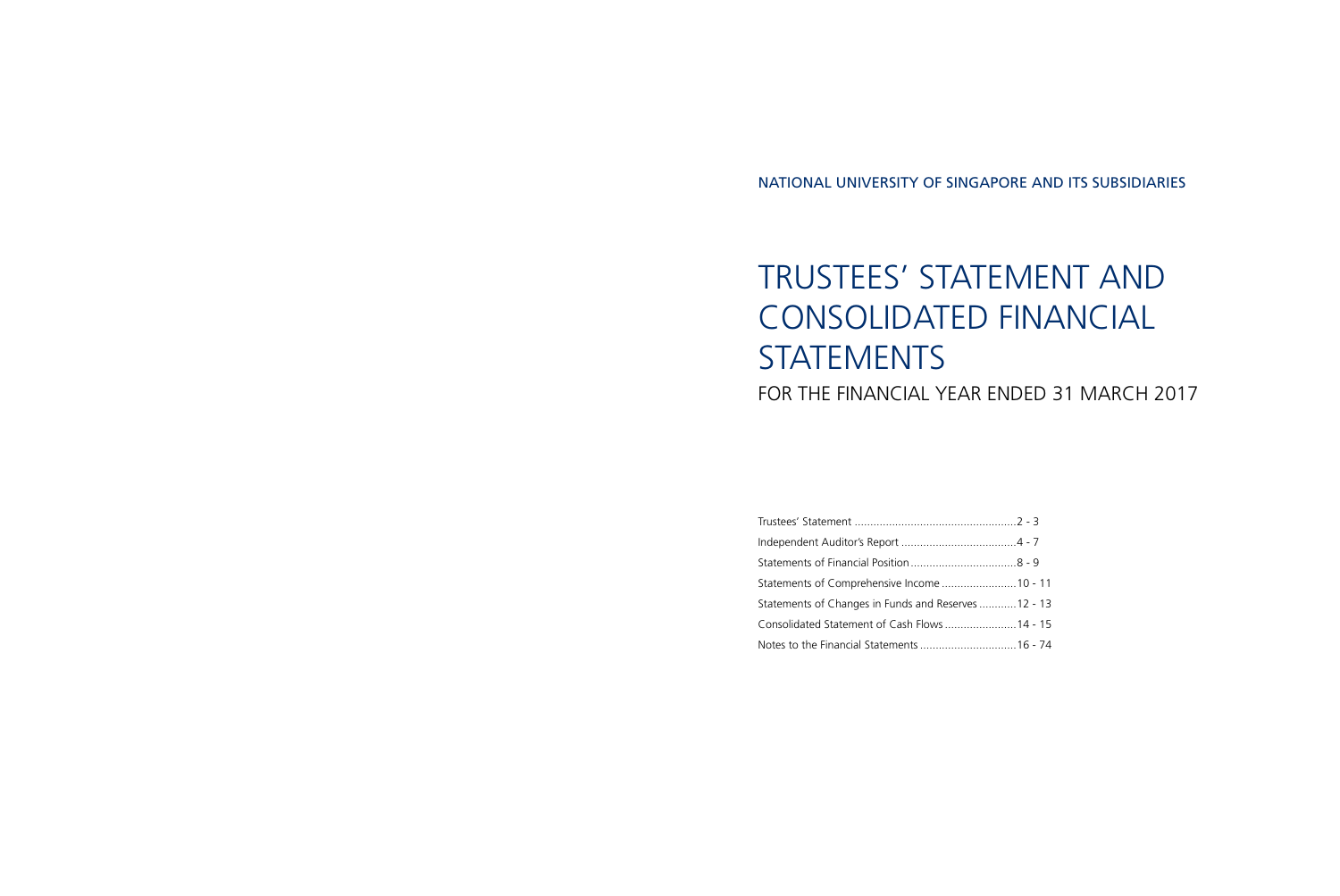### TRUSTEES' STATEMENT

The Trustees are pleased to present their statement to the members together with the audited consolidated financial statements of the National University of Singapore ("the Company") and its subsidiaries (collectively, "the Group") and statement of financial position, statement of comprehensive income and statement of changes in funds and reserves of the Company, as of and for the financial year ended 31 March 2017.

#### **OPINION OF THE TRUSTEES**

In the opinion of the Trustees,

- a) the consolidated financial statements of the Group and the statement of financial position, statement of comprehensive income and statement of changes in funds and reserves of the Company are drawn up so as to give a true and fair view of the financial position of the Group and of the Company as at 31 March 2017, and of the consolidated financial performance, consolidated changes in funds and reserves and consolidated cash flows of the Group and the financial performance and changes in funds and reserves of the Company for the financial year from 1 April 2016 to 31 March 2017; and
- b) at the date of this statement there are reasonable grounds to believe that the Company will be able to pay its debts when they fall due.

#### **TRUSTEES**

The Trustees of the Company in office at the date of this report are:

| Mr Hsieh Fu Hua - Chairman (Appointed on 1 January 2017) | Mr Michael Lien Jown Leam                    |
|----------------------------------------------------------|----------------------------------------------|
| Professor Tan Chorh Chuan                                | Mr Andrew Lim Ming-Hui                       |
| Ambassador Chan Heng Chee                                | Mr Chaly Mah Chee Kheong                     |
| Dr Cheong Koon Hean                                      | Mr Ng Wai King                               |
| Ms Chong Siak Ching                                      | Mr Phillip Tan Eng Seong                     |
| Mr Goh Choon Phong                                       | Mr Abdullah Tarmugi                          |
| Mr Goh Yew Lin                                           | Ms Elaine Yew Wen Suen                       |
| Dr Noeleen Heyzer                                        | Mr Loh Chin Hua                              |
| Mr Peter Ho Hak Ean                                      | Dr Leslie Teo Eng Sipp                       |
| Professor Olaf Kübler                                    | Mr Wong Fong Fui                             |
| Mdm Kay Kuok Oon Kwong                                   | Mr Lai Chung Han (Appointed on 19 June 2017) |

#### **ARRANGEMENTS TO ENABLE TRUSTEES TO ACQUIRE SHARES AND DEBENTURES**

Neither at the end of nor at any time during the financial year was the Company a party to any arrangement whose objects are, or one of whose object is, to enable the Trustees of the Company to acquire benefits by means of the acquisition of shares or debentures of the Company or any other body corporate.

## TRUSTEES' STATEMENT

#### **TRUSTEES' INTERESTS IN SHARES OR DEBENTURES**

The Company is a public company limited by guarantee and does not have a share capital.

At the end of the financial year, the Trustees of the Company have no interest in the share capital (including any share options) and debentures of the Company's related corporations as recorded in the register of the directors' shareholdings kept by the Company's related corporations under Section 164 of the Singapore Companies Act.

#### **AUDITOR**

Ernst & Young LLP have expressed their willingness to accept re-appointment as auditor.

On behalf of the Trustees

Myrie

Trustee Trustee

28 July 2017

**MR HSIEH FU HUA PROFESSOR TAN CHORH CHUAN**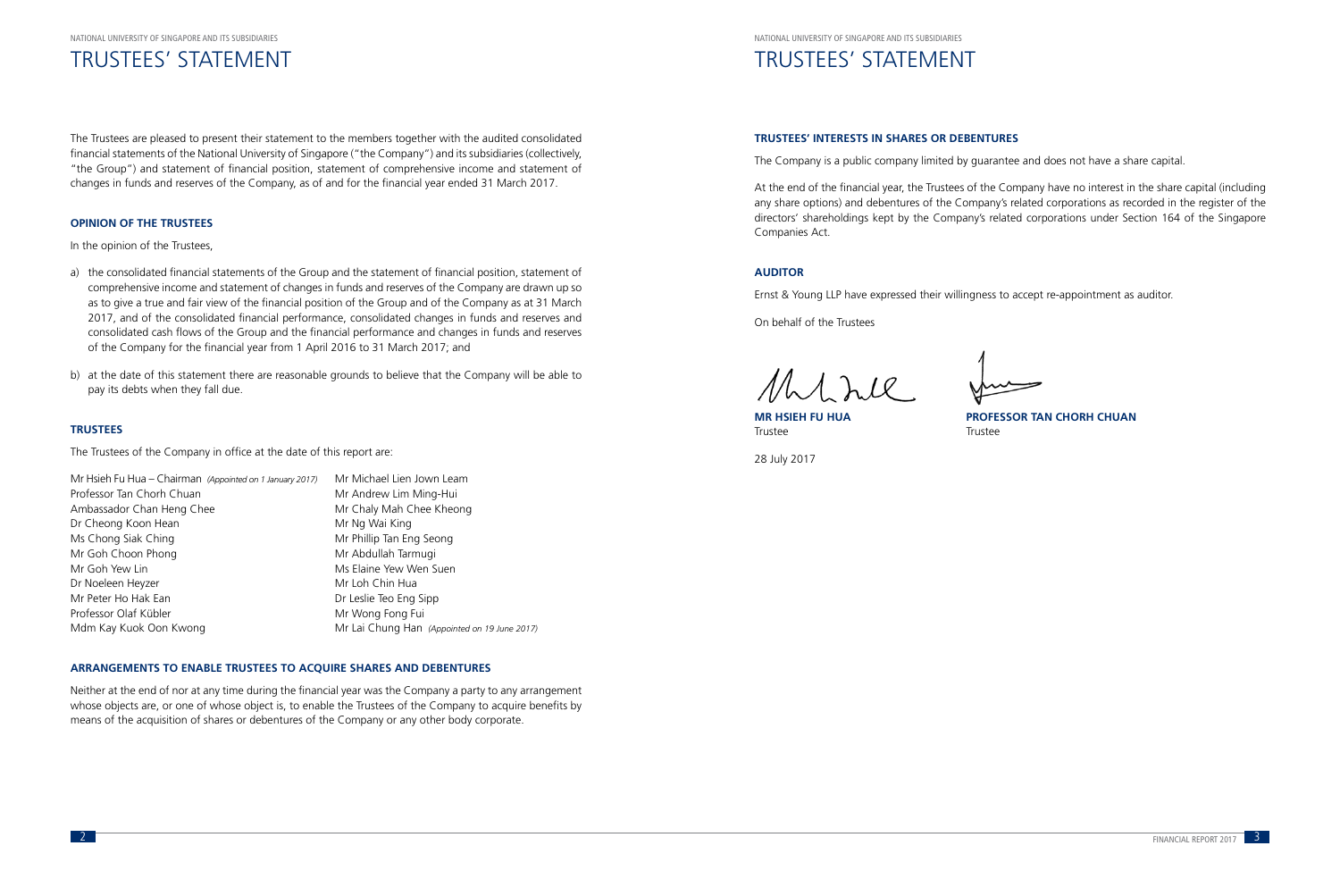### INDEPENDENT AUDITOR'S REPORT TO THE TRUSTEES OF NATIONAL UNIVERSITY OF SINGAPORE

#### **REPORT ON THE AUDIT OF THE FINANCIAL STATEMENTS**

#### **Opinion**

We have audited the financial statements of National University of Singapore ("the Company") and its subsidiaries (collectively, "the Group"), which comprise the statements of financial position of the Group and the Company as at 31 March 2017, the statements of comprehensive income and statements of changes in funds and reserves of the Group and the Company and consolidated statement of cash flows of the Group for the year then ended, and notes to the financial statements, including a summary of significant accounting policies and other explanatory information.

In our opinion, the consolidated financial statements of the Group and the statement of financial position, statement of comprehensive income and statement of changes in funds and reserves of the Company are properly drawn up in accordance with the provisions of the Companies Act, Chapter 50 (the "Act"), the Charities Act, Chapter 37 and other relevant regulations (the "Charities Act and Regulations") and Financial Reporting Standards in Singapore ("FRSs") so as to give a true and fair view of the financial position of the Group and the Company as at 31 March 2017 and of the consolidated financial performance, consolidated changes in funds and reserves and consolidated cash flows of the Group and the financial performance and changes in funds and reserves of the Company for the year ended on that date.

#### **Basis for Opinion**

We conducted our audit in accordance with Singapore Standards on Auditing ("SSAs"). Our responsibilities under those standards are further described in the Auditor's Responsibilities for the Audit of the Financial Statements section of our report. We are independent of the Group in accordance with the Accounting and Corporate Regulatory Authority ("ACRA") Code of Professional Conduct and Ethics for Public Accountants and Accounting Entities (the "ACRA Code") together with the ethical requirements that are relevant to our audit of the financial statements in Singapore, and we have fulfilled our other ethical responsibilities in accordance with these requirements and the ACRA Code. We believe that the audit evidence we have obtained is sufficient and appropriate to provide a basis for our opinion.

#### **Other Information**

Management is responsible for other information. The other information comprises the Trustees' statement but does not include the financial statements and our auditor's report thereon.

Our opinion on the financial statements does not cover the other information and we do not express any form of assurance conclusion thereon.

In connection with our audit of the financial statements, our responsibility is to read the other information and, in doing so, consider whether the other information is materially inconsistent with the financial statements or our knowledge obtained in the audit or otherwise appears to be materially misstated. If, based on the work we have performed, we conclude that there is a material misstatement of this other information, we are required to report that fact. We have nothing to report in this regard.

### INDEPENDENT AUDITOR'S REPORT TO THE TRUSTEES OF NATIONAL UNIVERSITY OF SINGAPORE

#### **REPORT ON THE AUDIT OF THE FINANCIAL STATEMENTS** *(cont'd)*

#### **Responsibilities of Management and Trustees for the Financial Statements**

Management is responsible for the preparation of the financial statements in accordance with the provisions of the Act, the Charities Act and Regulations, and FRSs, and for devising and maintaining a system of internal accounting controls sufficient to provide a reasonable assurance that assets are safeguarded against loss from unauthorised use or disposition; and transactions are properly authorised and that they are recorded as necessary to permit the preparation of true and fair financial statements and to maintain accountability of assets.

In preparing the financial statements, Management is responsible for assessing the Group's ability to continue as a going concern, disclosing, as applicable, matters relating to going concern and using the going concern basis of accounting unless Management either intends to liquidate the Group or to cease operations, or has no realistic alternative but to do so.

The Trustees' responsibilities include overseeing the Group's financial reporting process.

#### **Auditor's Responsibilities for the Audit of the Financial Statements**

Our objectives are to obtain reasonable assurance about whether the financial statements as a whole are free from material misstatement, whether due to fraud or error, and to issue an auditor's report that includes our opinion. Reasonable assurance is a high level of assurance, but is not a guarantee that an audit conducted in accordance with SSAs will always detect a material misstatement when it exists. Misstatements can arise from fraud or error and are considered material if, individually or in the aggregate, they could reasonably be expected to influence the economic decisions of users taken on the basis of these financial statements.

As part of an audit in accordance with SSAs, we exercise professional judgement and maintain professional scepticism throughout the audit. We also:

- Identify and assess the risks of material misstatement of the financial statements, whether due to fraud or error, design and perform audit procedures responsive to those risks, and obtain audit evidence that is sufficient and appropriate to provide a basis for our opinion. The risk of not detecting a material misstatement resulting from fraud is higher than for one resulting from error, as fraud may involve collusion, forgery, intentional omissions, misrepresentations, or the override of internal control.
- Obtain an understanding of internal control relevant to the audit in order to design audit procedures that are appropriate in the circumstances, but not for the purpose of expressing an opinion on the effectiveness of the Group's internal control.
- Evaluate the appropriateness of accounting policies used and the reasonableness of accounting estimates and related disclosures made by Management.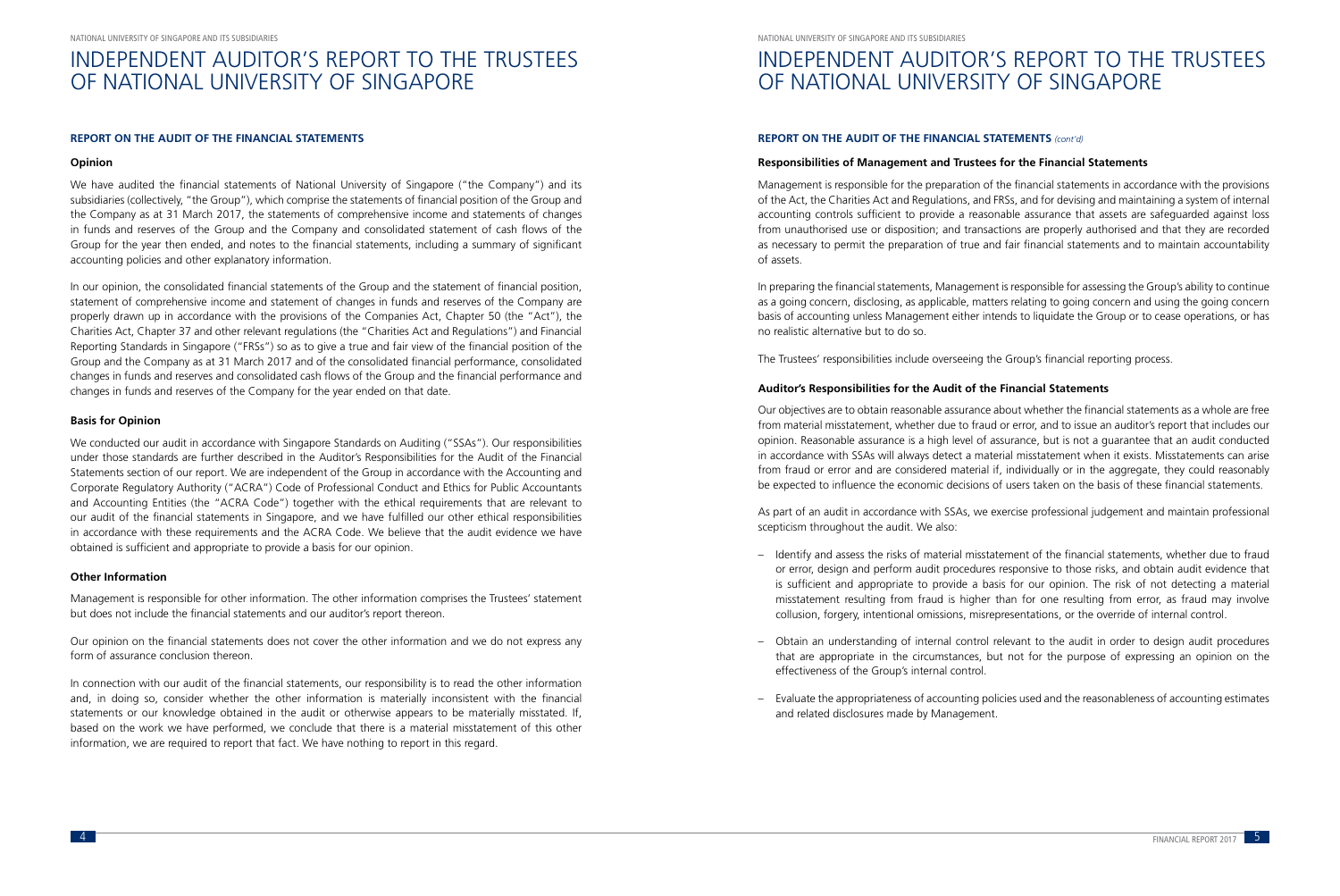### INDEPENDENT AUDITOR'S REPORT TO THE TRUSTEES OF NATIONAL UNIVERSITY OF SINGAPORE

#### **REPORT ON THE AUDIT OF THE FINANCIAL STATEMENTS** *(cont'd)*

#### **Auditor's Responsibilities for the Audit of the Financial Statements** *(cont'd)*

- Conclude on the appropriateness of Management's use of the going concern basis of accounting and, based on the audit evidence obtained, whether a material uncertainty exists related to events or conditions that may cast significant doubt on the Group's ability to continue as a going concern. If we conclude that a material uncertainty exists, we are required to draw attention in our auditor's report to the related disclosures in the financial statements or, if such disclosures are inadequate, to modify our opinion. Our conclusions are based on the audit evidence obtained up to the date of our auditor's report. However, future events or conditions may cause the Group to cease to continue as a going concern.
- Evaluate the overall presentation, structure and content of the financial statements, including the disclosures, and whether the financial statements represent the underlying transactions and events in a manner that achieves fair presentation.
- Obtain sufficient appropriate audit evidence regarding the financial information of the entities or business activities within the Group to express an opinion on the consolidated financial statements. We are responsible for the direction, supervision and performance of the audit. We remain solely responsible for our audit opinion.

We communicate with the Trustees regarding, among other matters, the planned scope and timing of the audit and significant audit findings, including any significant deficiencies in internal control that we identify during our audit.

We also provide the Trustees with a statement that we have complied with relevant ethical requirements regarding independence, and to communicate with them all relationships and other matters that may reasonably be thought to bear on our independence, and where applicable, related safeguards.

### INDEPENDENT AUDITOR'S REPORT TO THE TRUSTEES OF NATIONAL UNIVERSITY OF SINGAPORE

#### **REPORT ON OTHER LEGAL AND REGULATORY REQUIREMENTS**

In our opinion, the accounting and other records required to be kept by the Company and by those subsidiary corporations incorporated in Singapore of which we are the auditors have been properly kept in accordance with the provisions of the Act and the Charities Act and Regulations.

During the course of our audit, nothing has come to our attention that causes us to believe that during the year:

- a) the Company has not used the donation monies in accordance with its objectives as required under Regulation 11 of the Charities (Institutions of a Public Character) Regulations; and
- b) the Company has not complied with the requirements of Regulation 15 (Fund-raising expenses) of the Charities (Institutions of a Public Character) Regulations.

East + Young HP

**ERNST & YOUNG LLP** Public Accountants and Chartered Accountants

Singapore 28 July 2017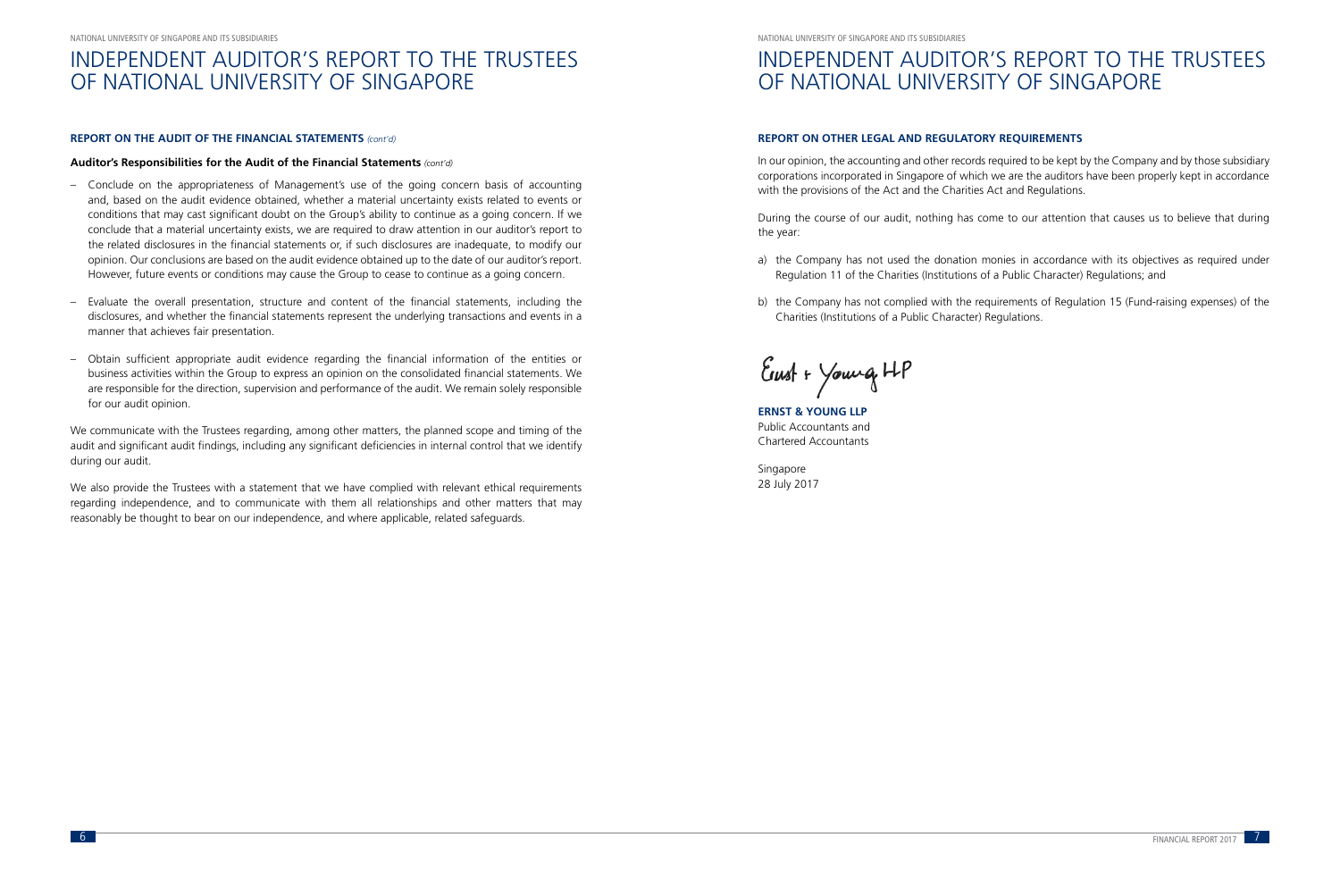### STATEMENT OF FINANCIAL POSITION **AS AT 31 MARCH 2017**

|                                                            |      | <b>GROUP</b>     |                  |                  | <b>COMPANY</b>   |  |
|------------------------------------------------------------|------|------------------|------------------|------------------|------------------|--|
|                                                            |      | 31 March<br>2017 | 31 March<br>2016 | 31 March<br>2017 | 31 March<br>2016 |  |
|                                                            | Note | S\$'000          | S\$'000          | S\$'000          | S\$'000          |  |
| <b>NON-CURRENT ASSETS</b>                                  |      |                  |                  |                  |                  |  |
| Subsidiary companies                                       | 5    |                  |                  | 128              | 328              |  |
| Associated companies                                       | 6    | 127,512          | 122.925          | 77,161           | 73,057           |  |
| Fixed assets                                               | 8    | 3,482,295        | 3,484,025        | 3,479,820        | 3,481,580        |  |
| Intangible assets                                          | 9    | 8,325            | 8,109            | 8,317            | 8,094            |  |
| Available-for-sale investments                             | 10   | 6,416            | 8,428            | 4,518            | 4,773            |  |
| Student loans (repayable after 12 months)                  | 13   | 6,880            | 8,971            | 6,880            | 8,971            |  |
| Long-term loan to subsidiary company                       | 14   |                  |                  | 250              | 250              |  |
| Prepayments (to be utilised after 12 months)               | 16   | 197              | 458              | 197              | 458              |  |
| <b>Total Non-Current Assets</b>                            |      | 3,631,625        | 3,632,916        | 3,577,271        | 3,577,511        |  |
| <b>CURRENT ASSETS</b>                                      |      |                  |                  |                  |                  |  |
| Student loans (repayable within 12 months)                 | 13   | 2,647            | 2,547            | 2,647            | 2,547            |  |
| Debtors                                                    | 15   | 509,307          | 484,179          | 507,714          | 482,446          |  |
| Consumable stores                                          |      | 575              | 457              | 333              | 265              |  |
| Deposits and prepayments (to be utilised within 12 months) | 16   | 45,521           | 42,994           | 45,023           | 42,617           |  |
| Amounts owing from subsidiary companies                    | 14   |                  |                  | 921              | 889              |  |
| Investments at fair value through income or expenditure    | 11   | 7,977,964        | 6,379,425        | 7,977,964        | 6,379,425        |  |
| Derivative financial instruments                           | 12   | 16,007           | 82,771           | 16,007           | 82,771           |  |
| Cash and cash equivalents                                  | 17   | 160,502          | 753,977          | 137,696          | 733,145          |  |
| <b>Total Current Assets</b>                                |      | 8,712,523        | 7,746,350        | 8,688,305        | 7,724,105        |  |
| <b>TOTAL ASSETS</b>                                        |      | 12,344,148       | 11,379,266       | 12,265,576       | 11,301,616       |  |

### STATEMENT OF FINANCIAL POSITION **AS AT 31 MARCH 2017**

|                                                              |      | <b>GROUP</b>     |                  | <b>COMPANY</b>   |                  |
|--------------------------------------------------------------|------|------------------|------------------|------------------|------------------|
|                                                              |      | 31 March<br>2017 | 31 March<br>2016 | 31 March<br>2017 | 31 March<br>2016 |
|                                                              | Note | S\$'000          | S\$'000          | S\$'000          | S\$'000          |
| <b>CURRENT LIABILITIES</b>                                   |      |                  |                  |                  |                  |
| Creditors and accrued expenses                               | 18   | 283,725          | 381,285          | 281,623          | 378,705          |
| Provisions for employee leave liability                      | 18   | 103,341          | 97,240           | 100,895          | 95,080           |
| Grants received in advance                                   | 19   | 391,305          | 456,926          | 387,225          | 452,859          |
| Deferred tuition and other fees                              |      | 72,608           | 69,373           | 72,354           | 69,248           |
| Derivative financial instruments                             | 12   | 40,864           | 709              | 40,864           | 709              |
| Amounts owing to subsidiary companies                        | 14   |                  |                  | 26,156           | 25,937           |
| Fixed rate notes (due within 12 months)                      | 20   | 250,000          |                  | 250,000          |                  |
| <b>Total Current Liabilities</b>                             |      | 1,141,843        | 1,005,533        | 1,159,117        | 1,022,538        |
| <b>NON-CURRENT LIABILITIES</b>                               |      |                  |                  |                  |                  |
| Fixed rate notes (due after 12 months)                       | 20   | 750,000          | 900,000          | 750,000          | 900,000          |
| Deferred capital grants                                      | 21   | 1,954,006        | 1,874,875        | 1,951,671        | 1,872,498        |
| <b>Total Non-Current Liabilities</b>                         |      | 2,704,006        | 2,774,875        | 2,701,671        | 2,772,498        |
| <b>TOTAL LIABILITIES</b>                                     |      | 3,845,849        | 3,780,408        | 3,860,788        | 3,795,036        |
| <b>NET ASSETS</b>                                            |      | 8,498,299        | 7,598,858        | 8,404,788        | 7,506,580        |
|                                                              |      |                  |                  |                  |                  |
| <b>FUNDS AND RESERVES</b>                                    |      |                  |                  |                  |                  |
| <b>ACCUMULATED SURPLUS</b>                                   |      |                  |                  |                  |                  |
| Designated General Funds                                     | 22   | 2,619,993        | 2,406,939        | 2,546,661        | 2,337,013        |
| <b>Restricted Funds</b>                                      | 22   | 2,147,333        | 1,703,656        | 2,127,632        | 1,682,438        |
|                                                              |      | 4,767,326        | 4,110,595        | 4,674,293        | 4,019,451        |
| <b>ENDOWMENT FUNDS</b>                                       | 23   | 3,730,027        | 3,486,406        | 3,729,595        | 3,485,974        |
| <b>FAIR VALUE RESERVE</b>                                    | 22   | 910              | 1,801            | 900              | 1,155            |
| <b>TRANSLATION RESERVE</b>                                   | 22   | 36               | 56               |                  |                  |
| <b>TOTAL FUNDS AND RESERVES</b>                              |      | 8,498,299        | 7,598,858        | 8,404,788        | 7,506,580        |
|                                                              |      |                  |                  |                  |                  |
| <b>Funds managed on behalf</b><br>of the Government Ministry | 24   | 298,375          | 292,924          | 298,375          | 292,924          |
| Represented by:                                              |      |                  |                  |                  |                  |
| Net assets managed on behalf                                 |      |                  |                  |                  |                  |
| of the Government Ministry                                   | 24   | 298,674          | 293,334          | 298,674          | 293,334          |
| Amount receivable from Government Ministry                   | 24   | (299)            | (410)            | (299)            | (410)            |
|                                                              |      | 298,375          | 292,924          | 298,375          | 292,924          |

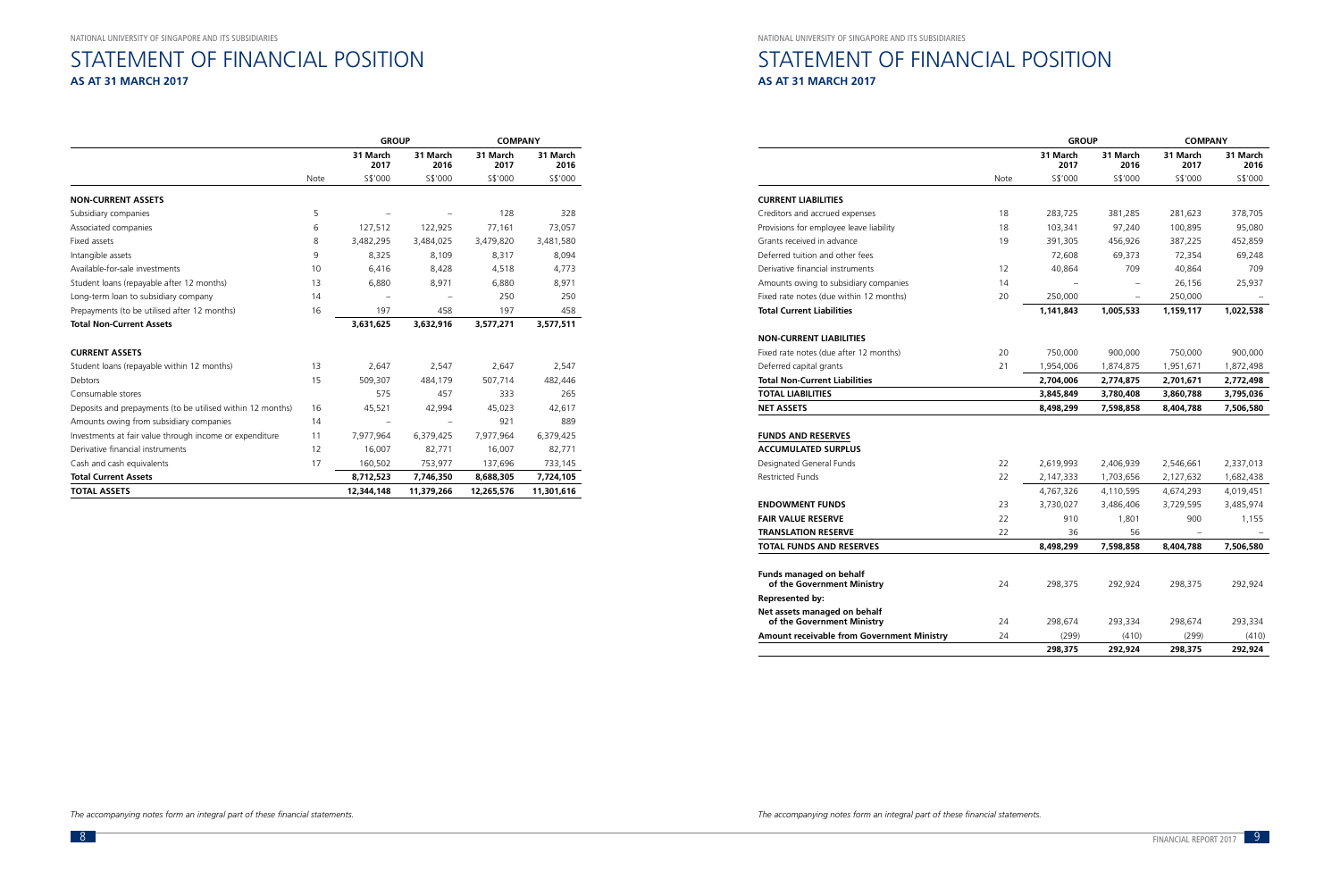### STATEMENT OF COMPREHENSIVE INCOME **FOR THE FINANCIAL YEAR ENDED 31 MARCH 2017**

| <b>GROUP</b>                                                                                            |                 |                                           |            |             |                         |               |             |
|---------------------------------------------------------------------------------------------------------|-----------------|-------------------------------------------|------------|-------------|-------------------------|---------------|-------------|
|                                                                                                         |                 | <b>DESIGNATED</b><br><b>GENERAL FUNDS</b> |            |             | <b>RESTRICTED FUNDS</b> | <b>TOTAL</b>  |             |
|                                                                                                         |                 | 2017                                      | 2016       | 2017        | 2016                    | 2017          | 2016        |
|                                                                                                         | Note            | S\$'000                                   | S\$'000    | S\$'000     | S\$'000                 | S\$'000       | S\$'000     |
| <b>OPERATING INCOME</b>                                                                                 |                 |                                           |            |             |                         |               |             |
| Tuition and other related fees                                                                          |                 | 468,201                                   | 445,752    |             |                         | 468,201       | 445,752     |
| Other income                                                                                            | 26              | 237,149                                   | 212,074    | 99,155      | 120,596                 | 336,304       | 332,670     |
|                                                                                                         |                 | 705,350                                   | 657,826    | 99,155      | 120,596                 | 804,505       | 778,422     |
| <b>OPERATING EXPENDITURE</b>                                                                            |                 |                                           |            |             |                         |               |             |
| Expenditure on manpower                                                                                 | 27              | 923,349                                   | 887,909    | 369,883     | 341,667                 | 1,293,232     | 1,229,576   |
| Depreciation and                                                                                        |                 |                                           |            |             |                         |               |             |
| amortisation expenditure                                                                                | 8,9             | 82,624                                    | 84,894     | 264,232     | 256,919                 | 346,856       | 341,813     |
| Other operating expenditure                                                                             |                 | 436,136                                   | 431,076    | 550,178     | 514,019                 | 986,314       | 945,095     |
|                                                                                                         |                 | 1,442,109                                 | 1,403,879  | 1,184,293   | 1,112,605               | 2,626,402     | 2,516,484   |
| Operating deficit                                                                                       |                 | (736,759)                                 | (746, 053) | (1,085,138) | (992,009)               | (1,821,897)   | (1,738,062) |
| Net investment income (loss)                                                                            | 29              | 93,774                                    | 4,999      | 535,153     | (35,087)                | 628,927       | (30,088)    |
| Share of results (net of tax) of<br>associated companies                                                | 6               | 2,000                                     | (1,985)    | (1, 517)    | 8,533                   | 483           | 6,548       |
| Deficit before Grants                                                                                   | 30              | (640, 985)                                | (743, 039) | (551, 502)  | (1,018,563)             | (1, 192, 487) | (1,761,602) |
|                                                                                                         |                 |                                           |            |             |                         |               |             |
| <b>GRANTS</b>                                                                                           |                 |                                           |            |             |                         |               |             |
| Operating Grants:                                                                                       |                 |                                           |            |             |                         |               |             |
| Government                                                                                              | 31a             | 702,379                                   | 728,689    | 593,775     | 523,949                 | 1,296,154     | 1,252,638   |
| Others                                                                                                  | 31 <sub>b</sub> | 8,389                                     | 18,514     | 255,135     | 261,646                 | 263,524       | 280,160     |
| Deferred capital grants amortised                                                                       | 21              | 30,403                                    | 31,877     | 259,289     | 249,040                 | 289,692       | 280,917     |
|                                                                                                         |                 | 741,171                                   | 779,080    | 1,108,199   | 1,034,635               | 1,849,370     | 1,813,715   |
| SURPLUS FOR THE YEAR BEFORE TAX                                                                         |                 | 100,186                                   | 36,041     | 556,697     | 16,072                  | 656,883       | 52,113      |
| Income tax                                                                                              | 32              |                                           |            |             |                         |               |             |
| <b>SURPLUS FOR THE YEAR</b>                                                                             | 33              | 100.186                                   | 36,041     | 556,697     | 16,072                  | 656,883       | 52,113      |
| <b>OTHER COMPREHENSIVE INCOME:</b>                                                                      |                 |                                           |            |             |                         |               |             |
| Items that may be reclassified subsequently<br>to income or expenditure:                                |                 |                                           |            |             |                         |               |             |
| Exchange differences on translating<br>foreign operations                                               |                 | (20)                                      | (22)       |             |                         | (20)          | (22)        |
| Change in fair value of<br>available-for-sale investments                                               |                 |                                           |            | (255)       | (1, 576)                | (255)         | (1, 576)    |
| Transfer of fair value reserve on sale<br>of available-for-sale investments to<br>income or expenditure |                 |                                           |            | (636)       |                         | (636)         |             |
| OTHER COMPREHENSIVE INCOME<br>FOR THE YEAR, NET OF TAX                                                  |                 | (20)                                      | (22)       | (891)       | (1, 576)                | (911)         | (1,598)     |
| TOTAL COMPREHENSIVE INCOME<br><b>FOR THE YEAR</b>                                                       |                 | 100,166                                   | 36,019     | 555,806     | 14,496                  | 655,972       | 50,515      |

NATIONAL UNIVERSITY OF SINGAPORE AND ITS SUBSIDIARIES

### STATEMENT OF COMPREHENSIVE INCOME **FOR THE FINANCIAL YEAR ENDED 31 MARCH 2017**

|                                                                                                         |                 | <b>DESIGNATED</b>    |            |             |                         |               |             |
|---------------------------------------------------------------------------------------------------------|-----------------|----------------------|------------|-------------|-------------------------|---------------|-------------|
|                                                                                                         |                 | <b>GENERAL FUNDS</b> |            |             | <b>RESTRICTED FUNDS</b> | <b>TOTAL</b>  |             |
|                                                                                                         |                 | 2017                 | 2016       | 2017        | 2016                    | 2017          | 2016        |
|                                                                                                         | Note            | S\$'000              | S\$'000    | S\$'000     | S\$'000                 | S\$'000       | S\$'000     |
| <b>OPERATING INCOME</b>                                                                                 |                 |                      |            |             |                         |               |             |
| Tuition and other related fees                                                                          |                 | 463,508              | 440,972    | L.          |                         | 463,508       | 440,972     |
| Other income                                                                                            | 26              | 234,079              | 208,595    | 99,155      | 120,596                 | 333,234       | 329,191     |
|                                                                                                         |                 | 697,587              | 649,567    | 99,155      | 120,596                 | 796,742       | 770,163     |
| <b>OPERATING EXPENDITURE</b>                                                                            |                 |                      |            |             |                         |               |             |
| Expenditure on manpower                                                                                 | 27              | 900,812              | 865,928    | 369,883     | 341,667                 | 1,270,695     | 1,207,595   |
| Depreciation and amortisation<br>expenditure                                                            | 8,9             | 81,960               | 84,211     | 264,232     | 256,919                 | 346,192       | 341,130     |
| Other operating expenditure                                                                             |                 | 428,125              | 422,647    | 550,178     | 514,019                 | 978,303       | 936,666     |
|                                                                                                         |                 | 1,410,897            | 1,372,786  | 1,184,293   | 1,112,605               | 2,595,190     | 2,485,391   |
| Operating deficit                                                                                       |                 | (713, 310)           | (723, 219) | (1,085,138) | (992,009)               | (1,798,448)   | (1,715,228) |
| Net investment income (loss)                                                                            | 29              | 92,467               | 5,340      | 535,153     | (35,087)                | 627,620       | (29, 747)   |
| Deficit before Grants                                                                                   | 30              | (620, 843)           | (717, 879) | (549, 985)  | (1,027,096)             | (1, 170, 828) | (1,744,975) |
| <b>GRANTS</b><br>Operating Grants:                                                                      |                 |                      |            |             |                         |               |             |
| Government                                                                                              | 31a             | 681,037              | 708,241    | 593,775     | 523,949                 | 1,274,812     | 1,232,190   |
| Others                                                                                                  | 31 <sub>b</sub> | 6,797                | 16,450     | 255,135     | 261,646                 | 261,932       | 278,096     |
| Deferred capital grants amortised                                                                       | 21              | 29,789               | 31,238     | 259,289     | 249,040                 | 289,078       | 280,278     |
|                                                                                                         |                 | 717,623              | 755,929    | 1,108,199   | 1,034,635               | 1,825,822     | 1,790,564   |
| <b>SURPLUS FOR THE YEAR BEFORE TAX</b>                                                                  |                 | 96,780               | 38,050     | 558,214     | 7,539                   | 654,994       | 45,589      |
| Income tax                                                                                              | 32              |                      |            |             |                         |               |             |
| <b>SURPLUS FOR THE YEAR</b>                                                                             | 33              | 96,780               | 38,050     | 558,214     | 7,539                   | 654,994       | 45,589      |
| <b>OTHER COMPREHENSIVE INCOME:</b>                                                                      |                 |                      |            |             |                         |               |             |
| Items that may be reclassified subsequently<br>to income or expenditure:                                |                 |                      |            |             |                         |               |             |
| Change in fair value of<br>available-for-sale investments                                               |                 |                      |            | (255)       | 31                      | (255)         | 31          |
| Transfer of fair value reserve on sale<br>of available-for-sale investments to<br>income or expenditure |                 |                      |            |             |                         |               |             |
| OTHER COMPREHENSIVE INCOME<br>FOR THE YEAR, NET OF TAX                                                  |                 |                      |            | (255)       | 31                      | (255)         | 31          |
| TOTAL COMPREHENSIVE INCOME<br><b>FOR THE YEAR</b>                                                       |                 | 96.780               | 38,050     | 557,959     | 7.570                   | 654,739       | 45,620      |

*The accompanying notes form an integral part of these financial statements. The accompanying notes form an integral part of these financial statements.*

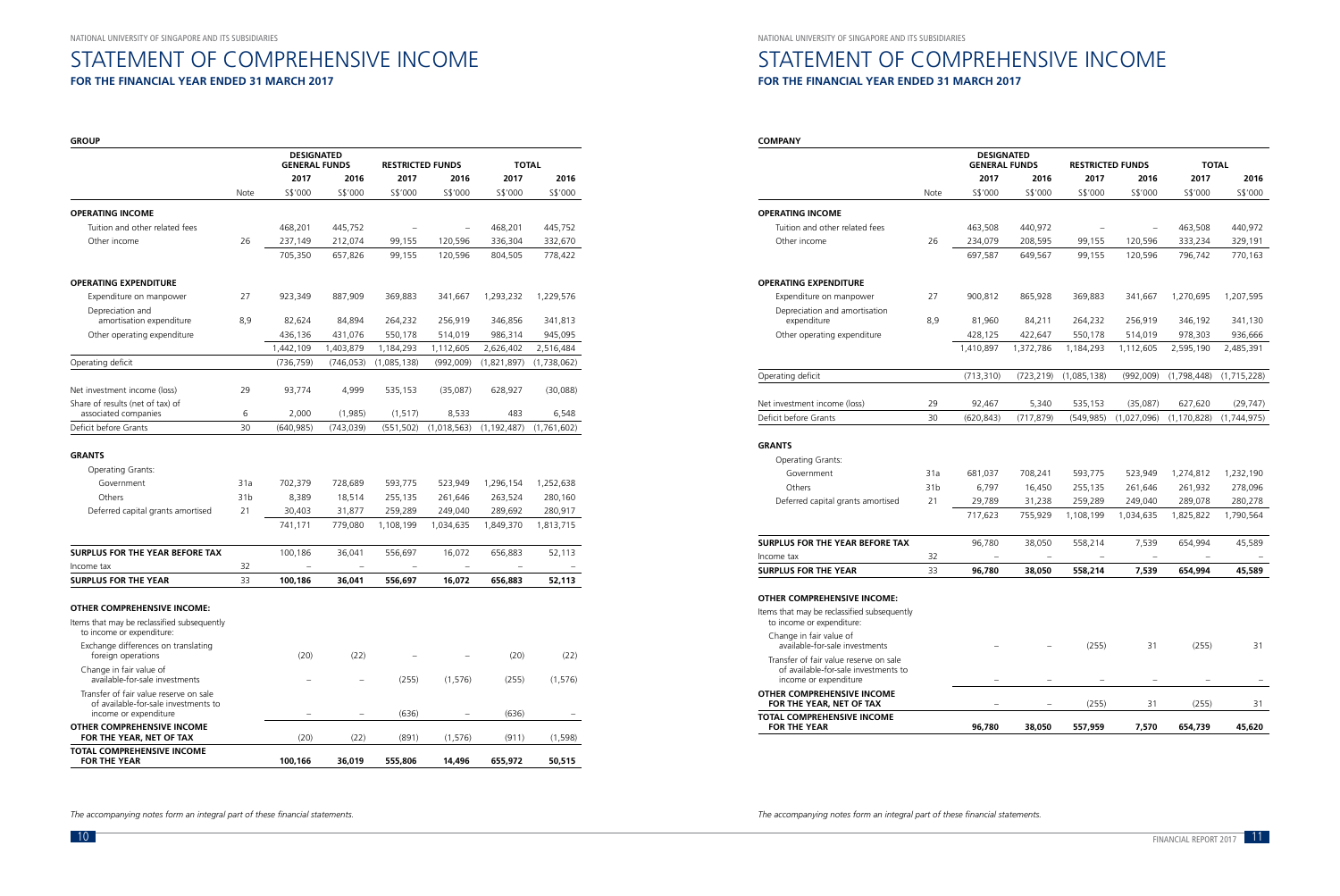### STATEMENTS OF CHANGES IN FUNDS AND RESERVES **FOR THE FINANCIAL YEAR ENDED 31 MARCH 2017**

**GROUP**

|                                                                             | <b>ACCUMULATED</b><br><b>SURPLUS</b> |                                              |                                   | <b>ENDOWMENT</b><br><b>FUNDS</b> | <b>RESERVE</b> | <b>FAIR VALUE TRANSLATION</b><br><b>RESERVE</b> | <b>TOTAL</b> |
|-----------------------------------------------------------------------------|--------------------------------------|----------------------------------------------|-----------------------------------|----------------------------------|----------------|-------------------------------------------------|--------------|
|                                                                             |                                      | <b>Designated</b><br>General<br><b>Funds</b> | <b>Restricted</b><br><b>Funds</b> |                                  |                |                                                 |              |
|                                                                             | Note                                 | S\$'000                                      | S\$'000                           | S\$'000                          | S\$'000        | S\$'000                                         | S\$'000      |
| <b>Balance at 31 March 2016</b>                                             |                                      | 2,406,939                                    | 1,703,656                         | 3,486,406                        | 1,801          | 56                                              | 7,598,858    |
| Surplus for the year                                                        |                                      | 100,186                                      | 556,697                           |                                  |                |                                                 | 656,883      |
| Other comprehensive income                                                  |                                      |                                              |                                   |                                  | (891)          | (20)                                            | (911)        |
| Total comprehensive income<br>for the year                                  |                                      | 100,186                                      | 556,697                           |                                  | (891)          | (20)                                            | 655,972      |
| Matching grants<br>received/accrued                                         | 23                                   |                                              |                                   | 183,868                          |                |                                                 | 183,868      |
| Donations received                                                          | 23                                   |                                              |                                   | 59,601                           |                |                                                 | 59,601       |
| Total recognised gains and<br>losses for the year                           |                                      | 100,186                                      | 556,697                           | 243,469                          | (891)          | (20)                                            | 899,441      |
| Transfer between Designated<br>General Funds and<br><b>Restricted Funds</b> | 25                                   | 112,868                                      | (112, 868)                        |                                  |                |                                                 |              |
| Transfer to endowment funds                                                 | 23                                   |                                              | (152)                             | 152                              |                |                                                 |              |
| Balance at 31 March 2017                                                    |                                      | 2,619,993                                    | 2,147,333                         | 3,730,027                        | 910            | 36                                              | 8,498,299    |
|                                                                             |                                      |                                              |                                   |                                  |                |                                                 |              |
| Balance as at 1 April 2015                                                  |                                      | 2,267,288                                    | 1,801,039                         | 3,120,319                        | 3,377          | 78                                              | 7,192,101    |
| Surplus for the year                                                        |                                      | 36,041                                       | 16,072                            |                                  |                |                                                 | 52,113       |
| Other comprehensive income                                                  |                                      |                                              |                                   |                                  | (1, 576)       | (22)                                            | (1,598)      |
| Total comprehensive income<br>for the year                                  |                                      | 36,041                                       | 16,072                            |                                  | (1, 576)       | (22)                                            | 50,515       |
| Matching grants<br>received/accrued                                         | 23                                   |                                              |                                   | 245,947                          |                |                                                 | 245,947      |
| Donations received                                                          | 23                                   |                                              |                                   | 110,295                          |                | -                                               | 110,295      |
| Total recognised gains and<br>losses for the year                           |                                      | 36,041                                       | 16,072                            | 356,242                          | (1, 576)       | (22)                                            | 406,757      |
| Transfer between Designated<br>General Funds and<br><b>Restricted Funds</b> | 25                                   | 103,610                                      | (103, 610)                        |                                  |                |                                                 |              |
| Transfer to endowment funds                                                 | 23                                   |                                              | (9,845)                           | 9,845                            |                |                                                 |              |
| <b>Balance at 31 March 2016</b>                                             |                                      | 2,406,939                                    | 1,703,656                         | 3,486,406                        | 1,801          | 56                                              | 7,598,858    |

### STATEMENTS OF CHANGES IN FUNDS AND RESERVES **FOR THE FINANCIAL YEAR ENDED 31 MARCH 2017**

|                                                                   |      | <b>ACCUMULATED</b><br><b>SURPLUS</b>         |                                   | <b>ENDOWMENT</b><br><b>FUNDS</b> | <b>FAIR VALUE</b><br><b>RESERVE</b> | <b>TOTAL</b> |
|-------------------------------------------------------------------|------|----------------------------------------------|-----------------------------------|----------------------------------|-------------------------------------|--------------|
|                                                                   |      | <b>Designated</b><br>General<br><b>Funds</b> | <b>Restricted</b><br><b>Funds</b> |                                  |                                     |              |
|                                                                   | Note | S\$'000                                      | S\$'000                           | S\$'000                          | S\$'000                             | S\$'000      |
| Balance at 31 March 2016                                          |      | 2,337,013                                    | 1,682,438                         | 3,485,974                        | 1,155                               | 7,506,580    |
| Surplus for the year                                              |      | 96,780                                       | 558,214                           |                                  | $\overline{\phantom{0}}$            | 654,994      |
| Other comprehensive income                                        |      |                                              |                                   |                                  | (255)                               | (255)        |
| Total comprehensive income for the year                           |      | 96,780                                       | 558,214                           | $\overline{a}$                   | (255)                               | 654,739      |
| Matching grants received/accrued                                  | 23   |                                              |                                   | 183,868                          |                                     | 183,868      |
| Donations received                                                | 23   |                                              |                                   | 59,601                           |                                     | 59,601       |
| Total recognised gains and losses<br>for the year                 |      | 96,780                                       | 558,214                           | 243,469                          | (255)                               | 898,208      |
| Transfer between Designated General Funds<br>and Restricted Funds | 25   | 112,868                                      | (112, 868)                        |                                  |                                     |              |
| Transfer to endowment funds                                       | 23   |                                              | (152)                             | 152                              |                                     |              |
| Balance at 31 March 2017                                          |      | 2,546,661                                    | 2,127,632                         | 3,729,595                        | 900                                 | 8,404,788    |
| Balance as at 1 April 2015                                        |      | 2,195,353                                    | 1,788,354                         | 3,119,887                        | 1,124                               | 7,104,718    |
| Surplus for the year                                              |      | 38,050                                       | 7,539                             |                                  | -                                   | 45,589       |
| Other comprehensive income                                        |      |                                              |                                   | -                                | 31                                  | 31           |
| Total comprehensive income for the year                           |      | 38,050                                       | 7,539                             |                                  | 31                                  | 45,620       |
| Matching grants received/accrued                                  | 23   |                                              |                                   | 245,947                          | -                                   | 245,947      |
| Donations received                                                | 23   |                                              |                                   | 110,295                          |                                     | 110,295      |
| Total recognised gains and losses<br>for the year                 |      | 38,050                                       | 7,539                             | 356,242                          | 31                                  | 401,862      |
| Transfer between Designated General Funds<br>and Restricted Funds | 25   | 103,610                                      | (103, 610)                        |                                  |                                     |              |
| Transfer to endowment funds                                       | 23   |                                              | (9,845)                           | 9,845                            |                                     |              |
| Balance at 31 March 2016                                          |      | 2,337,013                                    | 1,682,438                         | 3,485,974                        | 1,155                               | 7,506,580    |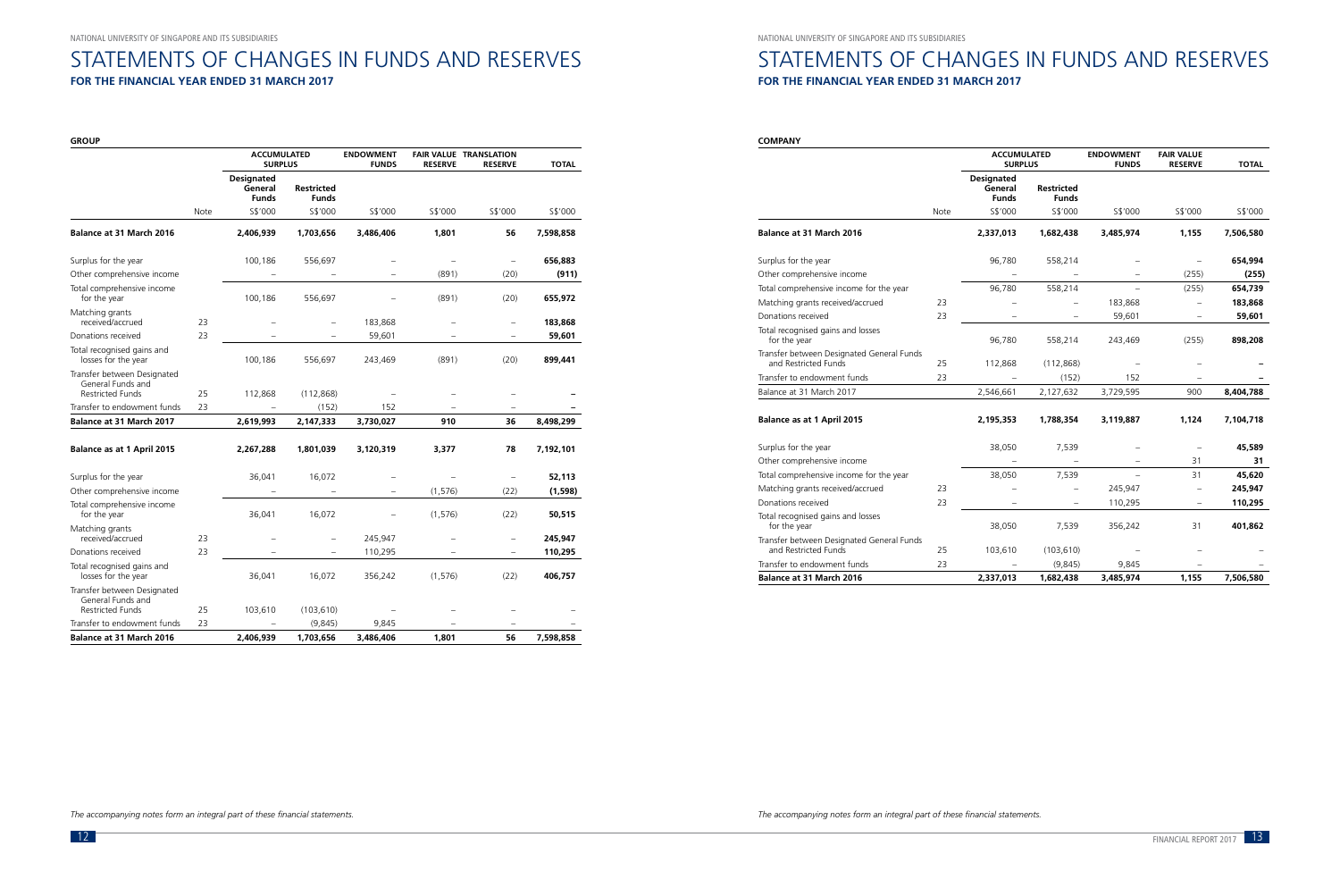### CONSOLIDATED STATEMENT OF CASH FLOWS **FOR THE FINANCIAL YEAR ENDED 31 MARCH 2017**

|                                                                                                          |      | 2017          | 2016          |
|----------------------------------------------------------------------------------------------------------|------|---------------|---------------|
|                                                                                                          | Note | S\$'000       | S\$'000       |
| Cash flows from operating activities:                                                                    |      |               |               |
| Deficit before Grants                                                                                    |      | (1, 192, 487) | (1,761,602)   |
| Adjustments for:                                                                                         |      |               |               |
| Depreciation of fixed assets                                                                             | 8    | 342,846       | 336,398       |
| Amortisation of intangible assets                                                                        | 9    | 4,010         | 5,415         |
| Donated artifacts additions                                                                              | 23   | (1,864)       | (483)         |
| Net investment (income) loss                                                                             | 29   | (628, 927)    | 30,088        |
| Borrowing costs expensed off                                                                             | 30   | 14,826        | 10,542        |
| Loss on disposal of fixed and intangible assets                                                          | 30   | 4,248         | 4,617         |
| Bad and doubtful debts                                                                                   | 30   | 1,440         | 835           |
| Exchange differences arising on translation of foreign subsidiary                                        |      | (20)          | (22)          |
| Share of results (net of tax) of associated companies                                                    |      | (483)         | (6, 548)      |
| Deficit before working capital changes                                                                   |      | (1,456,411)   | (1,380,760)   |
| Change in operating assets and liabilities:                                                              |      |               |               |
| (Increase) decrease in debtors, consumable stores, deposits and prepayments                              |      | (71, 360)     | 2,885         |
| (Decrease) increase in creditors and accrued expenses, provisions and<br>deferred tuition and other fees |      | (101, 077)    | 85,521        |
| Cash used in operations                                                                                  |      | (1,628,848)   | (1, 292, 354) |
| Other grants received, net of refund                                                                     |      | 297,082       | 319,749       |
| Donations received for endowment funds                                                                   | 23   | 59,601        | 110,295       |
| Student loans granted                                                                                    |      | (1,241)       | (1, 576)      |
| Student loans repaid                                                                                     |      | 3,211         | 2,859         |
| Net cash outflow from operating activities                                                               |      | (1, 270, 195) | (861, 027)    |
| Cash flows from investing activities:                                                                    |      |               |               |
| Payments for purchase of fixed assets                                                                    | 8    | (347, 623)    | (345, 956)    |
| Payments for purchase of intangible assets                                                               | 9    | (4,339)       | (3,628)       |
| Proceeds from disposal of fixed assets and intangible assets                                             |      | 242           | 124           |
| Investment in associated companies                                                                       |      | (4, 104)      | (600)         |
| Net purchase of investments                                                                              |      | (958, 302)    | (542,090)     |
| Interest and dividend received                                                                           |      | 78,089        | 79,210        |
| Net foreign currency exchange gains (losses)                                                             | 29   | 37,747        | (88, 677)     |
| Net cash outflow from investing activities                                                               |      | (1, 198, 290) | (901, 617)    |

### CONSOLIDATED STATEMENT OF CASH FLOWS **FOR THE FINANCIAL YEAR ENDED 31 MARCH 2017**

| Note | S\$'000   | S\$'000   |
|------|-----------|-----------|
|      |           |           |
|      |           |           |
|      | 1,598,348 | 1,477,615 |
|      | 188.841   | 228.961   |
|      | 2,536     | 39,080    |
|      | (14, 715) | (7, 485)  |
| 20   | 100,000   | 400,000   |
| 20   |           | (350,000) |
|      | 1,875,010 | 1,788,171 |
|      | (593,475) | 25,527    |
|      | 753,977   | 728,450   |
| 17   | 160,502   | 753,977   |
|      |           |           |

#### Note

During the financial year, the Group acquired fixed assets amounting to S\$351,096,000 (2016: S\$347,645,000), out of which S\$347,623,000 (2016: S\$345,956,000) was paid by cash. The remaining balance represents donated assets and other non-cash items.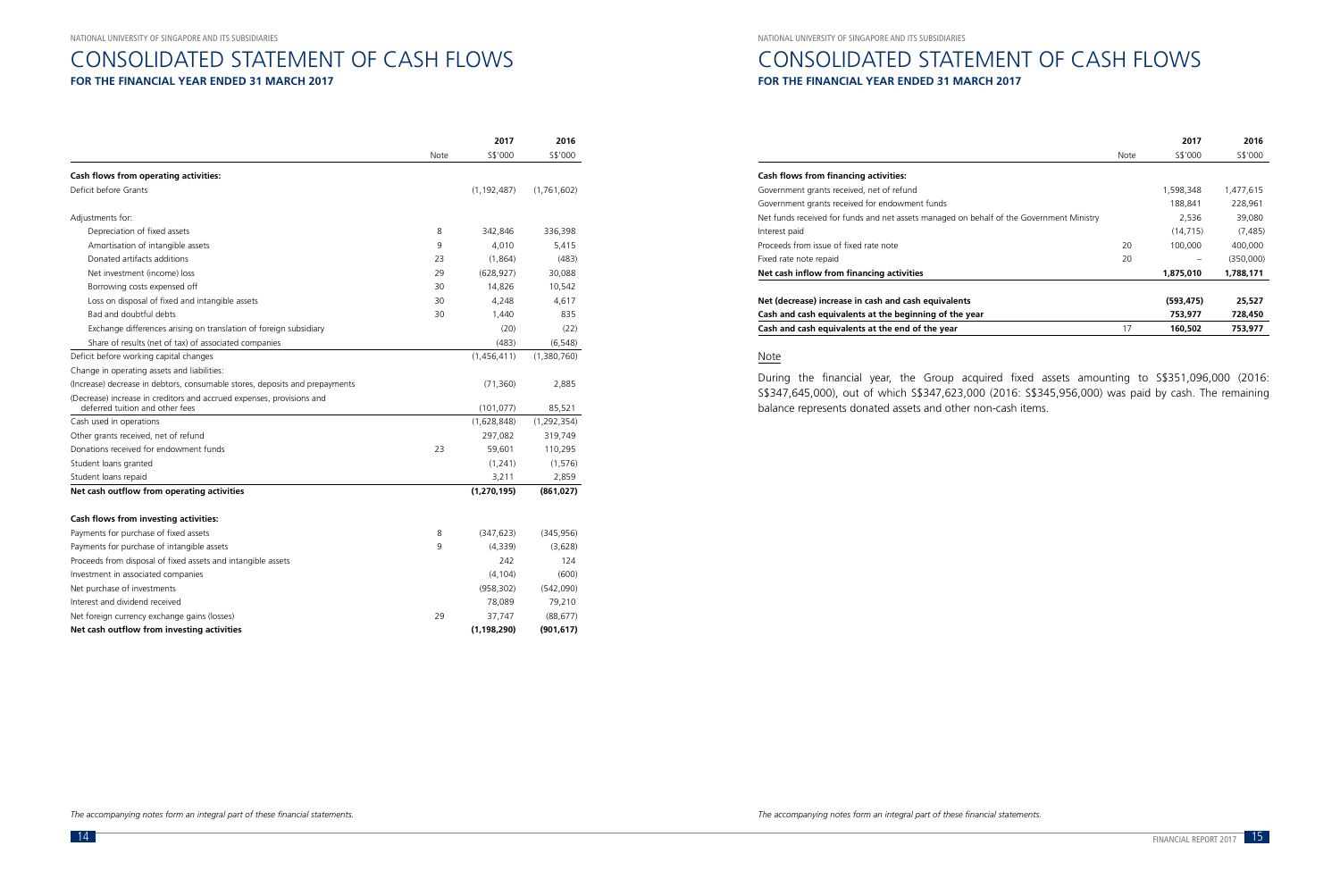#### **1 GENERAL**

The Company (Registration Number 200604346E) is incorporated in Singapore as a public company limited by guarantee and its registered office and place of business is located at 21 Lower Kent Ridge Road Singapore 119077.

The Company is principally engaged in the advancement and dissemination of knowledge, and the promotion of research and scholarship.

The principal activities of the subsidiaries are disclosed in Note 5 to the financial statements.

The consolidated financial statements of the Group and the statement of financial position, statement of comprehensive income and statement of changes in funds and reserves of the Company as of and for the year ended 31 March 2017 were authorised for issue in accordance with a resolution of the Trustees on 28 July 2017.

#### **2 SIGNIFICANT ACCOUNTING POLICIES**

#### **a) BASIS OF ACCOUNTING**

The financial statements have been prepared in accordance with the historical cost basis, except as disclosed in the accounting policies below and are drawn up in accordance with the provisions of the Singapore Companies Act, the Charities Act and Singapore Financial Reporting Standards ("FRS"). The financial statements are presented in Singapore dollars (S\$) and all values in the table are rounded to the nearest thousand (S\$'000) as indicated.

The accounting policies adopted are consistent with those of the previous financial year except for the changes in accounting policies and adoption of new and revised standards and interpretations as disclosed below:

ADOPTION OF NEW AND REVISED STANDARDS – In the current financial year, the Group has adopted all the new and revised FRSs and Interpretations of FRS ("INT FRS") that are relevant to its operations and effective for annual periods beginning on or after 1 April 2016. The adoption of these new/ revised FRSs and INT FRSs does not result in changes to the Group's and Company's accounting policies and has no material effect on the financial statements for the current or prior years.

NATIONAL UNIVERSITY OF SINGAPORE AND ITS SUBSIDIARIES

### NOTES TO THE FINANCIAL STATEMENTS **FOR THE FINANCIAL YEAR ENDED 31 MARCH 2017**

#### **2 SIGNIFICANT ACCOUNTING POLICIES** *(cont'd)*

#### **a) BASIS OF ACCOUNTING** *(cont'd)*

The Group has not adopted the following standards that have been issued but are not yet effective:

| Description                                                        | Effective for annual periods<br>beginning on or after |
|--------------------------------------------------------------------|-------------------------------------------------------|
| Amendments to FRS 7: Disclosure Initiative                         | 1 January 2017                                        |
| Amendments to FRS 12: Recognition of Deferred Tax Assets           |                                                       |
| for Unrealised Losses                                              | 1 January 2017                                        |
| Amendments to FRS 112: Disclosure of Interests in Other Entities   | 1 January 2017                                        |
| Amendments to FRS 28: Investments in Associates and Joint Ventures | 1 January 2018                                        |
| FRS 109 Financial Instruments                                      | 1 January 2018                                        |
| FRS 115 Revenue from Contracts with Customers                      | 1 January 2018                                        |
| Amendments to FRS 115: Clarifications to FRS 115 Revenue from      |                                                       |
| Contracts with Customers                                           | 1 January 2018                                        |
| FRS 116 Leases                                                     | 1 January 2019                                        |
| FRS 116 Leases: Illustrative Examples & Amendments to Guidance on  |                                                       |
| Other Standards                                                    | 1 January 2019                                        |
| Amendments to FRS 110 and FRS 28 Sale or Contribution of Assets    |                                                       |
| between an Investor and its Associate or Joint Venture             | Date to be determined                                 |

At the date of authorisation of these financial statements, the management has considered and anticipated that the adoption of the FRSs, INT FRSs and amendments to FRS that were issued but not effective until future periods will have no material impact on the financial statements of the Group and the Company in the year of their initial adoption, except for FRS 116 which the Group is currently assessing the impact. The details are described below.

#### FRS 116 Leases

FRS 116 requires lessees to recognise most leases on balance sheets to reflect the rights to use the leased assets and the associated obligations for lease payments as well as the corresponding interest expense and depreciation charges. The standard includes two recognition exemption for lessees – leases of 'low value' assets and short-term leases. The new standard is effective for annual periods beginning on or after 1 January 2019.

The Group is currently assessing the impact of the new standard and plans to adopt the new standard on the required effective date.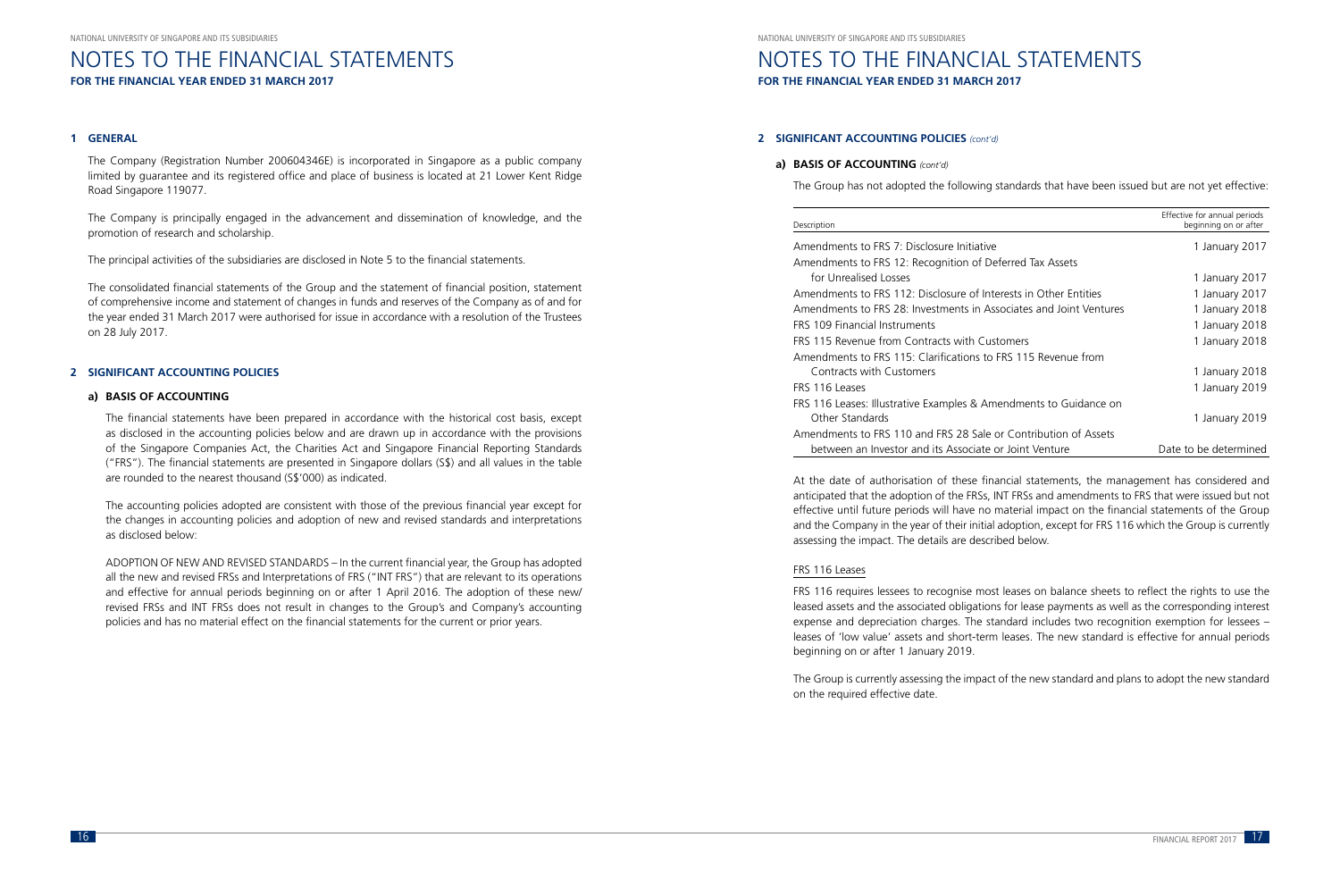#### **2 SIGNIFICANT ACCOUNTING POLICIES** *(cont'd)*

#### **b) BASIS OF CONSOLIDATION**

The consolidated financial statements comprise the financial statements of the Company and its subsidiaries as at the end of the reporting period. The financial statements of the subsidiaries used in the preparation of the consolidated financial statements are prepared for the same reporting date as the Company. Consistent accounting policies are applied to like transactions and events in similar circumstances.

All intra-group balances, income and expenses and unrealised gains and losses resulting from intragroup transactions and dividends are eliminated in full.

Subsidiaries are consolidated from the date of acquisition, being the date on which the Group obtains control, and continue to be consolidated until the date that such control ceases.

Losses within a subsidiary are attributed to the non-controlling interest even if that results in a deficit balance.

Changes in the Company's ownership interest of a subsidiary that do not result in a loss of control are accounted for as equity transactions. If the Group loses control over a subsidiary, it:

- derecognises the assets (including goodwill) and liabilities of the subsidiary at their carrying amounts at the date when control is lost;
- derecognises the carrying amount of any non-controlling interest;
- derecognises the cumulative translation differences recorded in equity;
- recognises the fair value of the consideration received;
- recognises the fair value of any investment retained;
- recognises any surplus or deficit in income or expenditure; and
- reclassifies the Group's share of components previously recognised in other comprehensive income to income or expenditure or retained earnings, as appropriate.

#### **c) SUBSIDIARIES AND ASSOCIATE**

#### **i) Subsidiaries**

A subsidiary is an investee that is controlled by the Group. The Group controls an investee when it is exposed, or has rights, to variable returns from its involvement with the investee and has the ability to affect those returns through its power over the investee.

In the Company's separate financial statements, investments in subsidiaries are accounted for at cost less impairment losses.

NATIONAL UNIVERSITY OF SINGAPORE AND ITS SUBSIDIARIES

### NOTES TO THE FINANCIAL STATEMENTS **FOR THE FINANCIAL YEAR ENDED 31 MARCH 2017**

#### **2 SIGNIFICANT ACCOUNTING POLICIES** *(cont'd)*

#### **c) SUBSIDIARIES AND ASSOCIATES** *(cont'd)*

**ii) Associates**

An associate is an entity over which the Group has the power to participate in the financial and operating policy decisions of the investee but does not have control or joint control of those policies.

The Group accounts for its investments in associates using the equity method from the date on which it becomes an associate.

On acquisition of the investment, any excess of the cost of the investment over the Group's share of the net fair value of the investee's identifiable assets and liabilities is accounted for as goodwill and is included in the carrying amount of the investment. Any excess of the Group's share of the net fair value of the investee's identifiable assets and liabilities over the cost of the investment is included as income in the determination of the entity's share of the associate's profit or loss in the period in which the investment is acquired.

Under the equity method, the investment in associates are carried in the balance sheet at cost plus post-acquisition changes in the Group's share of net assets of the associates. The income or expenditure reflects the share of results of the operations of the associates. Distributions received from associates reduce the carrying amount of the investment. Where there has been a change recognised in other comprehensive income by the associates, the Group recognises its share of such changes in other comprehensive income. Unrealised gains and losses resulting from transactions between the Group and associate are eliminated to the extent of the interest in the associates.

When the Group's share of losses in an associate equals or exceeds its interest in the associate, the Group does not recognise further losses, unless it has incurred obligations or made payments on behalf of the associate.

After application of the equity method, the Group determines whether it is necessary to recognise an additional impairment loss on the Group's investment in associate. The Group determines at the end of each reporting period whether there is any objective evidence that the investment in the associate is impaired. If this is the case, the Group calculates the amount of impairment as the difference between the recoverable amount of the associate and its carrying value and recognises the amount in income or expenditure.

Net assets of the associates are included in the consolidated financial statements under the equity method based on their latest audited financial statements. Where their financial periods do not end on 31 March, management accounts to 31 March are used. Where necessary, adjustments are made to bring the accounting policies in line with those of the Group. In any case, the difference between the end of the reporting period of the associate and that of the investor shall be no more than three months. The length of the reporting periods and any difference between the ends of the reporting periods shall be the same from period to period.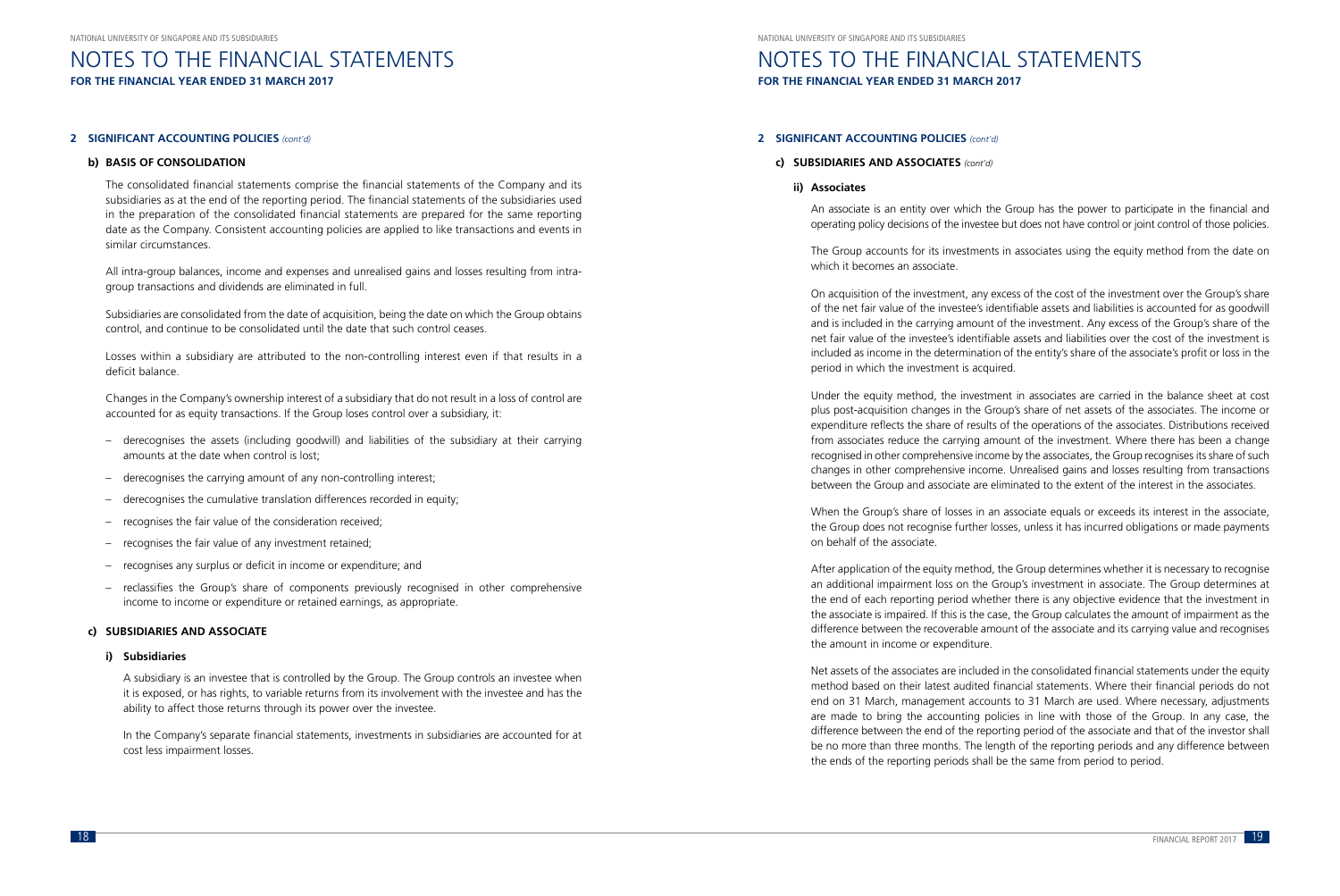#### **2 SIGNIFICANT ACCOUNTING POLICIES** *(cont'd)*

#### **d) JOINT ARRANGEMENTS**

A joint arrangement is a contractual arrangement whereby two or more parties have joint control. Joint control is the contractually agreed sharing of control of an arrangement, which exists only when decisions about the relevant activities require the unanimous consent of the parties sharing control.

A joint arrangement is classified either as joint operation or joint venture, based on the rights and obligations of the parties to the arrangement.

To the extent the joint arrangement provides the Group with rights to the assets and obligations for the liabilities relating to the arrangement, the arrangement is a joint operation. To the extent the joint arrangement provides the Group with rights to the net assets of the arrangement, the arrangement is a joint venture.

#### Joint operations

The Group recognises in relation to its interest in a joint operation,

- its assets, including its share of any assets held jointly;
- its liabilities, including its share of any liabilities incurred jointly;
- its revenue from the sale of its share of the output arising from the joint operation;
- its share of the revenue from the sale of the output by the joint operation; and
- its expenses, including its share of any expenses incurred jointly.

The Group accounts for the assets, liabilities, revenues and expenses relating to its interest in a joint operation in accordance with the accounting policies applicable to the particular assets, liabilities, revenues and expenses.

#### **e) FINANCIAL INSTRUMENTS**

Financial assets and liabilities are recognised on the Group's statement of financial position when the Group becomes a party to the contractual provisions of the financial instrument.

### NOTES TO THE FINANCIAL STATEMENTS **FOR THE FINANCIAL YEAR ENDED 31 MARCH 2017**

#### **2 SIGNIFICANT ACCOUNTING POLICIES** *(cont'd)*

#### **e) FINANCIAL INSTRUMENTS** *(cont'd)*

#### Effective interest method

The effective interest method is a method of calculating the amortised cost of a financial instrument and of allocating interest income or expenditure over the relevant period. The effective interest rate is the rate that exactly discounts estimated future cash receipts or payments (including all fees on points paid or received that form an integral part of the effective interest rate, transaction costs and other premiums or discounts) through the expected life of the financial instrument, or where appropriate, a shorter period. Income is recognised on an effective interest rate basis for debt instruments, other than those financial instruments "at fair value through income or expenditure".

#### Financial Assets

#### **i) Cash and cash equivalents**

Cash and cash equivalents comprise cash on hand, bank balances and fixed deposits.

#### **ii) Student loans, debtors and deposits**

Student loans, debtors and deposits are classified as loans and receivables which are measured at initial recognition at fair value, and are subsequently measured at amortised cost using the effective interest rate method. Interest is recognised by applying the effective interest rate method, except for debtors when the recognition of interest would be immaterial. Appropriate allowances for doubtful debts are recognised in income or expenditure based on a review of all outstanding amounts as at the year end. Bad debts are written off during the financial year in which they are identified.

#### **iii) Financial Assets at Fair Value through Income or Expenditure (FVTIE)**

Financial Assets are classified as FVTIE if they are acquired principally for the purpose of selling in the near future or designated as such upon initial recognition.

Financial assets at FVTIE are stated at fair value, with any resultant gain or loss recognised in income or expenditure. The net gain or loss recognised in income or expenditure incorporates any dividend or interest earned on the investments.

#### **iv) Available-for-sale investments**

Certain unquoted equity securities held by the Group are classified as available-for-sale and are stated at fair value. Gains and losses arising from changes in fair value are recognised directly in the other comprehensive income and accumulated in the Group's fair value reserve, with the exception of impairment losses, which are recognised directly in income or expenditure. Where the investment is disposed of or is determined to be impaired, the cumulative gain or loss previously recognised in other comprehensive income and accumulated in fair value reserve is included in income or expenditure for the period.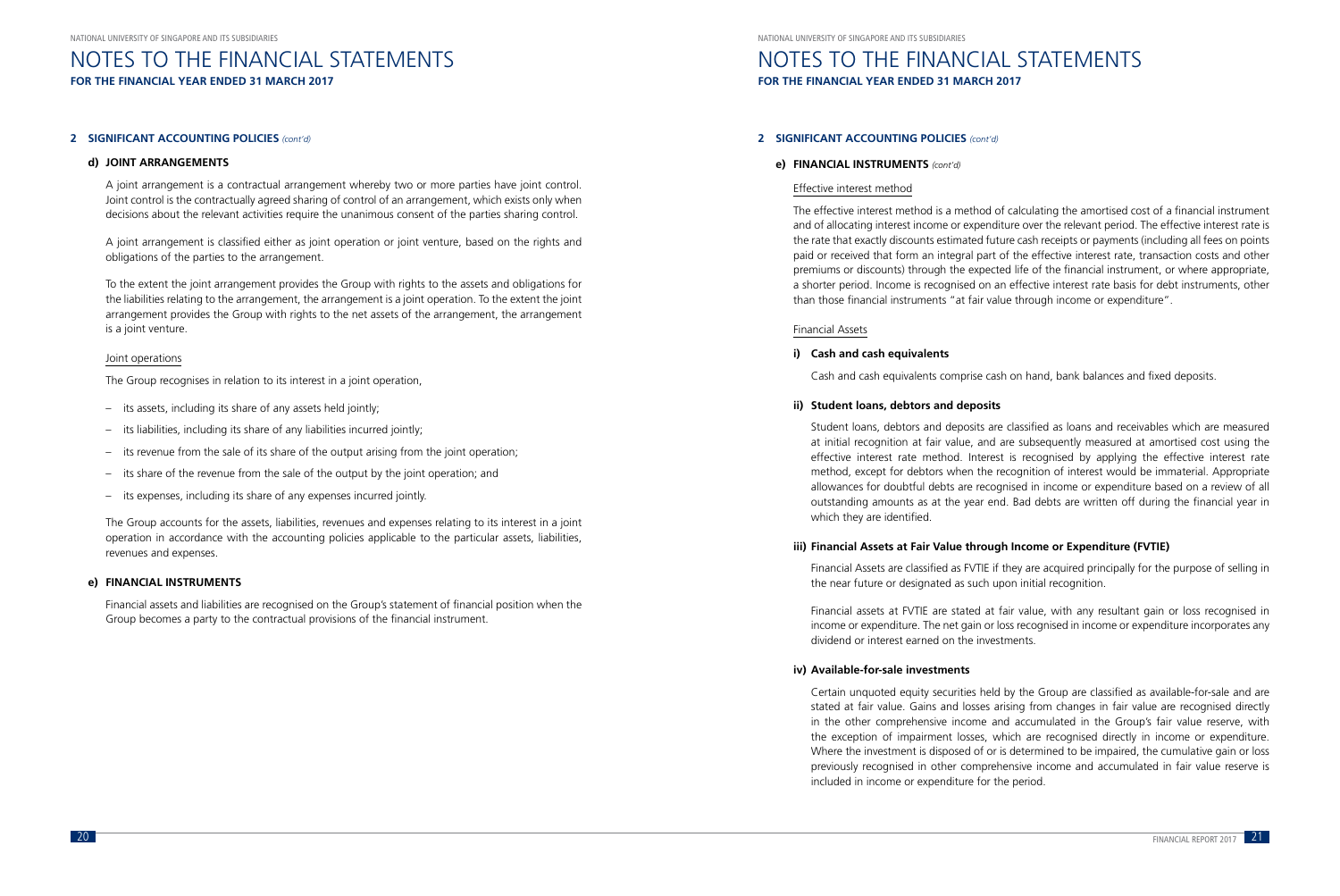#### **2 SIGNIFICANT ACCOUNTING POLICIES** *(cont'd)*

#### **e) FINANCIAL INSTRUMENTS** *(cont'd)*

#### Impairment of financial assets

The Group assesses at each reporting date whether there is any objective evidence that a financial asset is impaired.

Financial assets, other than those at fair value through income or expenditure, are assessed for indicators of impairment at the end of each reporting period. Financial assets are impaired where there is objective evidence that, as a result of one or more events that occurred after the initial recognition of the financial asset, the estimated future cash flows of the investment have been impacted.

An impairment loss on financial assets carried at amortised is measured as the difference between the asset's carrying amount and the present value of estimated future cash flows, discounted at the original effective interest rate. The carrying amount of the financial asset is reduced by the impairment loss through use of an allowance account. The impairment loss is recognised in income or expenditure.

When the asset becomes uncollectible, the carrying amount of impaired financial asset is reduced directly or if an amount was charged to the allowance account, the amounts charged to the allowance account are written off against the carrying value of the financial asset.

To determine whether there is objective evidence that an impairment loss on financial assets has been incurred, the Group considers factors such as the probability of insolvency or significant financial difficulties of the debtor and default or significant delay in payments.

Subsequent recoveries of amounts previously written off are credited to income or expenditure. Changes in the carrying amount of the allowance account are recognised in income or expenditure.

In respect of available-for-sale equity instruments, any subsequent increase in fair value after an impairment loss, is recognised directly in other comprehensive income. If an available-for-sale financial asset is impaired, an amount comprising the difference between its acquisition cost (net of any principal repayment and amortisation) and its current fair value, less any impairment loss previously recognised in income or expenditure, is transferred from other comprehensive income and recognised in income or expenditure. Reversals of impairment losses in respect of equity instruments are not recognised in income or expenditure; increase in their fair value after impairment are recognised directly in other comprehensive income.

NATIONAL UNIVERSITY OF SINGAPORE AND ITS SUBSIDIARIES

### NOTES TO THE FINANCIAL STATEMENTS **FOR THE FINANCIAL YEAR ENDED 31 MARCH 2017**

#### **2 SIGNIFICANT ACCOUNTING POLICIES** *(cont'd)*

#### **e) FINANCIAL INSTRUMENTS** *(cont'd)*

#### Derecognition of financial assets

The Group derecognises a financial asset only when the contractual rights to the cash flows from the asset expire, or it transfers the financial asset and substantially all the risks and rewards of ownership of the asset to another entity. If the Group neither transfers nor retains substantially all the risks and rewards of ownership and continues to control the transferred asset, the Group recognises its retained interest in the asset and an associated liability for amounts it may have to pay. On derecognition of a financial asset in its entirety, the difference between the carrying amount and the sum of the consideration received and any cumulative gain or loss that had been recognised in other comprehensive income is recognised in income or expenditure.

#### Financial liabilities

Financial liabilities are classified as either financial liabilities "at fair value through Income or expenditure" or other financial liabilities.

The accounting policies adopted for specific financial liabilities are set out below.

#### **i) Creditors and accrued expenses**

Creditors and accrued expenses are measured at fair value, and are subsequently measured at amortised cost, using effective interest method.

#### **ii) Fixed rate notes and term loan**

Fixed rate notes and term loan are initially recognised at fair value incurred and subsequently stated at amortised cost, using the effective interest rate method.

#### **iii) Derivative financial instruments**

The Group enters into a variety of derivative financial instruments to manage its currency risk. It does not apply hedge accounting.

Derivatives are initially recognised at fair value at the date a derivative contract is entered into and are subsequently valued to their fair value at the end of each reporting period. The resulting gain or loss is recognised in income or expenditure immediately.

Derecognition of financial liabilities – The Group derecognises financial liabilities when, and only when, the Group's obligations are discharged, cancelled or they expire.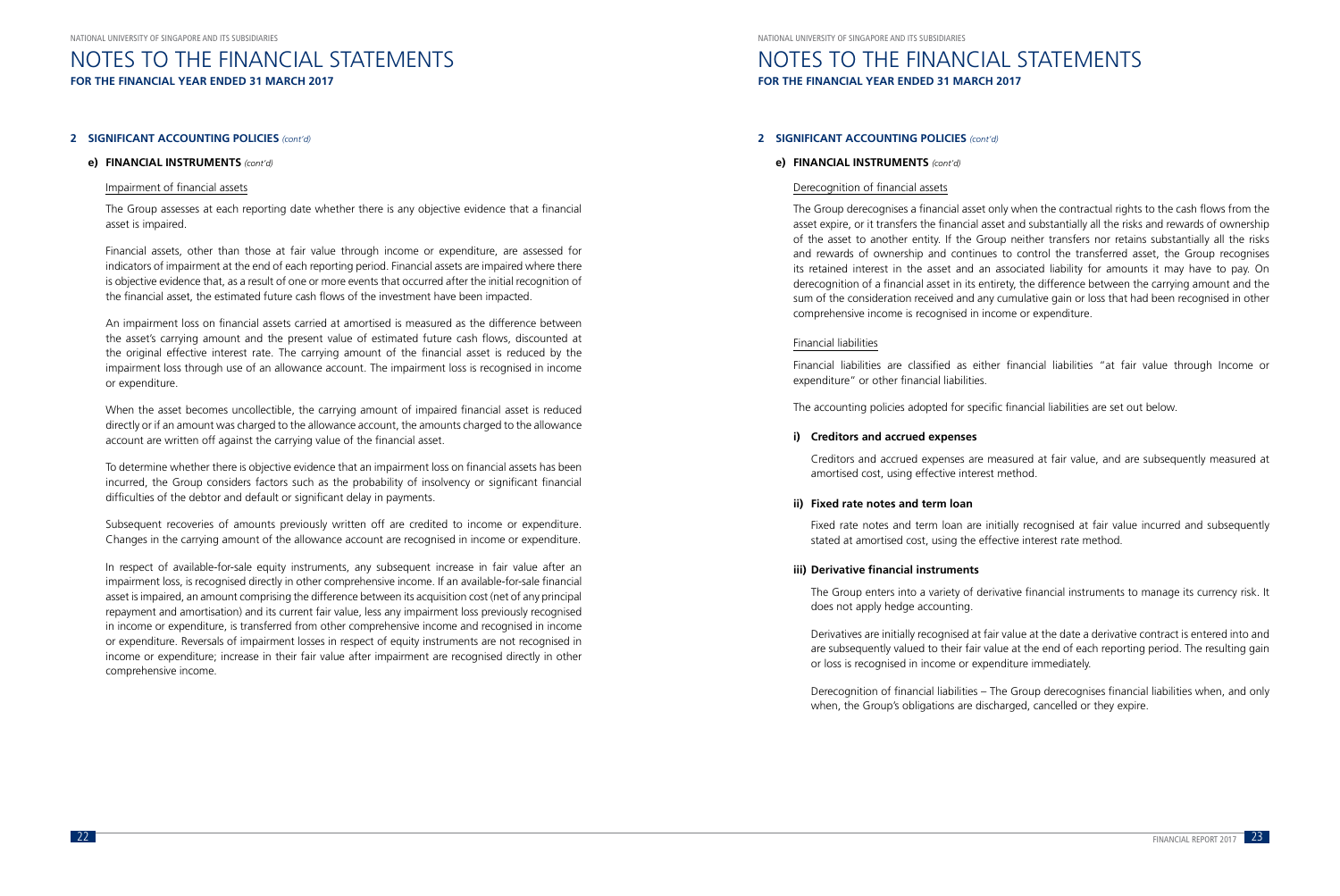#### **2 SIGNIFICANT ACCOUNTING POLICIES** *(cont'd)*

#### **f) FOREIGN CURRENCY TRANSACTIONS AND TRANSLATION**

The individual financial statements of each Group entity are measured and presented in the currency of the primary economic environment in which the entity operates (its functional currency). The consolidated financial statements of the Group are presented in Singapore dollars, which is the functional currency of the Company.

In preparing the financial statements of the individual entities, transactions are recorded at the prevailing exchange rates on the date of the transaction. Monetary items and non-monetary items carried at fair value, denominated in foreign currencies are translated at the prevailing exchange rates at the end of the reporting period. Non-monetary items that are measured in terms of historical costs in foreign currency are not retranslated.

Exchange gains or losses arising on the settlement and translation of monetary items, are included in income or expenditure for the period. When exchange gains or losses on the non-monetary items included in income or expenditure or other comprehensive income, the exchange gains and losses are recognised in income or expenditure or other comprehensive income respectively.

For the purpose of presenting consolidated financial statements, the assets and liabilities of the Group's foreign subsidiaries (including comparatives) are expressed in Singapore dollars using exchange rates prevailing at the end of the reporting period. Income and expenditure items (including comparatives) are translated at the average exchange rates for the period, unless exchange rates fluctuated significantly during the period, in which case the exchange rates at the dates of the transactions are used. Exchange differences arising, if any, are recognised in other comprehensive income and accumulated in the Group's translation reserve in equity. Such translation differences will be reclassified from equity to income or expenditure, as a reclassification adjustment, in the period in which the foreign subsidiary is disposed of.

#### **g) REVENUE RECOGNITION**

Revenue is recognised to the extent that it is probable that the economic benefits will flow to the Group and the revenue can be reliably measured, regardless of when the payment is made. Revenue is measured at the fair value of consideration received or receivable, taking into account contractually defined terms of payment and excluding taxes or duty. The following specific recognition criteria must also be met before revenue is recognised:

Tuition and other related fees for the academic year and all other income (including course and conference fees and clinical and consultancy fees) are recognised in the period in which the services are rendered.

Non-endowed donations are recognised in the financial year they are received.

Interest income is recognised as it accrues in income or expenditure using the effective interest method.

Dividend income from investments is recognised when the right to receive payment has been established.

Rental income is recognised on a straight-line basis over the term of the relevant lease.

NATIONAL UNIVERSITY OF SINGAPORE AND ITS SUBSIDIARIES

### NOTES TO THE FINANCIAL STATEMENTS **FOR THE FINANCIAL YEAR ENDED 31 MARCH 2017**

#### **2 SIGNIFICANT ACCOUNTING POLICIES** *(cont'd)*

#### **h) BORROWING COST**

Borrowing costs directly attributable to the acquisition, construction or production of qualifying assets, which are assets that necessarily take a substantial period of time to get ready for their intended use, are added to the cost of those assets, until such time as the assets are substantially ready for their intended use or sale. All other borrowing costs are charged to income or expenditure.

#### **i) GRANTS**

Government grants are recognised at their fair value where there is reasonable assurance that the grant will be received and all attaching conditions will be complied with.

Government grants and contributions from other organisations for the purchase of fixed assets or to finance capital projects are taken to the grants received in advance in the first instance. They are taken to the deferred capital grants account upon utilisation of the grants for the purchase of assets which are capitalised, or to income or expenditure for purchases of assets which are expensed off. Donated tangible fixed assets, with the exception of non-depreciable fixed assets donated for use by the Group, are valued and taken to deferred capital grants and the debit taken to the relevant fixed asset category. Donated non-depreciable assets are taken to income or expenditure.

Deferred capital grants are recognised in the income or expenditure over the periods necessary to match the depreciation of the assets purchased with the related grants. Upon the disposal of the fixed assets, the balance of the related deferred capital grants is recognised in income or expenditure to match the net book value of fixed assets disposed off.

Government and other grants in respect of the current year's operating expenses are recognised as income in the same year. Such grants which are received but not utilised are included in the grants received in advance account.

Grants are accounted for on an accrual basis.

### **j) ENDOWMENT FUNDS**

Donations received and Government matching grants received/receivable during the year, which are required to be kept intact as capital, are taken directly to the endowment funds.

#### **k) FUNDS**

#### Designated General funds

Income and expenditure of the Group are generally accounted for under Designated General Funds in the Group's statement of comprehensive income. Designated General Funds include funds set aside for specific or committed purposes such as planned operational activities of faculties, departments and halls of residences, and self-financing activities of the Group. Although set aside for specific or committed purposes, such funds may at the discretion of the Board of Trustees, be used for other purposes. Income and expenditure relating to these funds are accounted for directly in the funds to which they relate.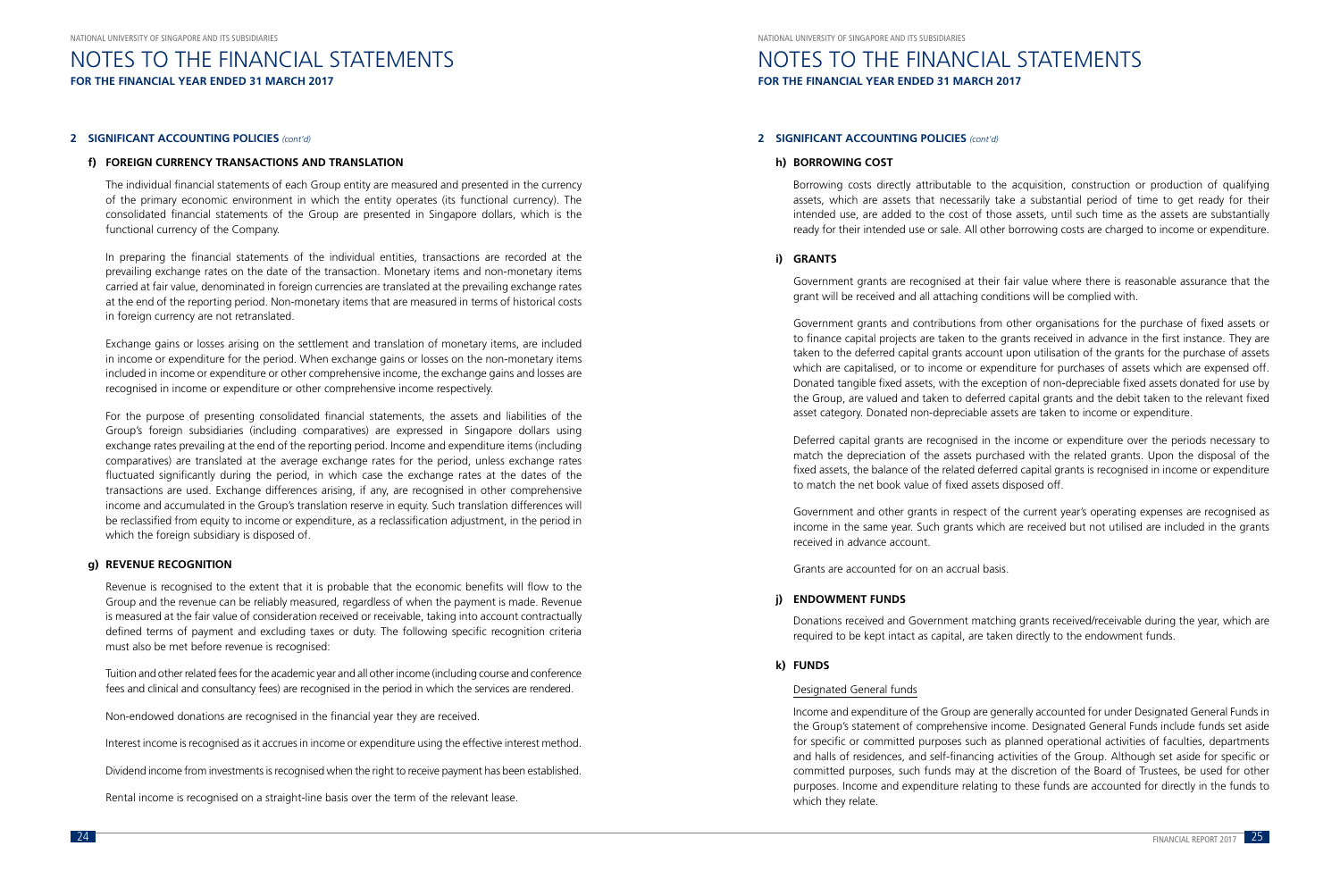#### **2 SIGNIFICANT ACCOUNTING POLICIES** *(cont'd)*

#### **k) FUNDS** *(cont'd)*

#### Restricted funds

The income and expenditure relating to funds that are subject to legal or grantor/donor imposed stipulation are accounted for under Restricted Funds in the Group's statement of comprehensive income. The following are classified under Restricted Funds:

- i) income generated from the endowment funds;
- ii) funds created from non-endowed donations for specific purposes; and
- iii) external grants received from grantors as they are received for restricted purpose specified by grantors.

#### **l) FIXED ASSETS AND DEPRECIATION**

Fixed assets are stated at cost less accumulated depreciation and any accumulated impairment loss.

Capital work-in-progress consists of construction costs and related expenses incurred during the period of construction.

The gain or loss arising on the disposal or retirement of an asset is determined as the difference between the sales proceeds and the carrying amount of the asset and is recognised in income or expenditure.

Depreciation is computed on a straight line basis over the shorter of period of leases or their estimated useful lives, on the following bases:

|                                                         | No. of years |
|---------------------------------------------------------|--------------|
| Leasehold land                                          | 30 to 90     |
| Infrastructure                                          | 30 to 90     |
| <b>Buildings</b>                                        | 30           |
| Leasehold improvements                                  | 10           |
| Equipment, furniture and fittings and library materials | 3 to 10      |

Depreciation is not provided for capital work-in-progress as the assets are not yet available for use. Artifacts and freehold land have infinite useful life and are not depreciated.

The estimated useful lives, residual values and depreciation method are reviewed at each year end, with effect of any changes in estimate accounted for on a prospective basis.

The carrying values of property, plant and equipment are reviewed for impairment when events or changes in circumstances indicate that the carrying value may not be recoverable.

An asset is derecognised upon disposal or when no future economic benefits are expected from its use or disposal. Any gain or loss on derecognition of the asset is included in income or expenditure in the year the asset is derecognised.

NATIONAL UNIVERSITY OF SINGAPORE AND ITS SUBSIDIARIES

### NOTES TO THE FINANCIAL STATEMENTS **FOR THE FINANCIAL YEAR ENDED 31 MARCH 2017**

#### **2 SIGNIFICANT ACCOUNTING POLICIES** *(cont'd)*

#### **m) INTANGIBLE ASSETS**

 $\sim$ 

Intangible assets acquired separately are recorded at cost less accumulated amortisation and any accumulated impairment losses. Intangible assets with finite useful lives are amortised on a straightline basis over their estimated useful lives, on the following bases:

|                      | No. of years |
|----------------------|--------------|
| Computer software    | $3$ to 5     |
| Purchased curriculum |              |

The estimated useful life and amortisation method are reviewed at the end of each annual reporting period, with the effect of any changes in estimate being accounted for on a prospective basis. Intangible assets with indefinite useful lives are not amortised. Each period, the useful lives of such assets are reviewed to determine whether events and circumstances continue to support an indefinite useful life assessment for the asset.

#### **n) IMPAIRMENT OF NON-FINANCIAL ASSETS**

The Group assesses at each reporting date whether there is an indication that an asset may be impaired. If any indication exists, or when an annual impairment testing for an asset is required, the Group makes an estimate of the asset's recoverable amount.

An asset's recoverable amount is the higher of an asset's or cash-generating unit's fair value less costs of disposal and its value in use and is determined for an individual asset, unless the asset does not generate cash inflows that are largely independent of those from other assets or group of assets. Where the carrying amount of an asset or cash-generating unit exceeds its recoverable amount, the asset is considered impaired and is written down to its recoverable amount.

Impairment losses of continuing operations are recognised in income or expenditure in those expense categories consistent with the function of the impaired asset, except for assets that are previously revalued where the revaluation was taken to other comprehensive income. In this case, the impairment is also recognised in other comprehensive income up to the amount of any previous revaluation.

A previously recognised impairment loss is reversed only if there has been a change in the estimates used to determine the asset's recoverable amount since the last impairment loss was recognised. If that is the case, the carrying amount of the asset is increased to its recoverable amount. The increase cannot exceed the carrying amount that would have been determined, net of depreciation, had no impairment loss been recognised previously. Such reversal is recognised in income or expenditure unless the asset is measured at revalued amount, in which case the reversal is treated as a revaluation increase.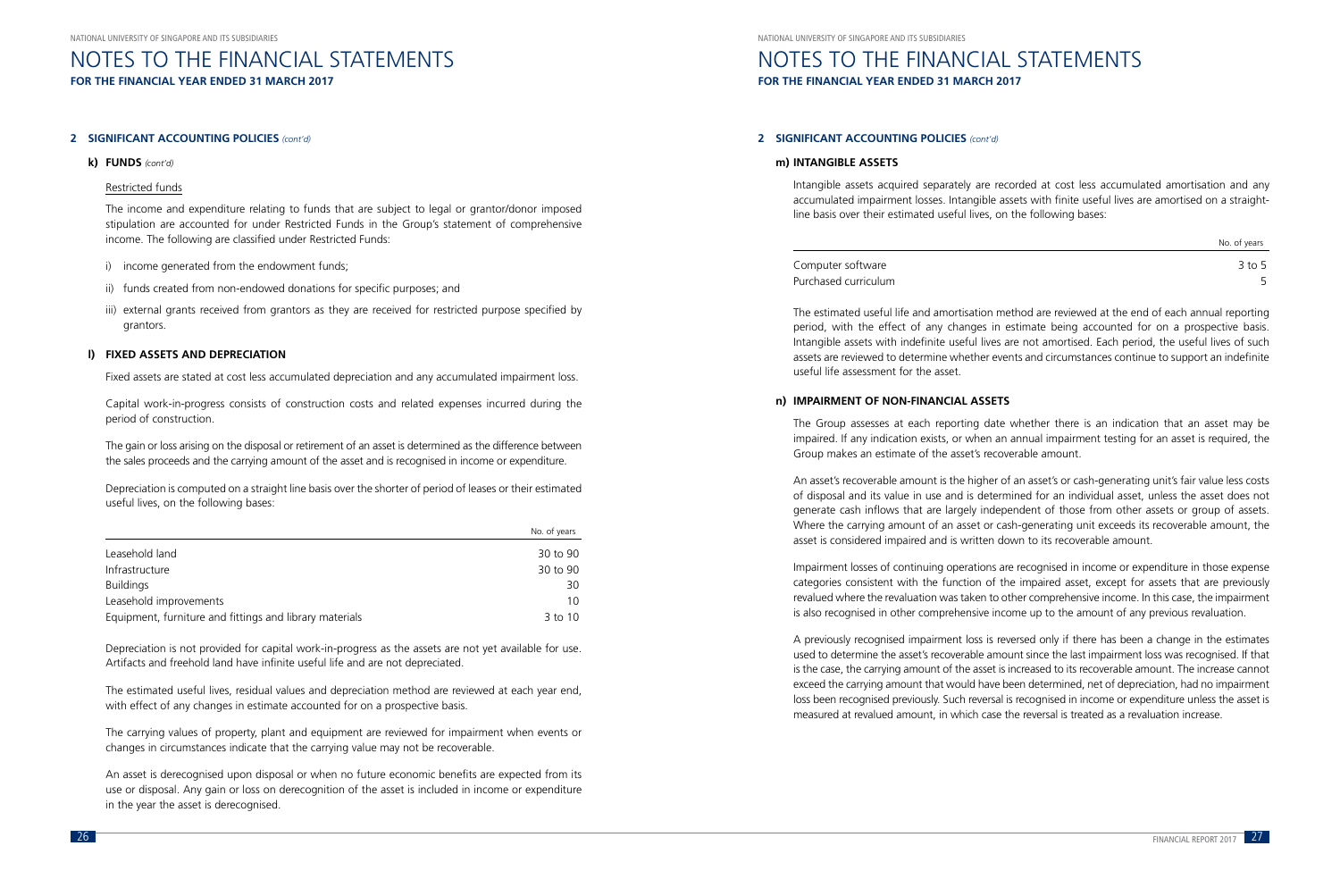#### **2 SIGNIFICANT ACCOUNTING POLICIES** *(cont'd)*

#### **o) PROVISIONS**

A provision is recognised when the Group has a present obligation (legal or constructive) as a result of a past event and it is probable that the Group will be required to settle the obligation, and a reliable estimate can be made of the amount of the obligation.

Provisions are reviewed at the end of each reporting period and adjusted to reflect the current best estimate. If it is no longer probable that an outflow of economic resources will be required to settle the obligation, the provision is reversed. If the effect of the time value of money is material, provisions are discounted using a current pre-tax rate that reflects, where appropriate, the risks specific to the liability. When discounting is used, the increase in the provision due to the passage of time is recognised as a finance cost.

#### **p) RETIREMENT BENEFIT COSTS**

Payments to defined contribution retirement benefit plans are charged as expenditure in the period in which the related services are performed. Payments made to state-managed retirement benefit schemes, such as the Singapore Central Provident Fund, are dealt with as payments to defined contribution plans where the Group's obligation under the plans are equivalent to those arising in a defined contribution retirement benefit plan.

#### **q) EMPLOYEE LEAVE ENTITLEMENT**

Employee entitlements to annual leave are recognised when they accrue to employees. A provision is made for the estimated liability for annual leave as a result of services rendered by employees up to the end of the reporting period.

NATIONAL UNIVERSITY OF SINGAPORE AND ITS SUBSIDIARIES

### NOTES TO THE FINANCIAL STATEMENTS **FOR THE FINANCIAL YEAR ENDED 31 MARCH 2017**

#### **2 SIGNIFICANT ACCOUNTING POLICIES** *(cont'd)*

#### **r) INCOME TAX**

Income tax expense represents the sum of the tax currently payable and deferred tax.

The tax currently payable is based on taxable profit for the year. Taxable profit differs from profit as reported in the statement of comprehensive income because it excludes items of income or expenditure that are taxable or deductible in other years and it further excludes items that are not taxable or tax deductible. The Group's liability for current tax is calculated using tax rates (and tax laws) that have been enacted or substantively enacted in countries where the Company and subsidiaries operate by the end of the reporting period.

Deferred tax is recognised on differences between the carrying amounts of assets and liabilities in the financial statements and the corresponding tax bases used in the computation of taxable profit, and is accounted for using the balance sheet liability method. Deferred tax liabilities are generally recognised for all taxable temporary differences and deferred tax assets are recognised to the extent that it is probable that taxable profits will be available against which deductible temporary differences can be utilised. Such assets and liabilities are not recognised if the temporary difference arises from goodwill or from the initial recognition (other than in a business combination) of other assets and liabilities in a transaction that affects neither the taxable profit nor the accounting profit.

Deferred tax liabilities are recognised for taxable temporary differences arising on investments in subsidiaries and associates, and interests in joint ventures, except where the Group is able to control the reversal of the temporary difference and it is probable that the temporary difference will not reverse in the foreseeable future.

The carrying amount of deferred tax assets is reviewed at the end of each reporting period and reduced to the extent that it is no longer probable that sufficient taxable profits will be available to allow all or part of the asset to be recovered.

Deferred tax is calculated at the tax rates that are expected to apply in the period when the liability is settled or the asset realised based on the tax rates (and tax laws) that have been enacted or substantively enacted by the end of the reporting period.

Current and deferred tax are recognised as income or expenditure except when they relate to items credited or debited outside income or expenditure (either in other comprehensive income or directly in equity), in which case the tax is also recognised outside income or expenditure (either in other comprehensive income or directly in equity), or where they arise from the initial accounting for a business combination, the tax effect is taken into account in calculating goodwill or determining the excess of the acquirer's interest in the net fair value of the acquiree's identifiable assets, liabilities and contingent liabilities over costs.

#### **s) RESEARCH EXPENDITURE**

Expenditure on research activities is recognised as an expense in the period in which it is incurred.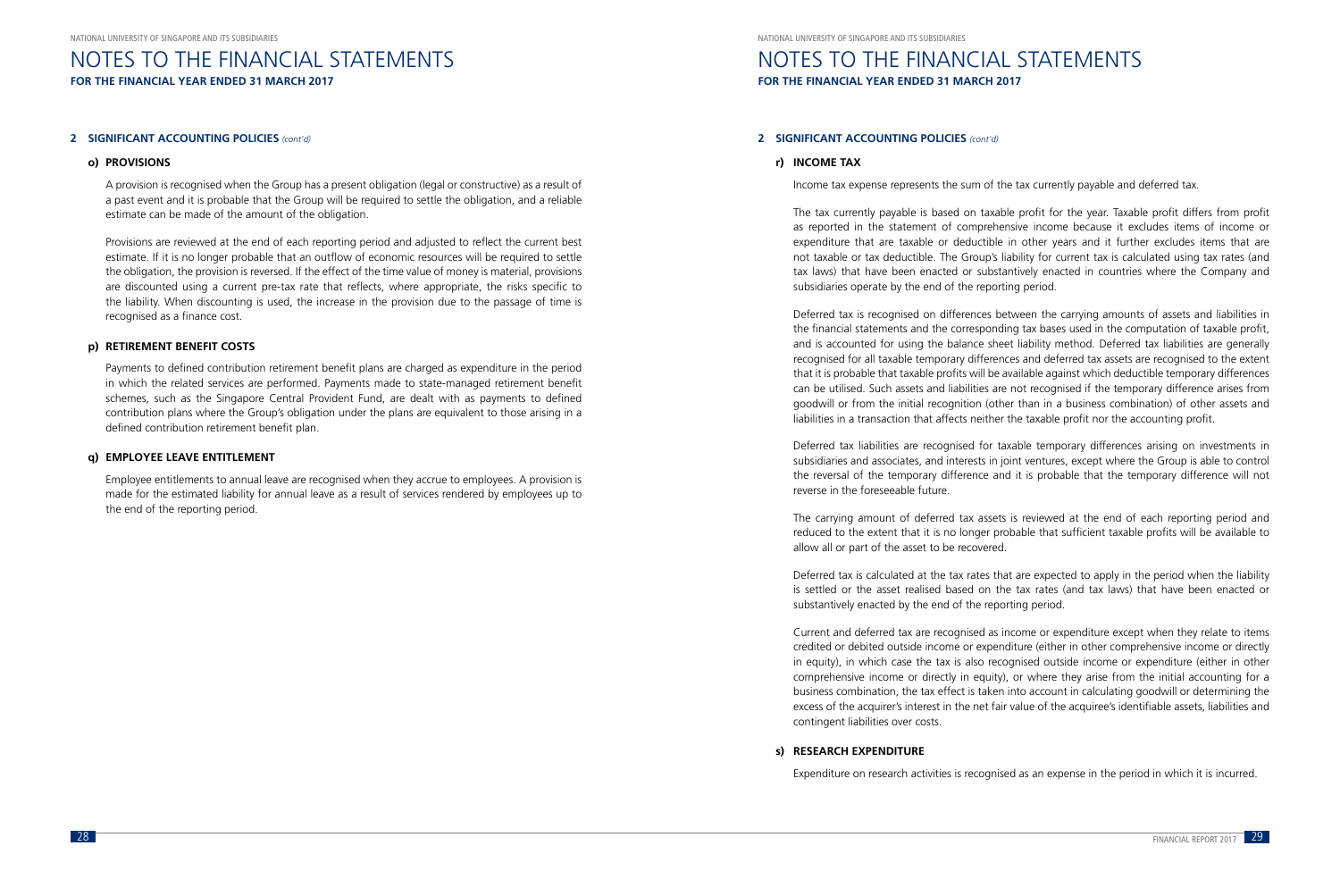#### **2 SIGNIFICANT ACCOUNTING POLICIES** *(cont'd)*

#### **t) LEASES**

#### As lessee

Operating lease payments are recognised as an expense in income or expenditure on a straight-line basis over the lease term. The aggregate benefit of incentives provided by the lessor is recognised as a reduction of rental expense over the lease term on a straight-line basis.

#### As lessor

Leases where the Group retains substantially all the risks and rewards of ownership of the asset are classified as operating leases. Rental income is recognised on a straight-line basis over the term of the relevant lease.

#### **3 CRITICAL ACCOUNTING JUDGEMENTS AND KEY SOURCES OF ESTIMATION UNCERTAINTY**

In the application of the Group's accounting policies, which are described in Note 2, there are no critical judgements, apart from those involving estimates (see below), that Management has made in the process of applying the Group's accounting policies and that have significant effect on the amounts recognised in financial statements.

#### **a) Key sources of estimation uncertainty**

#### **i) Fair value estimation**

The Group holds unquoted equity securities that are not traded in an active market. The Group has used the net asset value disclosed in the financial statements of the entities (as these pertain mainly to funds whose investments are stated at fair value) and external valuations as the fair value for these financial assets. The carrying amounts of these unquoted securities for Group and Company at the end of the reporting period were S\$5,533,235,000 (2016: S\$4,514,771,000) and S\$5,531,337,000 (2016: S\$4,512,499,000) respectively.

NATIONAL UNIVERSITY OF SINGAPORE AND ITS SUBSIDIARIES

### NOTES TO THE FINANCIAL STATEMENTS **FOR THE FINANCIAL YEAR ENDED 31 MARCH 2017**

#### **4 FINANCIAL INSTRUMENTS, FINANCIAL RISKS AND CAPITAL RISK MANAGEMENT**

#### **a) Categories of financial instruments**

The following table sets out the financial instruments as at the end of the reporting period:

|                                                                                          | <b>GROUP</b> |           | <b>COMPANY</b> |           |
|------------------------------------------------------------------------------------------|--------------|-----------|----------------|-----------|
|                                                                                          | 2017         | 2016      | 2017           | 2016      |
|                                                                                          | S\$'000      | S\$'000   | S\$'000        | S\$'000   |
| <b>FINANCIAL ASSETS</b>                                                                  |              |           |                |           |
| At fair value through income or expenditure (FVTIE):                                     |              |           |                |           |
| Investments                                                                              | 7,977,964    | 6,379,425 | 7,977,964      | 6,379,425 |
| Derivative financial instruments                                                         | 16,007       | 82,771    | 16,007         | 82,771    |
| Sub-total                                                                                | 7,993,971    | 6,462,196 | 7,993,971      | 6,462,196 |
| Loans and receivables at amortised cost:                                                 |              |           |                |           |
| - Debtors                                                                                | 509,307      | 484,179   | 507,714        | 482,446   |
| - Student loans                                                                          | 9,527        | 11,518    | 9,527          | 11,518    |
| - Fixed deposits                                                                         | 60,284       | 135,582   | 60,284         | 135,582   |
| - Cash and bank balances                                                                 | 100,218      | 618,395   | 77,412         | 597,563   |
| - Advances for investment in funds                                                       | 10,480       | 6,733     | 10,480         | 6,733     |
| - Deposits                                                                               | 1,014        | 900       | 837            | 839       |
| - Long-term loan to subsidiary company                                                   |              |           | 250            | 250       |
| - Amounts owing from subsidiary companies                                                |              |           | 921            | 889       |
| Sub-total                                                                                | 690,830      | 1,257,307 | 667,425        | 1,235,820 |
| Available-for-sale financial assets, at fair value through<br>other comprehensive income | 6,416        | 8,428     | 4,518          | 4,773     |
| <b>FINANCIAL LIABILITIES</b>                                                             |              |           |                |           |
| At fair value through income or expenditure (FVTIE):                                     |              |           |                |           |
| Derivative financial instruments                                                         | 40,864       | 709       | 40,864         | 709       |
| Financial liabilities at amortised cost:                                                 |              |           |                |           |
| - Creditors and accrued expenses                                                         | 283,725      | 381,285   | 281,623        | 378,705   |
| - Fixed rate notes                                                                       | 1,000,000    | 900,000   | 1,000,000      | 900,000   |
| - Amounts owing to subsidiary companies                                                  |              |           | 26,156         | 25,937    |
| Sub-total                                                                                | 1,283,725    | 1,281,285 | 1,307,779      | 1,304,642 |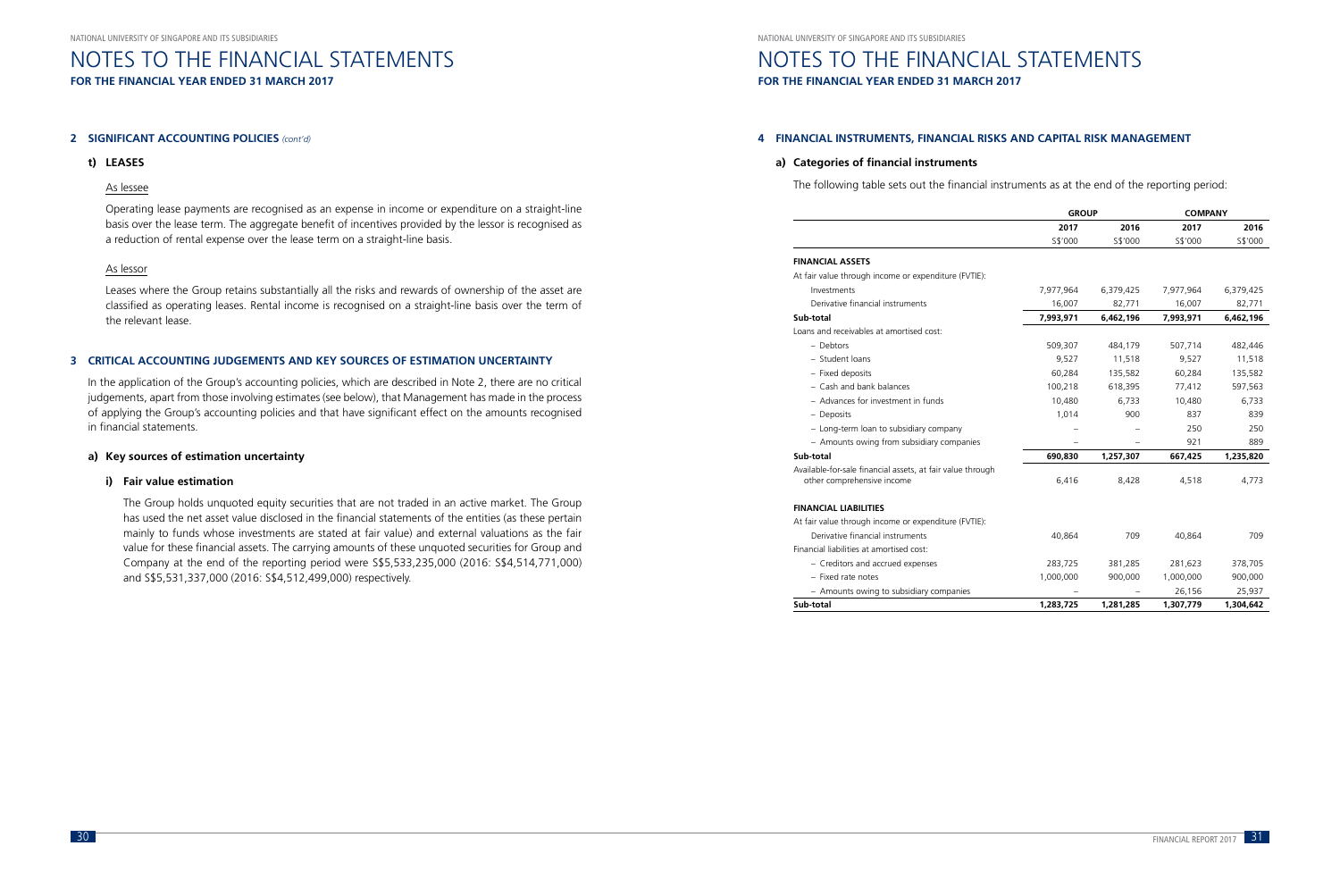#### **4 FINANCIAL INSTRUMENTS, FINANCIAL RISKS AND CAPITAL RISK MANAGEMENT** *(cont'd)*

#### **b) Financial risk management policies and objectives**

The Group invests in a variety of assets and market instruments. These are separated into two large categories, namely, bonds and quoted/unquoted equities for reporting. This exposes the Group to a variety of risks from the changes in financial market environment and fluctuations in foreign exchange rates and interest rates. The Group seeks to minimise the potential adverse effects from these exposures to its assets through having a clear investment mandate, risk management strategy, investment policies and an investment framework approved by the Group's Investment Committee.

The Group's overall risk management strategy is to firstly ensure adequate diversification across its investments through its long term asset allocation policy. Having a structured and detailed due diligence process and closely tracking the Group's investment and deviation from the policy target helps to further manage the risks.

The long term asset allocation policy is the long-term asset mix of the Group's portfolio of investments and defines the assets that the Group is able to invest in. The long term asset allocation policy is the central tenet of endowment risk management. It sets the acceptable risk for the funds and ensures adequate diversification across asset classes. Deviation from the policy targets changes the risk and returns profile of the endowment fund, and increases the risk that the objectives of the endowment will not be met. Furthermore, any deviation from the policy targets for one asset class will result in a deviation in policy targets for another asset class.

There has been no significant change to the Group's exposure to these financial risks or the manner in which it manages and measures the risks.

#### **i) Market risk – price risk management**

The Group is exposed to price risk arising from the investments, invested either directly or through externally managed funds in the various asset classes under the long term asset allocation policy. The Group manages its price risk through having a diversified portfolio and target weights, thus monitoring and controlling exposure risk. The performance of the managed funds is regularly reviewed by the Investment Office, which manages the portfolio.

In respect of quoted and unquoted equity securities,  $a +1/5$ % change in investment value as at March 2017 will result in a +/- S\$313,618,000 (2016: +/- S\$248,849,000) gain / loss in net surplus for the Group and Company. This analysis has been performed with all other variables constant.

The above sensitivity has been disclosed in accordance with the requirements of FRS 107. In Management's opinion, the sensitivity analysis is not fully representative of the risk considerations for its investments. The Group's investments are regularly assessed with a larger spectrum of risk considerations included in the long term asset allocation policy.

NATIONAL UNIVERSITY OF SINGAPORE AND ITS SUBSIDIARIES

### NOTES TO THE FINANCIAL STATEMENTS **FOR THE FINANCIAL YEAR ENDED 31 MARCH 2017**

#### **4 FINANCIAL INSTRUMENTS, FINANCIAL RISKS AND CAPITAL RISK MANAGEMENT** *(cont'd)*

#### **b) Financial risk management policies and objectives** *(cont'd)*

#### **ii) Interest rate risk management**

The Group's investments are subject to interest rate risk as the Group invests in fixed income securities, either directly or through externally managed fixed income funds. The Group monitors interest rates regularly to ensure excess funds are invested at competitive rates.

Both market and interest rate movements will affect the target weights of asset class in the long term asset allocation policy. The sensitivity analysis below has been determined based on exposures to price and interest rate risks at the reporting date.

In respect of the quoted and unquoted Government bonds and debt securities, a +/-1% change in interest rates as at March 2017 will result in a -/+ S\$34,115,000 (2016: -/+ S\$48,962,000) gain / loss in net surplus for the Group and Company. Similarly this analysis was performed with all other variables constant. The correlation of the other variables has been assumed to be constant.

The above sensitivity has been disclosed in accordance with the requirements of FRS 107. In Management's opinion, the sensitivity analysis is not fully representative of the risk considerations for its investments. The Group's investments are regularly assessed with a larger spectrum of risk considerations included in the long term asset allocation policy.

#### **iii) Foreign exchange risk management**

Some of the Group's transactions and investments are conducted in foreign currencies, including United States dollars, Euro and Japanese Yen, and therefore is exposed to foreign exchange risk. The Group manages its currency exposure by hedging its foreign currency investments through currency swap contracts as stipulated in the Group's foreign currency hedging policy.

#### a) Investments

The Group's foreign currency exposure for investments as at end of each reporting period are as follows:

|                                           |                                | <b>GROUP AND COMPANY</b>                              |                                |                                                       |
|-------------------------------------------|--------------------------------|-------------------------------------------------------|--------------------------------|-------------------------------------------------------|
|                                           | 2017                           |                                                       | 2016                           |                                                       |
|                                           | <b>Investments</b><br>at FVTIE | <b>Derivatives</b><br>Financial<br><b>Instruments</b> | <b>Investments</b><br>at FVTIE | <b>Derivatives</b><br>Financial<br><b>Instruments</b> |
|                                           | S\$'000                        | S\$'000                                               | S\$'000                        | S\$'000                                               |
| United States Dollars<br>Other Currencies | 5,405,635<br>308,689           | 2,171,094<br>362,005                                  | 4.611.744<br>152,378           | 1,819,782<br>112,326                                  |

If the United States dollars were to change by 1% against the Singapore dollar, the Group's surplus will increase/decrease by S\$33,111,000 (2016: increase/decrease by S\$27,830,000).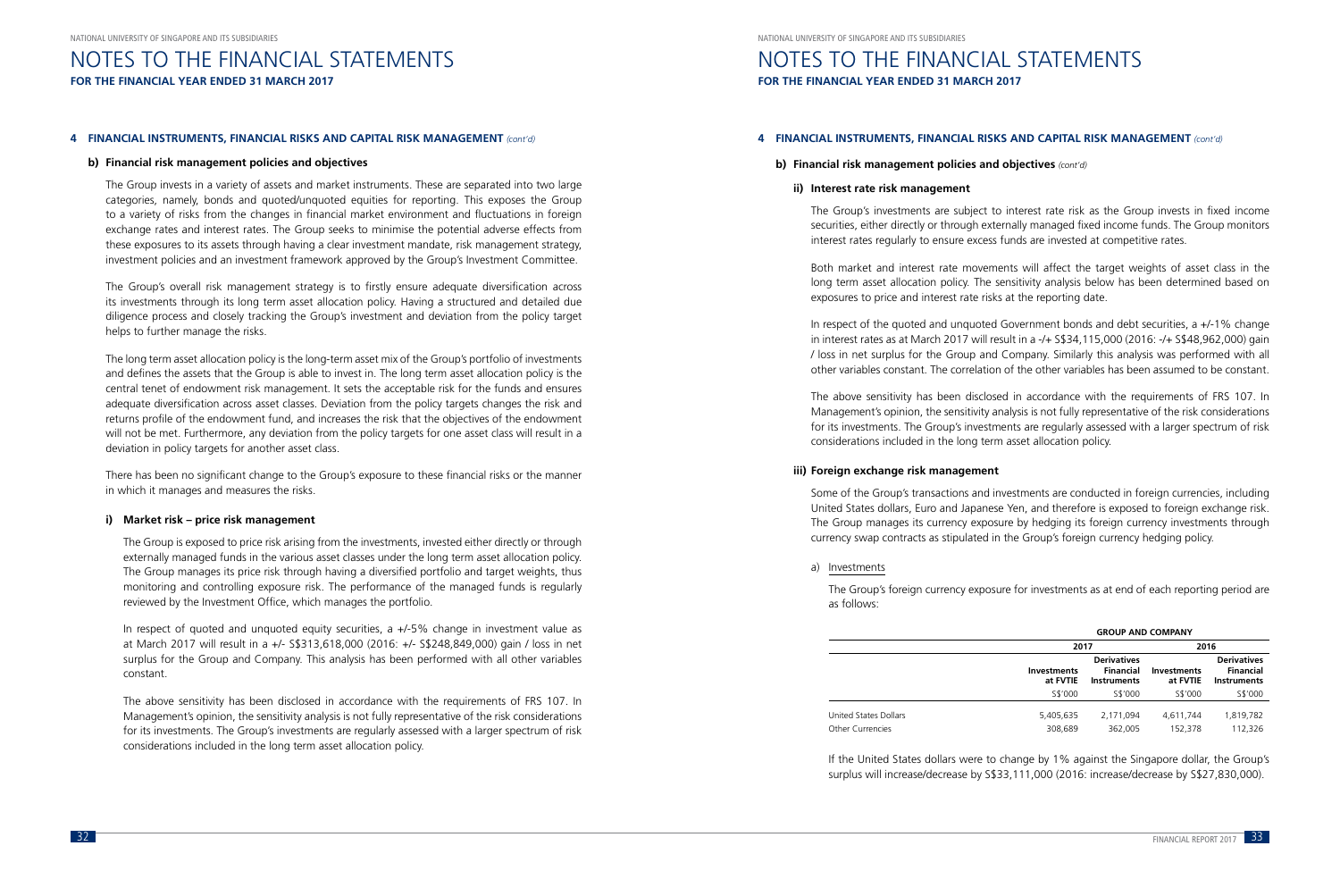#### **4 FINANCIAL INSTRUMENTS, FINANCIAL RISKS AND CAPITAL RISK MANAGEMENT** *(cont'd)*

**b) Financial risk management policies and objectives** *(cont'd)*

#### **iii) Foreign exchange risk management** *(cont'd)*

b) Other financial assets and financial liabilities

The Group's operation is not exposed to significant foreign exchange risk as most of its transactions are transacted in Singapore dollars.

At the end of each reporting period, the amounts of monetary assets and monetary liabilities (other than investments) denominated in foreign currencies at 31 March are mainly in United States Dollars and are as follows:

|                          | <b>GROUP</b> |                                     |         |         | <b>COMPANY</b> |         |                    |         |
|--------------------------|--------------|-------------------------------------|---------|---------|----------------|---------|--------------------|---------|
|                          |              | <b>ASSETS</b><br><b>LIABILITIES</b> |         |         | <b>ASSETS</b>  |         | <b>LIABILITIES</b> |         |
|                          | 2017         | 2016                                | 2017    | 2016    | 2017           | 2016    | 2017               | 2016    |
|                          | S\$'000      | S\$'000                             | S\$'000 | S\$'000 | S\$'000        | S\$'000 | S\$'000            | S\$'000 |
| United States Dollars    | 38.635       | 35,369                              | 641     | 31,282  | 37,812         | 34.922  | 621                | 30,876  |
| Other foreign currencies | 2.167        | 1.837                               | 2.850   | 1.242   | 1.951          | 1.649   | 2.757              | 1,155   |

If the United States dollars were to change by 1% against the Singapore dollar, the Group's and Company's surplus will increase/decrease by S\$380,000 and S\$372,000 (2016: increase/ decrease by S\$41,000 and S\$40,000 respectively).

#### **iv) Liquidity risk management**

The Group manages the liquidity risk by maintaining sufficient cash and cash equivalents and ensuring, the availability of borrowing facilities to fund working capital requirements and capital expenditure, if required.

NATIONAL UNIVERSITY OF SINGAPORE AND ITS SUBSIDIARIES

### NOTES TO THE FINANCIAL STATEMENTS **FOR THE FINANCIAL YEAR ENDED 31 MARCH 2017**

### **4 FINANCIAL INSTRUMENTS, FINANCIAL RISKS AND CAPITAL RISK MANAGEMENT** *(cont'd)*

#### **b) Financial risk management policies and objectives** *(cont'd)*

#### **iv) Liquidity risk management** *(cont'd)*

#### a) Financial liabilities (excluding derivatives)

The following table details the remaining contractual maturity for non-derivative financial liabilities, drawn up based on the undiscounted cash flows of financial liabilities based on the earliest date on which the Group can be required to pay.

|                      | Weighted<br>average<br>effective<br>interest rate | On demand<br>or within<br>1 year | Within 2-5<br>years | Total     |
|----------------------|---------------------------------------------------|----------------------------------|---------------------|-----------|
| <b>GROUP</b>         | $\%$                                              | S\$'000                          | S\$'000             | S\$'000   |
| 2017                 |                                                   |                                  |                     |           |
| Non-interest bearing | -                                                 | 283,725                          |                     | 283,725   |
| Interest bearing     | 1.7                                               | 266,992                          | 778,888             | 1,045,880 |
| <b>Total</b>         |                                                   | 550,717                          | 778,888             | 1,329,605 |
| 2016                 |                                                   |                                  |                     |           |
| Non-interest bearing | -                                                 | 381,285                          |                     | 381,285   |
| Interest bearing     | 1.7                                               | 15,665                           | 937,876             | 953,541   |
| Total                |                                                   | 396,950                          | 937,876             | 1,334,826 |

|                      | Weighted<br>average<br>effective<br>interest rate | On demand<br>or within<br>1 year | Within 2-5<br>years | Total     |
|----------------------|---------------------------------------------------|----------------------------------|---------------------|-----------|
| <b>COMPANY</b>       | %                                                 | S\$'000                          | S\$'000             | S\$'000   |
| 2017                 |                                                   |                                  |                     |           |
| Non-interest bearing |                                                   | 281,623                          |                     | 281,623   |
| Interest bearing     | 1.7                                               | 266,992                          | 778,888             | 1,045,880 |
| Total                |                                                   | 548,615                          | 778,888             | 1,327,503 |
| 2016                 |                                                   |                                  |                     |           |
| Non-interest bearing |                                                   | 378,705                          |                     | 378,705   |
| Interest bearing     | 1.7                                               | 15,665                           | 937,876             | 953,541   |
| <b>Total</b>         |                                                   | 394,370                          | 937,876             | 1,332,246 |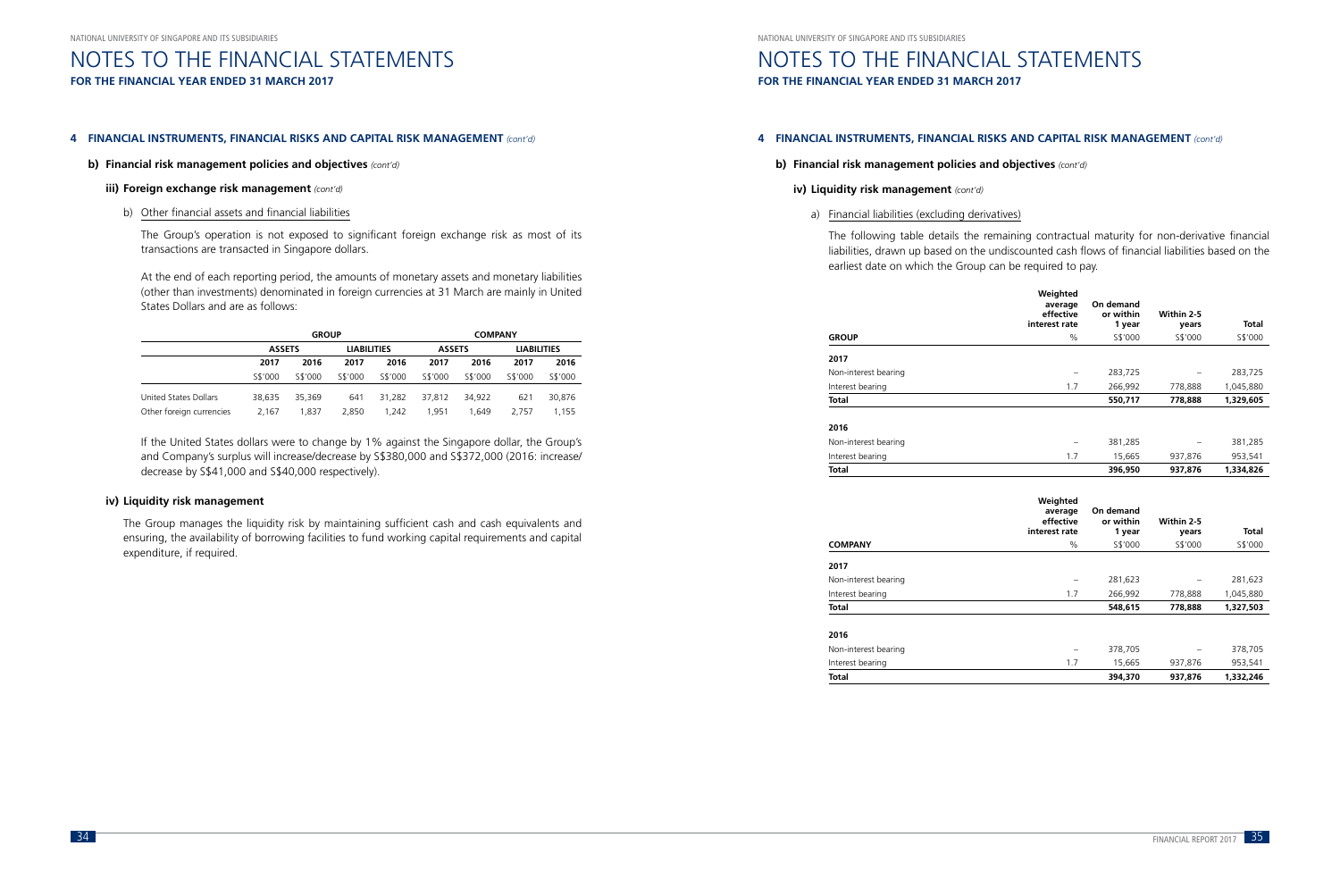#### **4 FINANCIAL INSTRUMENTS, FINANCIAL RISKS AND CAPITAL RISK MANAGEMENT** *(cont'd)*

**b) Financial risk management policies and objectives** *(cont'd)*

#### **iv) Liquidity risk management** *(cont'd)*

#### b) Financial assets (excluding derivatives)

The following table details the expected maturity for non-derivative financial assets. The inclusion of information on non-derivative financial assets is necessary in order to understand the Group's liquidity risk management as the Group's liquidity risk is managed on a net asset and liability basis.

|                                  | Weighted<br>average<br>effective<br>interest rate | On demand<br>or within<br>1 year | Within 2-5<br>vears | After<br>5 years | Total     |
|----------------------------------|---------------------------------------------------|----------------------------------|---------------------|------------------|-----------|
| <b>GROUP</b>                     | $\%$                                              | S\$'000                          | S\$'000             | S\$'000          | S\$'000   |
| 2017                             |                                                   |                                  |                     |                  |           |
| Non-interest bearing             |                                                   | 623,367                          | 6,407               |                  | 629,774   |
| <b>Fixed Deposit</b>             | 1.19                                              | 62,571                           |                     |                  | 62,571    |
| Overseas Student Programme loans | 4.75                                              | 313                              | 563                 |                  | 876       |
| Investments at FVTIE             |                                                   | 5,687,056                        | 1,282,271           | 1,008,637        | 7,977,964 |
| Available-for-sale investments   |                                                   | 4,518                            |                     | 1,898            | 6,416     |
| Total                            |                                                   | 6,377,825                        | 1,289,241           | 1,010,535        | 8,677,601 |
| 2016                             |                                                   |                                  |                     |                  |           |
| Non-interest bearing             |                                                   | 1,112,461                        | 8,459               |                  | 1,120,920 |
| <b>Fixed Deposit</b>             | 1.22                                              | 137,436                          |                     |                  | 137,436   |
| Overseas Student Programme loans | 4.75                                              | 307                              | 609                 |                  | 916       |
| Investments at FVTIE             | -                                                 | 4,674,706                        | 652,808             | 1,051,911        | 6,379,425 |
| Available-for-sale investments   |                                                   | 4,773                            |                     | 3,655            | 8,428     |
| Total                            |                                                   | 5,929,683                        | 661,876             | 1,055,566        | 7,647,125 |

NATIONAL UNIVERSITY OF SINGAPORE AND ITS SUBSIDIARIES

### NOTES TO THE FINANCIAL STATEMENTS **FOR THE FINANCIAL YEAR ENDED 31 MARCH 2017**

#### **4 FINANCIAL INSTRUMENTS, FINANCIAL RISKS AND CAPITAL RISK MANAGEMENT** *(cont'd)*

**b) Financial risk management policies and objectives** *(cont'd)*

#### **iv) Liquidity risk management** *(cont'd)*

#### b) Financial assets (excluding derivatives) *(cont'd)*

|                                  | Weighted<br>average<br>effective<br>interest rate | On demand<br>or within<br>1 year | Within 2-5<br>years | After<br>5 years | Total     |
|----------------------------------|---------------------------------------------------|----------------------------------|---------------------|------------------|-----------|
| <b>COMPANY</b>                   | $\%$                                              | S\$'000                          | S\$'000             | S\$'000          | S\$'000   |
| 2017                             |                                                   |                                  |                     |                  |           |
| Non-interest bearing             |                                                   | 599,712                          | 6,657               |                  | 606,369   |
| <b>Fixed Deposit</b>             | 1.19                                              | 62,345                           |                     |                  | 62,345    |
| Overseas Student Programme loans | 4.75                                              | 313                              | 563                 |                  | 876       |
| Investments at FVTIE             |                                                   | 5,687,056                        | 1,282,271           | 1,008,637        | 7,977,964 |
| Available-for-sale investments   |                                                   | 4,518                            |                     |                  | 4,518     |
| <b>Total</b>                     |                                                   | 6,353,944                        | 1,289,491           | 1,008,637        | 8,652,072 |
|                                  |                                                   |                                  |                     |                  |           |
| 2016                             |                                                   |                                  |                     |                  |           |
| Non-interest bearing             |                                                   | 1,090,724                        | 8,709               |                  | 1,099,433 |
| <b>Fixed Deposit</b>             | 1.22                                              | 137,241                          |                     |                  | 137,241   |
| Overseas Student Programme loans | 4.75                                              | 307                              | 609                 |                  | 916       |
| Investments at FVTIE             |                                                   | 4,674,706                        | 652,808             | 1,051,911        | 6,379,425 |
| Available-for-sale investments   |                                                   | 4,773                            |                     |                  | 4,773     |
| Total                            |                                                   | 5,907,751                        | 662,126             | 1,051,911        | 7,621,788 |

Investments at fair value through income or expenditure (FVTIE) are actively managed on a portfolio basis by the Group's Investment Office. The categorisation is in accordance with the disclosure requirements of FRS 107. The Investment Office manages these investments under the long term asset allocation policy described in Note 4 (b) financial risk management policies and objectives.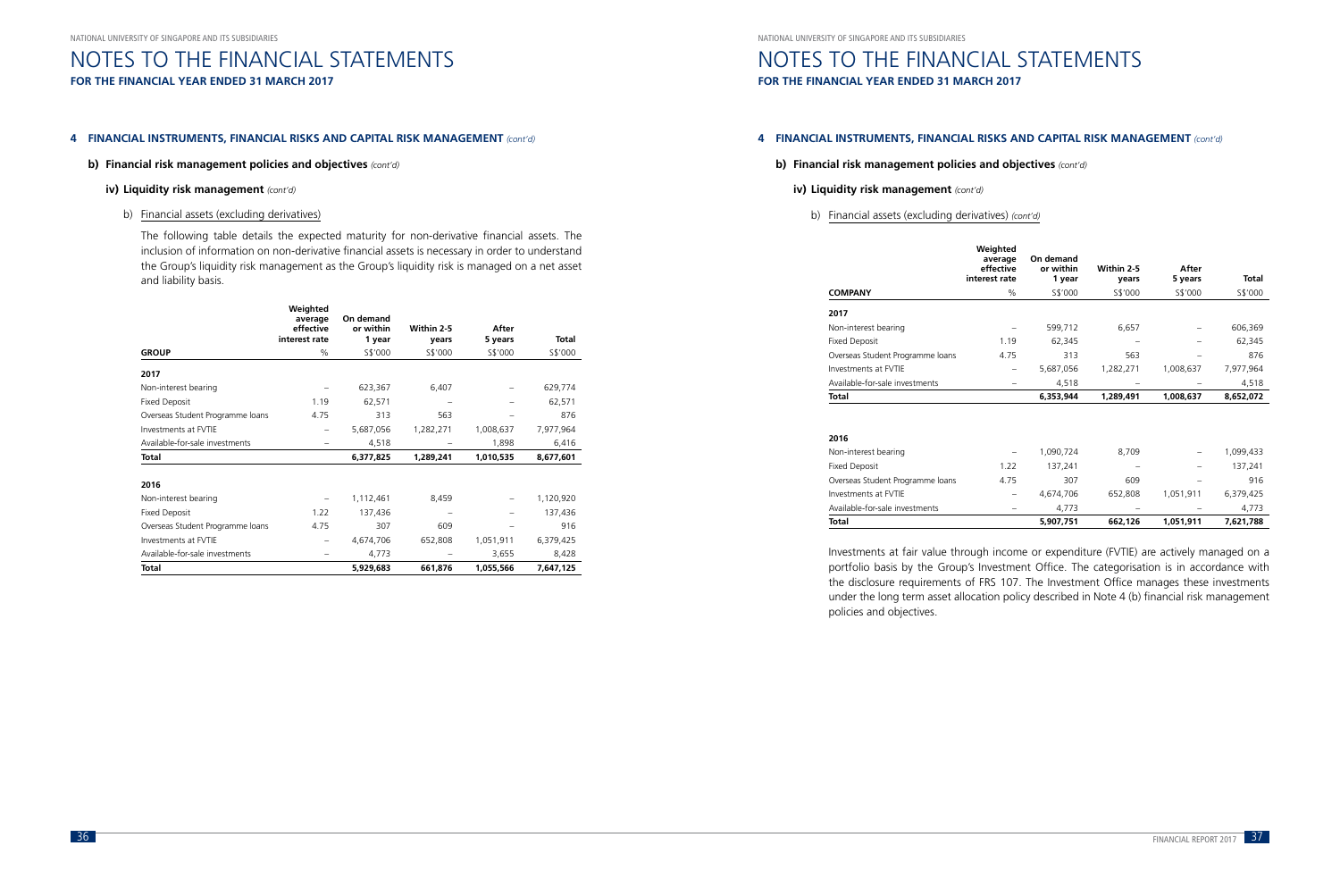#### **4 FINANCIAL INSTRUMENTS, FINANCIAL RISKS AND CAPITAL RISK MANAGEMENT** *(cont'd)*

**b) Financial risk management policies and objectives** *(cont'd)*

#### **iv) Liquidity risk management** *(cont'd)*

c) Derivative financial instruments

The following table details the liquidity analysis for derivative financial instruments. The fair value of the forward exchange contracts is estimated by determining the difference between the contractual forward price and the forward price at the end of the reporting period for the residual period to maturity of the contract.

|                                     | On demand or within 1 year |
|-------------------------------------|----------------------------|
| <b>GROUP AND COMPANY</b>            | S\$'000                    |
| 2017                                |                            |
| Forward foreign exchange contracts: |                            |
| Assets                              | 15,750                     |
| Liabilities                         | (40, 134)                  |
| Futures:                            |                            |
| Assets                              | 257                        |
| Liabilities                         | (730)                      |
| 2016                                |                            |
| Forward foreign exchange contracts: |                            |
| Assets                              | 82,771                     |
| Liabilities                         | (709)                      |

#### **v) Counterparty and credit risk management**

The Group has no significant concentrations of credit risk. Measures are in place to ensure that loans or debts are collected on a timely basis. Cash and fixed deposits are held with creditworthy financial institutions.

For investments, the Group has adopted a risk capital based methodology for limiting counterparty exposure. The Group will only transact with counterparties with a minimum credit rating of at least an A- credit rating by Standard & Poor's and Fitch and A3 credit rating by Moody's.

The maximum exposure to credit risk in the event that the counterparties fail to perform their obligations as at the end of the financial year in relation to each class of recognised financial assets is the carrying amount of those assets as stated in the statement of financial position.

The Group has also adopted procedures in extending credit terms to customers and in monitoring its credit risk for miscellaneous sales. The Group only grants credit to creditworthy customers based on the credit evaluation process performed by Management.

NATIONAL UNIVERSITY OF SINGAPORE AND ITS SUBSIDIARIES

### NOTES TO THE FINANCIAL STATEMENTS **FOR THE FINANCIAL YEAR ENDED 31 MARCH 2017**

#### **4 FINANCIAL INSTRUMENTS, FINANCIAL RISKS AND CAPITAL RISK MANAGEMENT** *(cont'd)*

#### **b) Financial risk management policies and objectives** *(cont'd)*

**v) Counterparty and credit risk management** *(cont'd)*

#### Collateral held

Forwards foreign exchange contracts transactions are entered into under International Derivatives Swap and Dealers Association (ISDA) master netting agreements.

The Group receives and gives collateral in the form of cash and Treasury notes.

The following table shows the fair value of collateral accepted by the Group as at end of the financial year.

|                                                                                             | 2017    | 2016    |
|---------------------------------------------------------------------------------------------|---------|---------|
|                                                                                             | S\$'000 | S\$'000 |
| Fair value of collateral accepted in the form of cash / given in the form of Treasury Notes | 3.898   | 2.670   |

The above collateral is subject to the standard industry terms of ISDA's Credit Support Annex (CSA).

#### **vi) Fair value of financial assets and liabilities**

The carrying amounts of short-term financial assets and liabilities approximate their respective fair values due to the relatively short term maturity of these financial instruments. The fair values of other classes of financial assets and liabilities are disclosed in the respective notes to the financial statements.

The Group's valuation policy and procedures sets out the valuation methodologies and assumptions to be adopted for all investments. Management reviews for reasonableness of the valuation policy and procedures on a regular basis.

The following describes the hierarchy of inputs used to measure the fair value and the primary valuation methodologies used by the Group for investments measured at fair value on a recurring basis. The three levels of inputs are as follows:

- Level 1 inputs are based on quoted prices (unadjusted) from active markets for identical assets or liabilities that can be accessed at the measurement date. Prices are generally obtained from relevant exchange or dealer markets.
- Level 2 inputs are inputs other than quoted prices included within Level 1 that are observable for the asset or liability, either directly or indirectly. Inputs are obtained from various sources including market participants, dealers, fund managers and brokers.
- Level 3 inputs are unobservable inputs used to derive the value for the asset or liability. Assets included in this category are generally funds, of which the price is unobservable and fair value is based on ownership interest in the net asset value of the total fund determined by the fund managers. Level 3 consists primarily of the Group's ownerships in alternative investments, principally limited partnership interest in private equity, real estate and other similar funds.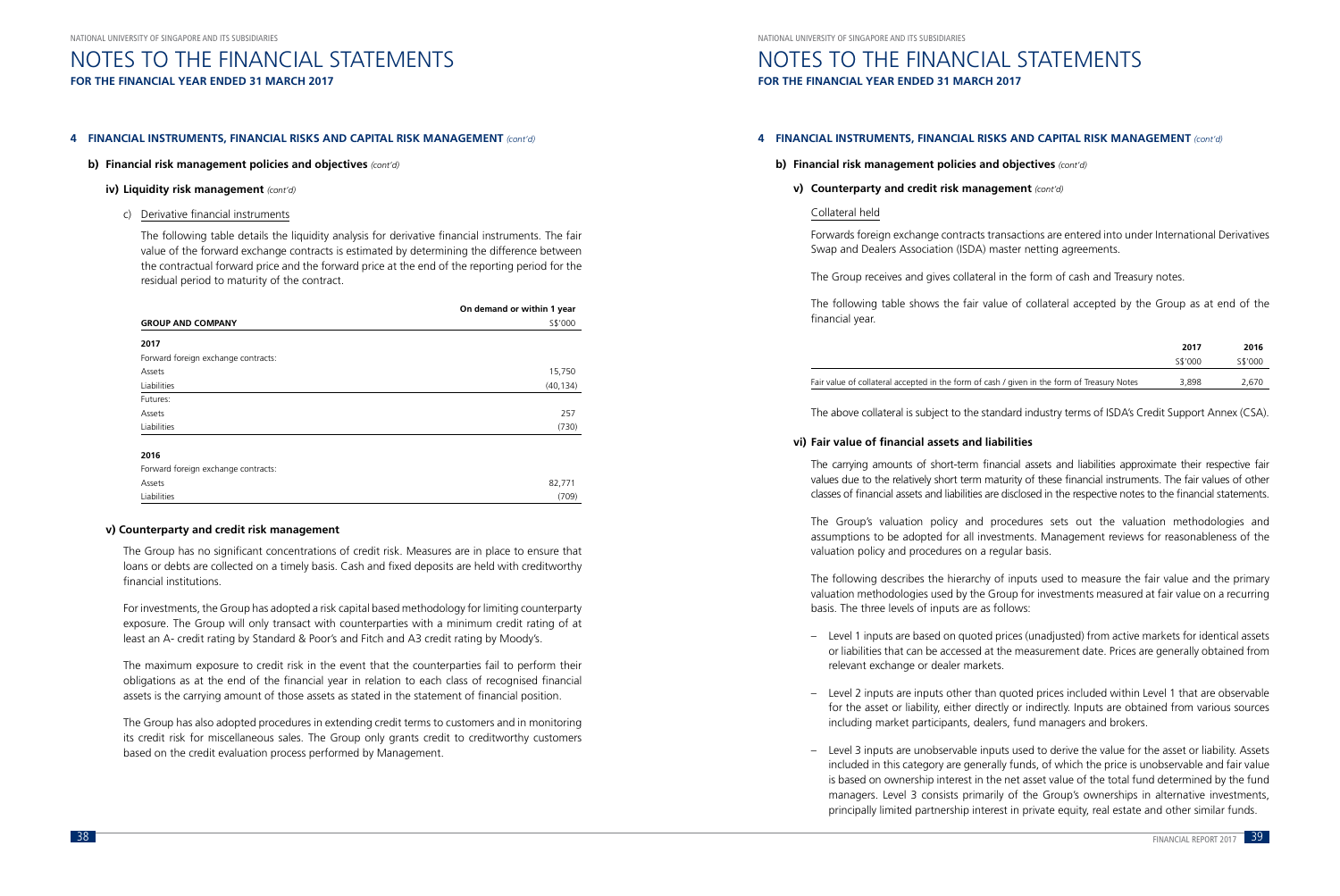#### **4 FINANCIAL INSTRUMENTS, FINANCIAL RISKS AND CAPITAL RISK MANAGEMENT** *(cont'd)*

**b) Financial risk management policies and objectives** *(cont'd)*

#### **vi) Fair value of financial assets and liabilities** *(cont'd)*

Financial instruments carried at fair value as at the end of the reporting period:

| 2017                                                       |      |                          |           |                          |           |
|------------------------------------------------------------|------|--------------------------|-----------|--------------------------|-----------|
|                                                            |      | Level 1                  | Level 2   | Level 3                  | Total     |
| <b>GROUP</b>                                               | Note | S\$'000                  | S\$'000   | S\$'000                  | S\$'000   |
| <b>Financial assets:</b>                                   |      |                          |           |                          |           |
| Available-for-sale investments                             |      |                          |           |                          |           |
| Equity securities                                          |      | $\overline{\phantom{0}}$ | 3,104     | 3,312                    | 6,416     |
| Sub-total                                                  | 10   |                          | 3,104     | 3,312                    | 6,416     |
| Investments at fair value through<br>income or expenditure |      |                          |           |                          |           |
| Government bonds and debt securities                       |      | 1,664,654                |           | 40,954                   | 1,705,608 |
| Equity securities                                          |      | 1,012,915                | 475,754   | 4,783,687                | 6,272,356 |
| Sub-total                                                  | 11   | 2,677,569                | 475,754   | 4,824,641                | 7,977,964 |
| <b>Derivative financial instruments</b>                    |      |                          |           |                          |           |
| Forward foreign exchange contracts                         |      |                          | 15,750    |                          | 15,750    |
| Futures                                                    |      | 257                      |           |                          | 257       |
| Sub-total                                                  | 12   | 257                      | 15,750    | $\overline{\phantom{0}}$ | 16,007    |
| <b>Total</b>                                               |      | 2,677,826                | 494,608   | 4,827,953                | 8,000,387 |
| <b>Financial liabilities:</b>                              |      |                          |           |                          |           |
| <b>Derivative financial instruments</b>                    |      |                          |           |                          |           |
| Forward foreign exchange contracts                         |      |                          | (40, 134) |                          | (40, 134) |
| Futures                                                    |      | (730)                    |           |                          | (730)     |
| <b>Total</b>                                               | 12   | (730)                    | (40,134)  |                          | (40, 864) |

NATIONAL UNIVERSITY OF SINGAPORE AND ITS SUBSIDIARIES

### NOTES TO THE FINANCIAL STATEMENTS **FOR THE FINANCIAL YEAR ENDED 31 MARCH 2017**

#### **4 FINANCIAL INSTRUMENTS, FINANCIAL RISKS AND CAPITAL RISK MANAGEMENT** *(cont'd)*

**b) Financial risk management policies and objectives** *(cont'd)*

#### **vi) Fair value of financial assets and liabilities** *(cont'd)*

|                                                            |      | Level 1   | Level 2 | Level 3   | Total     |
|------------------------------------------------------------|------|-----------|---------|-----------|-----------|
| <b>GROUP</b>                                               | Note | S\$'000   | S\$'000 | S\$'000   | S\$'000   |
| <b>Financial assets:</b>                                   |      |           |         |           |           |
| Available-for-sale investments                             |      |           |         |           |           |
| Equity securities                                          |      | 1.383     | 3,507   | 3,538     | 8,428     |
| Sub-total                                                  | 10   | 1,383     | 3,507   | 3,538     | 8,428     |
| Investments at fair value through<br>income or expenditure |      |           |         |           |           |
| Government bonds and debt securities                       |      | 1,402,454 |         |           | 1,402,454 |
| Equity securities                                          |      | 674,709   | 366.649 | 3,935,613 | 4,976,971 |
| Sub-total                                                  | 11   | 2,077,163 | 366,649 | 3.935.613 | 6,379,425 |
| <b>Derivative financial instruments</b>                    |      |           |         |           |           |
| Forward foreign exchange contracts                         |      |           | 82,771  |           | 82,771    |
| Sub-total                                                  | 12   | -         | 82,771  |           | 82,771    |
| Total                                                      |      | 2,078,546 | 452,927 | 3,939,151 | 6,470,624 |
| <b>Financial liabilities:</b>                              |      |           |         |           |           |
| <b>Derivative financial instruments</b>                    |      |           |         |           |           |
| Forward foreign exchange contracts                         |      |           | (709)   |           | (709)     |
| Total                                                      | 12   |           | (709)   |           | (709)     |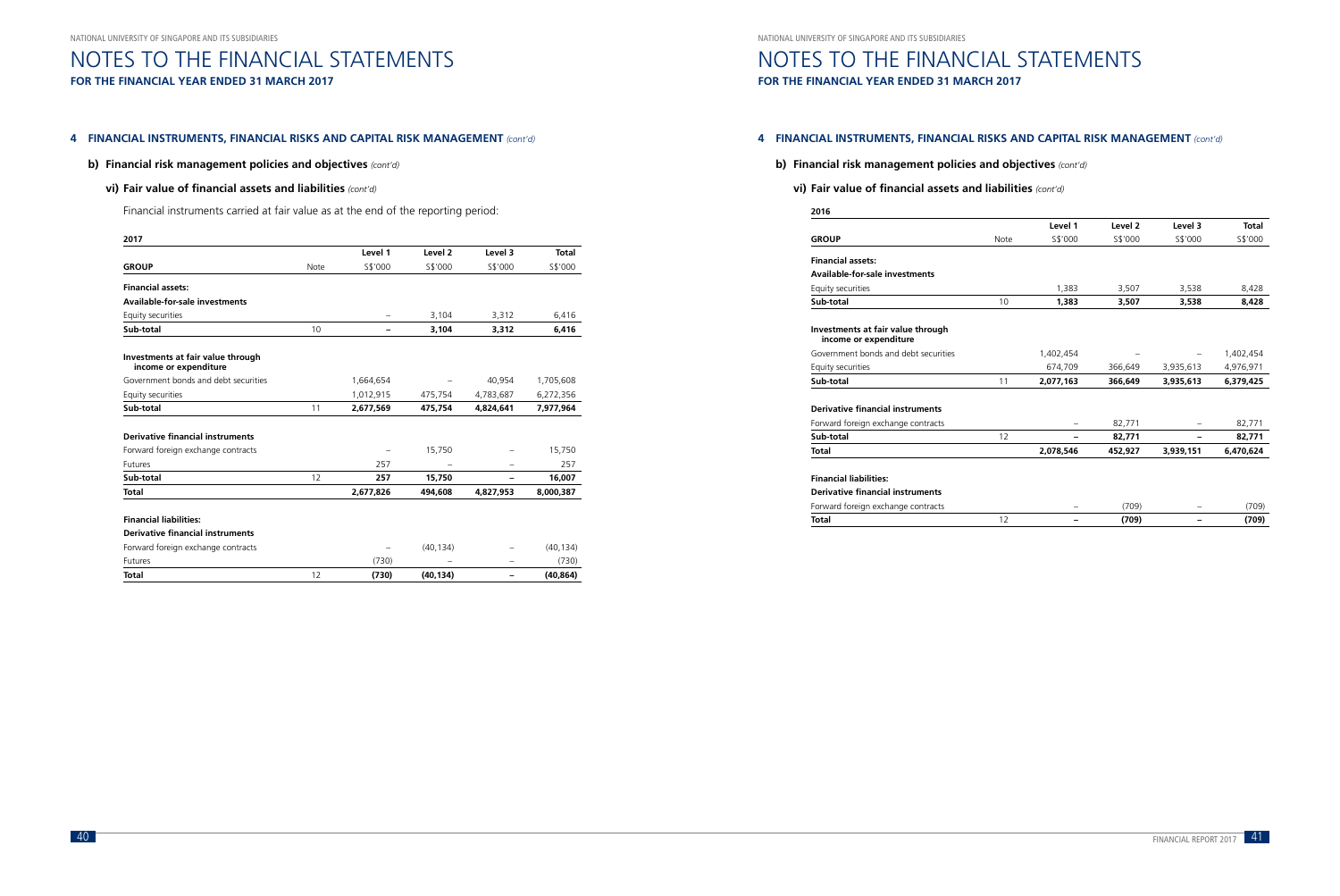#### **4 FINANCIAL INSTRUMENTS, FINANCIAL RISKS AND CAPITAL RISK MANAGEMENT** *(cont'd)*

### **b) Financial risk management policies and objectives** *(cont'd)*

#### **vi) Fair value of financial assets and liabilities** *(cont'd)*

| 2017                                                       |      |           |           |           |              |
|------------------------------------------------------------|------|-----------|-----------|-----------|--------------|
|                                                            |      | Level 1   | Level 2   | Level 3   | <b>Total</b> |
| <b>COMPANY</b>                                             | Note | S\$'000   | S\$'000   | S\$'000   | S\$'000      |
| <b>Financial assets:</b>                                   |      |           |           |           |              |
| Available-for-sale investments                             |      |           |           |           |              |
| Equity securities                                          |      |           | 3,104     | 1,414     | 4,518        |
| Sub-total                                                  | 10   | -         | 3,104     | 1,414     | 4,518        |
| Investments at fair value through<br>income or expenditure |      |           |           |           |              |
| Government bonds and debt securities                       |      | 1,664,654 |           | 40,954    | 1,705,608    |
| Equity securities                                          |      | 1,012,915 | 475,754   | 4,783,687 | 6,272,356    |
| Sub-total                                                  | 11   | 2,677,569 | 475,754   | 4,824,641 | 7,977,964    |
| <b>Derivative financial instruments</b>                    |      |           |           |           |              |
| Forward foreign exchange contracts                         |      |           | 15,750    |           | 15,750       |
| Futures                                                    |      | 257       |           |           | 257          |
| Sub-total                                                  | 12   | 257       | 15,750    |           | 16,007       |
| Total                                                      |      | 2,677,826 | 494,608   | 4,826,055 | 7,998,489    |
| <b>Financial liabilities:</b>                              |      |           |           |           |              |
| <b>Derivative financial instruments</b>                    |      |           |           |           |              |
| Forward foreign exchange contracts                         |      |           | (40, 134) |           | (40, 134)    |
| <b>Futures</b>                                             |      | (730)     |           |           | (730)        |
| <b>Total</b>                                               | 12   | (730)     | (40.134)  |           | (40.864)     |

NATIONAL UNIVERSITY OF SINGAPORE AND ITS SUBSIDIARIES

### NOTES TO THE FINANCIAL STATEMENTS **FOR THE FINANCIAL YEAR ENDED 31 MARCH 2017**

#### **4 FINANCIAL INSTRUMENTS, FINANCIAL RISKS AND CAPITAL RISK MANAGEMENT** *(cont'd)*

#### **b) Financial risk management policies and objectives** *(cont'd)*

#### **vi) Fair value of financial assets and liabilities** *(cont'd)*

|                                                            |      | Level 1                  | Level 2 | Level 3                  | Total     |
|------------------------------------------------------------|------|--------------------------|---------|--------------------------|-----------|
| <b>COMPANY</b>                                             | Note | S\$'000                  | S\$'000 | S\$'000                  | S\$'000   |
| <b>Financial assets:</b>                                   |      |                          |         |                          |           |
| Available-for-sale investments                             |      |                          |         |                          |           |
| Equity securities                                          |      | $\overline{\phantom{a}}$ | 3.507   | 1.266                    | 4,773     |
| Sub-total                                                  | 10   |                          | 3,507   | 1,266                    | 4,773     |
| Investments at fair value through<br>income or expenditure |      |                          |         |                          |           |
| Government bonds                                           |      | 1,402,454                |         |                          | 1,402,454 |
| Equity securities                                          |      | 674,709                  | 366,649 | 3,935,613                | 4,976,971 |
| Sub-total                                                  | 11   | 2,077,163                | 366,649 | 3,935,613                | 6,379,425 |
| <b>Derivative financial instruments</b>                    |      |                          |         |                          |           |
| Forward foreign exchange contracts                         |      |                          | 82,771  |                          | 82,771    |
| Sub-total                                                  | 12   |                          | 82,771  |                          | 82,771    |
| Total                                                      |      | 2,077,163                | 452,927 | 3,936,879                | 6,466,969 |
| <b>Financial liabilities:</b>                              |      |                          |         |                          |           |
| <b>Derivative financial instruments</b>                    |      |                          |         |                          |           |
| Forward foreign exchange contracts                         |      | $\overline{\phantom{0}}$ | (709)   | $\overline{\phantom{0}}$ | (709)     |
|                                                            |      |                          |         |                          |           |

42 FINANCIAL REPORT 2017 43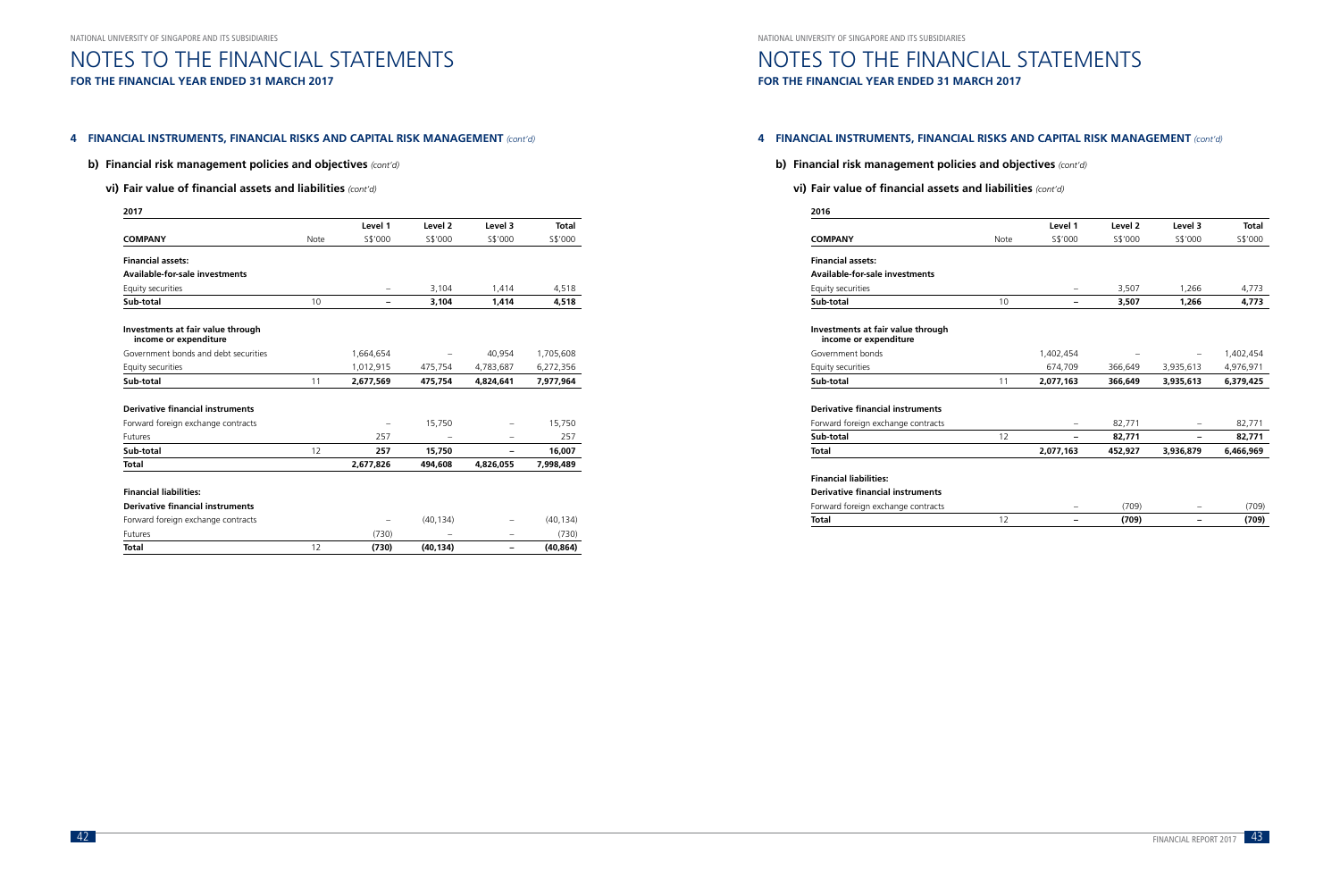### **4 FINANCIAL INSTRUMENTS, FINANCIAL RISKS AND CAPITAL RISK MANAGEMENT** *(cont'd)*

- **b) Financial risk management policies and objectives** *(cont'd)*
	- **vi) Fair value of financial assets and liabilities** *(cont'd)*

The Group reviews its valuation policy yearly.

Transfer of investments from Level 1 to Level 3 for the year ended 31 March 2017 was S\$1,264,000. The transfer was due to quoted securities being delisted and became unquoted securities. These securities have since been sold during the year.

Movements of the Level 3 financial assets during the reporting period

|                                                               | <b>GROUP</b> | <b>COMPANY</b> |
|---------------------------------------------------------------|--------------|----------------|
|                                                               | S\$'000      | S\$'000        |
| Fair value as at 1 April 2016                                 | 3,939,151    | 3,936,879      |
| Reclass from Level 1 to Level 3                               | 1.264        | 1,264          |
| Total gain on sale - included in Income or Expenditure        | 22,319       | 22,319         |
| Change in Fair Value – included in Income or Expenditure      | 475,831      | 475,831        |
| Change in Fair Value – included in Other Comprehensive Income | 148          | 148            |
| Purchases during the year                                     | 1,445,953    | 1,445,828      |
| Sales during the year                                         | (1,056,713)  | (1,056,214)    |
| Fair value as at 31 March 2017                                | 4,827,953    | 4,826,055      |
|                                                               |              |                |
| Fair value as at 1 April 2015                                 | 4,392,297    | 4,388,462      |
| Reclass from Level 3 to Level 1 and Level 2                   | (871, 225)   | (871, 225)     |
| Total gain on sale – included in Income or Expenditure        | 31,420       | 31,157         |
| Change in Fair Value - included in Income or Expenditure      | (122, 776)   | (122, 776)     |
| Change in Fair Value – included in Other Comprehensive Income | 198          | 198            |
| Impairment loss                                               | (804)        |                |
| Purchases during the year                                     | 1,342,061    | 1,342,061      |
| Sales during the year                                         | (832,020)    | (830,998)      |
| Fair value as at 31 March 2016                                | 3,939,151    | 3,936,879      |

#### **c) Capital risk management policies and objectives**

The Group reviews its capital structure at least annually to ensure that the Group will be able to continue as a going concern. The capital structure of the Group comprises reserves as disclosed in Notes 22 and 23 and fixed rate notes disclosed in Note 20. The Group is required to maintain a ratio where the total liabilities to total assets shall not at any time be more than 0.65:1. The Group is in compliance with externally imposed capital requirements for the reporting period ended 31 March 2017 and 2016. The Group's overall strategy remains unchanged from 2016.

### NOTES TO THE FINANCIAL STATEMENTS **FOR THE FINANCIAL YEAR ENDED 31 MARCH 2017**

#### **5 SUBSIDIARY COMPANIES**

|                                |         | <b>COMPANY</b> |
|--------------------------------|---------|----------------|
|                                | 2017    | 2016           |
|                                | S\$'000 | S\$'000        |
| Unquoted equity shares at cost | 228     | 428            |
| Impairment loss                | (100)   | (100)          |
| Carrying amount                | 128     | 328            |
|                                |         |                |

| Name of company                                                             | <b>Principal Activities</b>                                                                                                                                                                                                                                                                                                                                  | Country of<br>incorporation<br>(or registration)<br>and operation | Share<br>Capital | ownership interest | Proportion of<br>and voting<br>power held |
|-----------------------------------------------------------------------------|--------------------------------------------------------------------------------------------------------------------------------------------------------------------------------------------------------------------------------------------------------------------------------------------------------------------------------------------------------------|-------------------------------------------------------------------|------------------|--------------------|-------------------------------------------|
|                                                                             |                                                                                                                                                                                                                                                                                                                                                              |                                                                   | S\$              | 2017               | 2016                                      |
| Singapore University<br>Press Pte Ltd (a)                                   | Publisher                                                                                                                                                                                                                                                                                                                                                    | Singapore                                                         | 100,001          | 100%               | 100%                                      |
| NUS Technology<br>Holdings Pte Ltd (a)                                      | To carry out research and development, to own<br>and exploit all forms of intellectual property<br>interests and to engage in the acquisition,<br>dissemination and transfer of technologies.                                                                                                                                                                | Singapore                                                         | 2                | 100%               | 100%                                      |
| NUS High School<br>of Mathematics<br>and Science <sup>(a)</sup>             | To promote and undertake the advancement<br>of education, with particular emphasis on<br>mathematics and science at secondary and junior<br>college levels and to participate in schemes<br>established to promote research, development<br>and education, in particular in relation to<br>mathematics and science and to a high school for<br>that purpose. | Singapore                                                         | #                | #                  | #                                         |
| NUS America, Inc (d)                                                        | This is a nonprofit public benefit corporation<br>organised under the Nonprofit Public Corporation<br>Law for public and charitable purposes. It<br>performs the functions of or to carry out the<br>purposes of the National University of Singapore.                                                                                                       | United States of<br>America                                       | #                | #                  | #                                         |
| <b>NUSSU Enterprise</b><br>Pte Ltd <sup>(c), (f)</sup>                      | To manage the commercial activities of NUS<br>Student Union.                                                                                                                                                                                                                                                                                                 | Singapore                                                         | 1                | 100%               | 100%                                      |
| Suzhou NUSRI<br>Management<br>$Co$ Ltd $(e)$                                | To manage NUS Research Institute (Suzhou)                                                                                                                                                                                                                                                                                                                    | People's Republic<br>of China                                     | 128,380          | 100%               | 100%                                      |
| Singapore<br>International<br>Mediation Institute<br>Limited <sup>(a)</sup> | Set standards and provide accreditation for<br>mediators                                                                                                                                                                                                                                                                                                     | Singapore                                                         | #                | #                  | #                                         |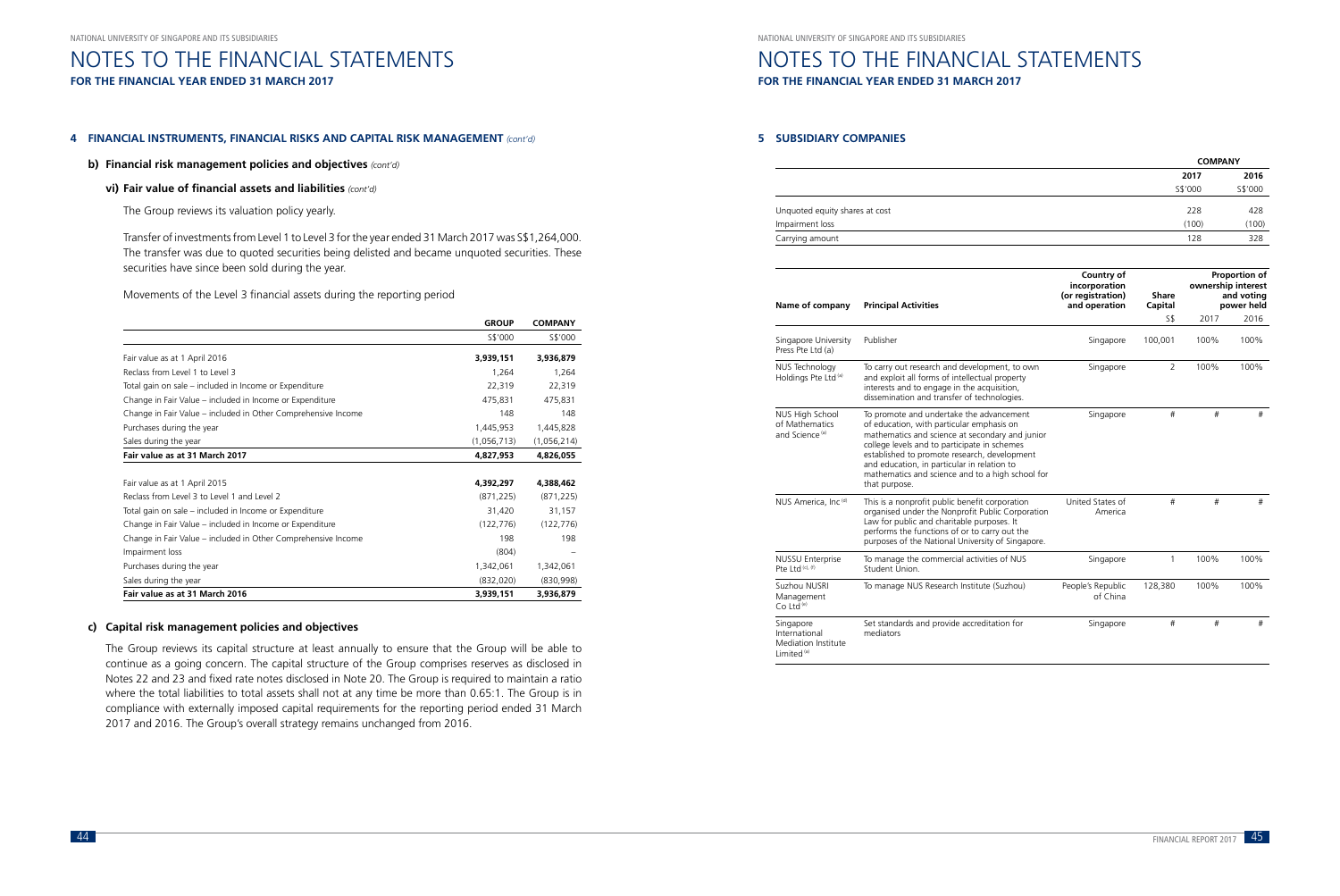#### **5 SUBSIDIARY COMPANIES** *(cont'd)*

| Name of company                                                            | <b>Principal Activities</b>                                                                                                                                    | Country of<br>incorporation<br>(or registration)<br>and operation | Share<br>Capital |      | Proportion of<br>ownership interest<br>and voting<br>power held |
|----------------------------------------------------------------------------|----------------------------------------------------------------------------------------------------------------------------------------------------------------|-------------------------------------------------------------------|------------------|------|-----------------------------------------------------------------|
|                                                                            |                                                                                                                                                                |                                                                   | S\$              | 2017 | 2016                                                            |
| <b>Held by Subsidiaries</b>                                                |                                                                                                                                                                |                                                                   |                  |      |                                                                 |
| NUS Press Pte Ltd (a)                                                      | Publishers                                                                                                                                                     | Singapore                                                         | 100,000          | 100% | 100%                                                            |
| <b>NUS Ventures</b><br>Pte Ltd <sup>(a)</sup>                              | Provide mentoring and financial support to<br>startup companies.                                                                                               | Singapore                                                         | 100,000          | 100% | 100%                                                            |
| <b>Bioinformatics</b><br><b>Technology Group</b><br>Pte Ltd <sup>(a)</sup> | IT development, IT services, research and<br>experimental development on technology.                                                                           | Singapore                                                         | 500,000          | 100% | 100%                                                            |
| Shanghai NUS<br><b>Enterprise Services</b><br>$Co$ Ltd $(e)$               | Sourcing of student internship opportunities with<br>Shanghai companies and developing increased<br>research opportunities and forging closer<br>partnerships. | People's Republic<br>of China                                     | 237,440          | 100% | 100%                                                            |
| <b>KR Consulting</b><br>Pte Ltd $(a)$                                      | Provide consulting services                                                                                                                                    | Singapore                                                         |                  | 100% | 100%                                                            |
| Star Incubator<br>Sdn Bhd <sup>(b)</sup>                                   | Management of incubator activities                                                                                                                             | <b>Brunei</b><br>Darussalam                                       | 100              | 100% | 100%                                                            |

- *# These corporations do not have share capital. NUS High School of Mathematics and Science and Singapore International Mediation Institute Limited are companies limited by guarantee.*
- *(a) Audited by Ernst & Young LLP, Singapore.*
- *(b) Audited by overseas practices of Ernst & Young LLP.*
- *(c) Held in trust by NUS Technology Holdings Pte Ltd on behalf of the Company.*
- *(d) Not required to be audited in country of incorporation.*
- *(e) Audited by other auditors in country of incorporation.*
- *(f) During the year, the Company reduced the share capital by cancelling 199,999 ordinary shares amounting to S\$42,000.*

#### **6 ASSOCIATED COMPANIES**

|                                                             | <b>GROUP</b> |         |         | <b>COMPANY</b> |
|-------------------------------------------------------------|--------------|---------|---------|----------------|
|                                                             | 2017         | 2016    | 2017    | 2016           |
|                                                             | S\$'000      | S\$'000 | S\$'000 | S\$'000        |
| Unquoted equity shares at cost                              | 77,161       | 73,057  | 77.161  | 73,057         |
| Share of post-acquisition profits, net of dividend received | 50,351       | 49.868  | $\sim$  |                |
|                                                             | 127,512      | 122.925 | 77.161  | 73.057         |

### NOTES TO THE FINANCIAL STATEMENTS **FOR THE FINANCIAL YEAR ENDED 31 MARCH 2017**

#### **6 ASSOCIATED COMPANIES** *(cont'd)*

| Name of company                                                                        | <b>Principal Activities</b>                                                                                                       | Country of<br>incorporation<br>(or registration)<br>and operation | Proportion of<br>ownership interest<br>and voting<br>power held |      |  |
|----------------------------------------------------------------------------------------|-----------------------------------------------------------------------------------------------------------------------------------|-------------------------------------------------------------------|-----------------------------------------------------------------|------|--|
|                                                                                        |                                                                                                                                   |                                                                   | 2017                                                            | 2016 |  |
| National University<br>Health System Pte<br>Ltd <sub>(a)</sub>                         | Clinical service, education and research                                                                                          | Singapore                                                         | 33%                                                             | 33%  |  |
| InVivos Pte Ltd (a)                                                                    | To carry on the business of an animal breeding centre and the<br>provision of related services in support of biomedical research. | Singapore                                                         | 25%                                                             | 25%  |  |
| Dwell Capital Ltd <sup>(b)</sup><br>(formerly known as<br>Valparaiso Capital<br>I Ltd) | Investment holding in property companies                                                                                          | Singapore                                                         | 25%                                                             | 24%  |  |

*(a) Audited by other auditors.*

*(b) Audited by Ernst & Young LLP, Singapore.*

Summarised financial information in respect of the Group's associates is set out below:

|                                             | 2017        | 2016        |
|---------------------------------------------|-------------|-------------|
|                                             | S\$'000     | S\$'000     |
| Total assets                                | 2,484,190   | 2,450,272   |
| <b>Total liabilities</b>                    | (1,498,013) | (1,474,335) |
| Net assets                                  | 986,177     | 975,937     |
|                                             |             |             |
| Total equity attributable to equity holders | 417,260     | 428,742     |

Aggregate information about the Group's associated companies that are not individually material and unadjusted for its proportionate share of ownership interest are as follows:

|                               | 2017                     | 2016                     |
|-------------------------------|--------------------------|--------------------------|
|                               | S\$'000                  | S\$'000                  |
| Profit after tax for the year | 20,815                   | 29,686                   |
| Other comprehensive income    | $\overline{\phantom{a}}$ | $\overline{\phantom{a}}$ |
| Total comprehensive income    | 20.815                   | 29,686                   |

#### **7 INVESTMENT IN JOINT OPERATION**

During the year, the Company entered into a joint arrangement with Science and Engineering Institutes (SCEI) to jointly operate The Technology Centre for Offshore and Marine, Singapore Ltd ("TCOMS Ltd"). SCEI is a wholly-owned subsidiary of the Agency for Science, Technology and Research. TCOMS Ltd is incorporated in Singapore as a company limited by guarantee to conduct Research & Development, commercial testing, and manpower training and education in the area of marine and offshore.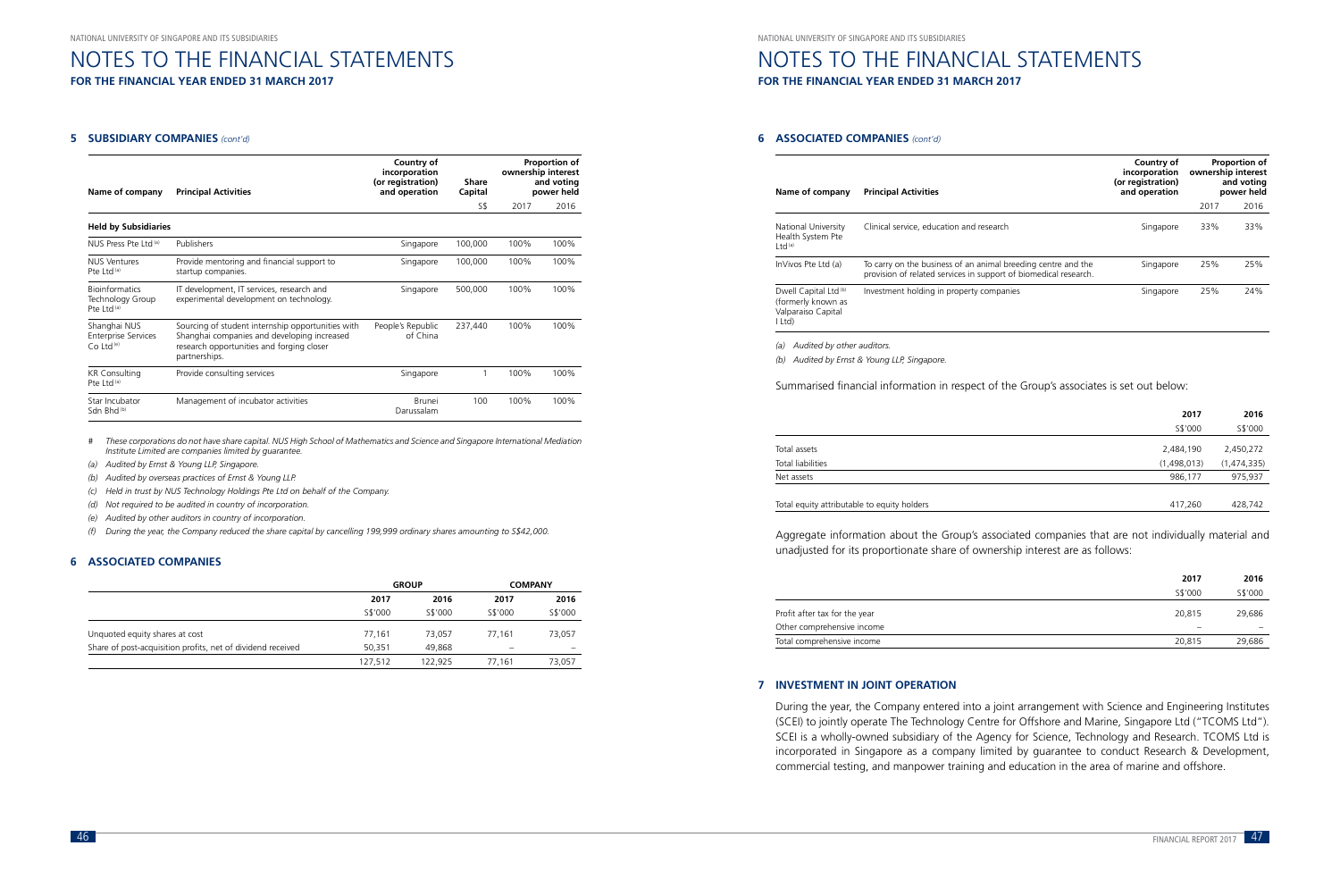#### **8 FIXED ASSETS**

**GROUP**

|                                                    | Freehold                 | Leasehold                |                   | Leasehold<br>Improve- | Infra-                   | Equipment,<br><b>Furniture</b><br>& Fittings,<br>Library |                          | Capital<br>Work-in-      |              |
|----------------------------------------------------|--------------------------|--------------------------|-------------------|-----------------------|--------------------------|----------------------------------------------------------|--------------------------|--------------------------|--------------|
|                                                    | Land                     | Land                     | <b>Buildings</b>  | ments                 | structure                | <b>Materials</b>                                         | <b>Artifacts</b>         | Progress                 | <b>Total</b> |
|                                                    | S\$'000                  | S\$'000                  | S\$'000           | S\$'000               | S\$'000                  | S\$'000                                                  | S\$'000                  | S\$'000                  | S\$'000      |
| <b>COST</b>                                        |                          |                          |                   |                       |                          |                                                          |                          |                          |              |
| At 1 April 2015                                    | 2,007                    | 321,174                  | 3,067,433         | 914,485               | 39,490                   | 1,901,819                                                | 24,864                   | 358,294                  | 6,629,566    |
| Additions                                          |                          |                          | 49,420            | 92,341                | $\overline{\phantom{a}}$ | 108,475                                                  | 483                      | 96,926                   | 347,645      |
| Transfers                                          |                          |                          | 231,409           | 26,711                |                          | 56,424                                                   | $\overline{\phantom{0}}$ | (314, 544)               |              |
| Disposals                                          |                          |                          | (11, 911)         | (5,896)               |                          | (53, 398)                                                |                          |                          | (71, 205)    |
| Cost adjustment                                    |                          |                          |                   | (454)                 |                          | (129)                                                    |                          | (6,943)                  | (7, 526)     |
| At 31 March and<br>1 April 2016                    | 2,007                    | 321,174                  | 3,336,351         | 1,027,187             | 39,490                   | 2,013,191                                                | 25,347                   | 133,733                  | 6,898,480    |
| Additions                                          |                          |                          | 32,851            | 87,113                | $\qquad \qquad -$        | 121,821                                                  | 1,879                    | 107,432                  | 351,096      |
| Transfers                                          |                          | ۳                        | 55,054            | 31,035                | $\overline{\phantom{a}}$ | 30,572                                                   | $\qquad \qquad -$        | (116, 661)               |              |
| <b>Disposals</b>                                   |                          |                          | (15, 493)         | (11, 559)             |                          | (51, 729)                                                |                          | $\overline{\phantom{a}}$ | (78, 781)    |
| Cost adjustment                                    |                          |                          | (682)             | (703)                 |                          | (129)                                                    |                          | (4, 182)                 | (5,696)      |
| At 31 March 2017                                   | 2,007                    | 321,174                  | 3,408,081         | 1,133,073             | 39,490                   | 2,113,726                                                | 27,226                   | 120,322                  | 7,165,099    |
| <b>ACCUMULATED DEPRECIATION</b><br>At 1 April 2015 |                          | 51,977                   | 1,114,445         | 569,283               | 2,781                    | 1,406,048                                                |                          |                          | 3,144,534    |
| Depreciation                                       | $\overline{\phantom{0}}$ | 6,153                    | 101,328           | 74,470                | 658                      | 153,789                                                  |                          |                          | 336,398      |
| Transfers                                          |                          | $\overline{\phantom{0}}$ | (202)             | (1,923)               | $\qquad \qquad -$        | 2,125                                                    |                          | ۰                        |              |
| Disposals                                          |                          | $\overline{\phantom{a}}$ | (9,276)           | (5,285)               | $\overline{\phantom{0}}$ | (51, 923)                                                |                          | $\overline{\phantom{0}}$ | (66, 484)    |
| Cost adjustment                                    | $\overline{\phantom{a}}$ | $\qquad \qquad -$        | $\qquad \qquad -$ | (26)                  | $\qquad \qquad -$        | 33                                                       | $\overline{\phantom{0}}$ | $\qquad \qquad -$        | 7            |
| At 31 March and<br>1 April 2016                    | $\overline{\phantom{0}}$ | 58,130                   | 1,206,295         | 636,519               | 3,439                    | 1,510,072                                                |                          |                          | 3,414,455    |
| Depreciation                                       | $\overline{\phantom{0}}$ | 6,152                    | 100,849           | 79,554                | 659                      | 155,632                                                  |                          |                          | 342,846      |
| Transfers                                          | $\overline{\phantom{0}}$ | L.                       | $\qquad \qquad -$ | (2,338)               | L.                       | 2,338                                                    |                          |                          |              |
| <b>Disposals</b>                                   |                          | $\overline{\phantom{a}}$ | (12, 715)         | (10, 810)             | $\overline{\phantom{a}}$ | (50, 804)                                                |                          |                          | (74, 329)    |
| Cost adjustment                                    | $\overline{\phantom{0}}$ | $\overline{\phantom{0}}$ | (95)              | (50)                  | $\overline{\phantom{a}}$ | (23)                                                     | ۰                        |                          | (168)        |
| At 31 March 2017                                   | $\equiv$                 | 64,282                   | 1,294,334         | 702,875               | 4,098                    | 1,617,215                                                | L.                       |                          | 3,682,804    |
| <b>CARRYING AMOUNT</b>                             |                          |                          |                   |                       |                          |                                                          |                          |                          |              |
| At 31 March 2017                                   | 2,007                    | 256,892                  | 2,113,747         | 430,198               | 35,392                   | 496,511                                                  | 27,226                   | 120,322                  | 3,482,295    |
| At 31 March 2016                                   | 2,007                    | 263,044                  | 2,130,056         | 390,668               | 36,051                   | 503,119                                                  | 25,347                   | 133,733                  | 3,484,025    |

NATIONAL UNIVERSITY OF SINGAPORE AND ITS SUBSIDIARIES

### NOTES TO THE FINANCIAL STATEMENTS **FOR THE FINANCIAL YEAR ENDED 31 MARCH 2017**

#### **8 FIXED ASSETS** *(cont'd)*

|                                                    | Freehold<br>Land         | Leasehold<br>Land        | <b>Buildings</b>         | Leasehold<br>Improve-<br>ments | Infra-<br>structure      | Equipment,<br><b>Furniture</b><br>& Fittings,<br>Library<br><b>Materials</b> | <b>Artifacts</b>         | Capital<br>Work-in-<br><b>Progress</b> | Total     |
|----------------------------------------------------|--------------------------|--------------------------|--------------------------|--------------------------------|--------------------------|------------------------------------------------------------------------------|--------------------------|----------------------------------------|-----------|
|                                                    | S\$'000                  | S\$'000                  | S\$'000                  | S\$'000                        | S\$'000                  | S\$'000                                                                      | S\$'000                  | S\$'000                                | S\$'000   |
| <b>COST</b>                                        |                          |                          |                          |                                |                          |                                                                              |                          |                                        |           |
| At 1 April 2015                                    | 2,007                    | 321,174                  | 3,066,728                | 913,453                        | 39,490                   | 1,896,195                                                                    | 24,864                   | 358,294                                | 6,622,205 |
| <b>Additions</b>                                   | $\overline{\phantom{0}}$ | L.                       | 49,420                   | 92,341                         | $\overline{\phantom{0}}$ | 107,445                                                                      | 483                      | 96,926                                 | 346,615   |
| Transfers                                          | $\overline{\phantom{0}}$ | $\overline{\phantom{0}}$ | 231,409                  | 26,711                         | $\overline{\phantom{0}}$ | 56,424                                                                       | $\qquad \qquad -$        | (314, 544)                             |           |
| <b>Disposals</b>                                   | $\overline{\phantom{a}}$ | $\overline{\phantom{0}}$ | (11, 911)                | (5,896)                        | $\overline{\phantom{0}}$ | (52, 995)                                                                    | $\overline{\phantom{a}}$ | $\qquad \qquad -$                      | (70, 802) |
| Cost adjustment                                    | $\overline{\phantom{0}}$ | -                        | $\overline{\phantom{a}}$ | (454)                          | $\overline{\phantom{m}}$ | (129)                                                                        | $\overline{\phantom{m}}$ | (6, 943)                               | (7, 526)  |
| At 31 March and<br>1 April 2016                    | 2,007                    | 321,174                  | 3,335,646                | 1,026,155                      | 39,490                   | 2,006,940                                                                    | 25,347                   | 133,733                                | 6,890,492 |
| Additions                                          | $\overline{\phantom{0}}$ | ÷,                       | 32,851                   | 87,113                         | L.                       | 121,132                                                                      | 1,879                    | 107,432                                | 350,407   |
| Transfers                                          |                          |                          | 55,054                   | 31,035                         |                          | 30,572                                                                       | $\overline{\phantom{0}}$ | (116, 661)                             |           |
| <b>Disposals</b>                                   |                          |                          | (15, 493)                | (11, 559)                      |                          | (51, 705)                                                                    |                          | $\overline{\phantom{0}}$               | (78, 757) |
| Cost adjustment                                    |                          |                          | (682)                    | (703)                          |                          | (129)                                                                        |                          | (4, 182)                               | (5,696)   |
| At 31 March 2017                                   | 2.007                    | 321,174                  | 3,407,376                | 1,132,041                      | 39.490                   | 2,106,810                                                                    | 27,226                   | 120,322                                | 7,156,446 |
| <b>ACCUMULATED DEPRECIATION</b><br>At 1 April 2015 |                          | 51,977                   | 1,114,222                | 568,849                        | 2,781                    | 1,401,452                                                                    |                          |                                        | 3,139,281 |
| Depreciation                                       |                          | 6,153                    | 101,304                  | 74,367                         | 658                      | 153,238                                                                      |                          |                                        | 335,720   |
| Transfers                                          |                          | $\overline{\phantom{0}}$ | (202)                    | (1, 923)                       | $\qquad \qquad -$        | 2,125                                                                        |                          |                                        |           |
| <b>Disposals</b>                                   |                          | L.                       | (9,276)                  | (5,285)                        | ÷                        | (51, 535)                                                                    |                          |                                        | (66,096)  |
| Cost adjustment                                    |                          | L.                       |                          | (26)                           | ÷                        | 33                                                                           | $=$                      | $\equiv$                               | 7         |
| At 31 March and<br>1 April 2016                    | ÷                        | 58,130                   | 1,206,048                | 635,982                        | 3,439                    | 1,505,313                                                                    | ÷,                       | $\overline{\phantom{0}}$               | 3,408,912 |
| Depreciation                                       |                          | 6,152                    | 100,826                  | 79,451                         | 659                      | 155,099                                                                      |                          | ۳                                      | 342,187   |
| Transfers                                          |                          | $\overline{\phantom{0}}$ | $\overline{\phantom{0}}$ | (2,338)                        | $\overline{\phantom{a}}$ | 2,338                                                                        | ۳                        | ۳                                      |           |
| <b>Disposals</b>                                   | L.                       | $\overline{\phantom{0}}$ | (12, 715)                | (10, 810)                      | L.                       | (50, 780)                                                                    | ۳                        | $\equiv$                               | (74, 305) |
| Cost adjustment                                    | $\overline{\phantom{0}}$ | $\equiv$                 | (95)                     | (50)                           |                          | (23)                                                                         | ÷                        |                                        | (168)     |
| At 31 March 2017                                   | $\overline{\phantom{0}}$ | 64,282                   | 1,294,064                | 702,235                        | 4.098                    | 1,611,947                                                                    | ÷,                       | $\overline{\phantom{0}}$               | 3,676,626 |
| <b>CARRYING AMOUNT</b>                             |                          |                          |                          |                                |                          |                                                                              |                          |                                        |           |
| At 31 March 2017                                   | 2,007                    | 256,892                  | 2,113,312                | 429,806                        | 35,392                   | 494,863                                                                      | 27,226                   | 120,322                                | 3,479,820 |
| At 31 March 2016                                   | 2,007                    | 263,044                  | 2,129,598                | 390,173                        | 36,051                   | 501,627                                                                      | 25,347                   | 133,733                                | 3,481,580 |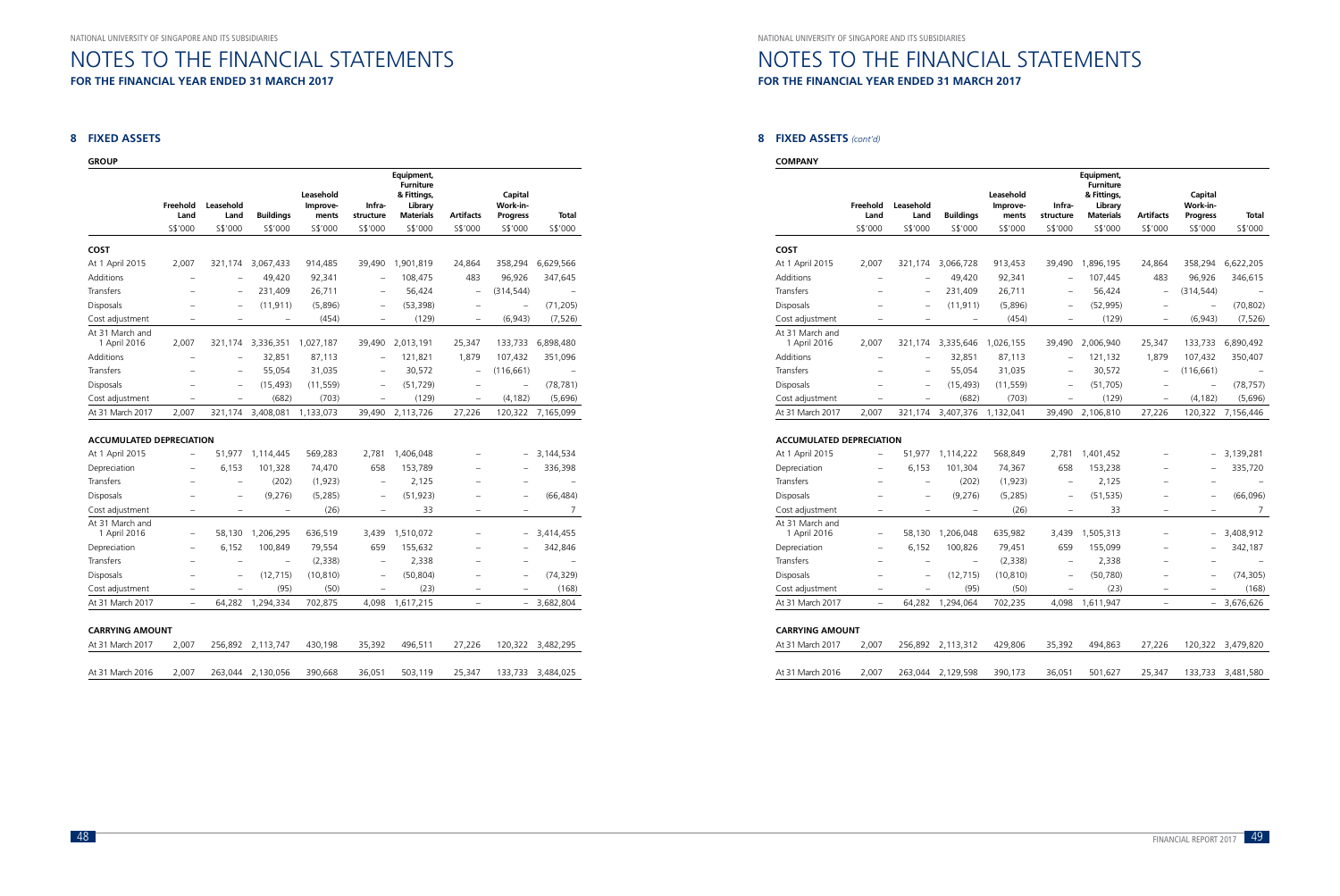#### **9 INTANGIBLE ASSETS**

#### **GROUP**

|                                 | Computer<br>Software | Purchased<br>Curriculum  | <b>Total</b> |
|---------------------------------|----------------------|--------------------------|--------------|
|                                 | S\$'000              | S\$'000                  | S\$'000      |
| <b>COST</b>                     |                      |                          |              |
| At 1 April 2015                 | 32,122               | 11,998                   | 44,120       |
| Additions                       | 3,628                |                          | 3,628        |
| Disposals                       | (337)                |                          | (337)        |
| At 31 March and 1 April 2016    | 35,413               | 11,998                   | 47,411       |
| Additions                       | 4,339                | -                        | 4,339        |
| Disposals                       | (204)                |                          | (204)        |
| Cost adjustment                 | (79)                 |                          | (79)         |
| At 31 March 2017                | 39,469               | 11,998                   | 51,467       |
|                                 |                      |                          |              |
| <b>ACCUMULATED AMORTISATION</b> |                      |                          |              |
| At 1 April 2015                 | 22,316               | 11,888                   | 34,204       |
| Amortisation                    | 5,391                | 24                       | 5,415        |
| <b>Disposals</b>                | (317)                | $\overline{\phantom{0}}$ | (317)        |
| At 31 March and 1 April 2016    | 27,390               | 11,912                   | 39,302       |
| Amortisation                    | 3,986                | 24                       | 4,010        |
| Disposals                       | (166)                | $\overline{\phantom{0}}$ | (166)        |
| Cost adjustment                 | (4)                  | $\overline{\phantom{0}}$ | (4)          |
| At 31 March 2017                | 31,206               | 11,936                   | 43,142       |
| <b>CARRYING AMOUNT</b>          |                      |                          |              |
| At 31 March 2017                | 8,263                | 62                       | 8,325        |
| At 31 March 2016                | 8,023                | 86                       | 8,109        |

### NOTES TO THE FINANCIAL STATEMENTS **FOR THE FINANCIAL YEAR ENDED 31 MARCH 2017**

#### **9 INTANGIBLE ASSETS** *(cont'd)*

| <b>COMPANY</b>                  |                      |                         |              |
|---------------------------------|----------------------|-------------------------|--------------|
|                                 | Computer<br>Software | Purchased<br>Curriculum | <b>Total</b> |
|                                 | S\$'000              | S\$'000                 | S\$'000      |
| <b>COST</b>                     |                      |                         |              |
| At 1 April 2015                 | 31,600               | 11,998                  | 43,598       |
| Additions                       | 3,620                |                         | 3,620        |
| Disposals                       | (337)                |                         | (337)        |
| At 31 March and 1 April 2016    | 34,883               | 11,998                  | 46,881       |
| Additions                       | 4,339                |                         | 4,339        |
| Disposals                       | (202)                |                         | (202)        |
| Cost adjustment                 | (79)                 |                         | (79)         |
| At 31 March 2017                | 38,941               | 11,998                  | 50,939       |
| <b>ACCUMULATED AMORTISATION</b> |                      |                         |              |
| At 1 April 2015                 | 21,806               | 11,888                  | 33,694       |
| Amortisation                    | 5,386                | 24                      | 5,410        |
| Disposals                       | (317)                |                         | (317)        |
| At 31 March and 1 April 2016    | 26,875               | 11,912                  | 38,787       |
| Amortisation                    | 3,981                | 24                      | 4,005        |
| Disposals                       | (166)                |                         | (166)        |
| Cost adjustment                 | (4)                  |                         | (4)          |
| At 31 March 2017                | 30,686               | 11,936                  | 42,622       |
| <b>CARRYING AMOUNT</b>          |                      |                         |              |
| At 31 March 2017                | 8,255                | 62                      | 8,317        |
| At 31 March 2016                | 8,008                | 86                      | 8,094        |

Computer software includes computer software work-in-progress of S\$1,165,000 (2016: S\$1,488,000) for the Group and Company, which amortisation is not provided for. The average remaining amortisation period of intangible assets is 2 years (2016: 2 years).

#### **10 AVAILABLE-FOR-SALE INVESTMENTS**

|                            |         | <b>GROUP</b> |                          | <b>COMPANY</b>           |  |
|----------------------------|---------|--------------|--------------------------|--------------------------|--|
|                            | 2017    | 2016         | 2017                     | 2016                     |  |
|                            | S\$'000 | S\$'000      | S\$'000                  | S\$'000                  |  |
| AT FAIR VALUE              |         |              |                          |                          |  |
| Quoted equity securities   | -       | 1,383        | $\overline{\phantom{a}}$ | $\overline{\phantom{a}}$ |  |
| Unquoted equity securities | 6.416   | 7,045        | 4.518                    | 4,773                    |  |
|                            | 6,416   | 8.428        | 4,518                    | 4,773                    |  |

The fair value of unquoted equity securities available for sale is estimated based on the net asset values disclosed in the financial statements of the entities.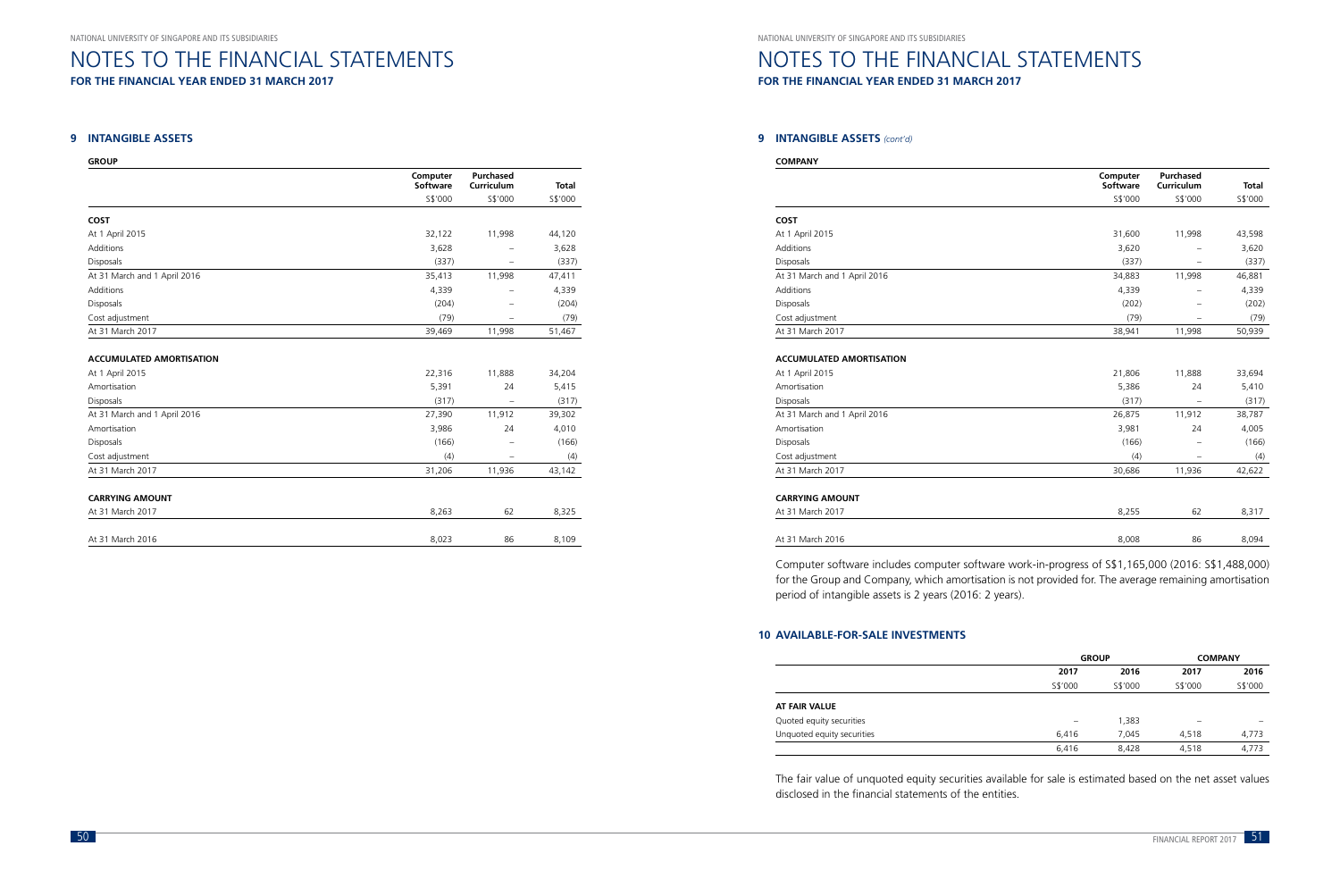#### **11 INVESTMENTS AT FAIR VALUE THROUGH INCOME OR EXPENDITURE**

|                            |           | <b>GROUP AND COMPANY</b> |  |  |
|----------------------------|-----------|--------------------------|--|--|
|                            | 2017      | 2016                     |  |  |
|                            | S\$'000   | S\$'000                  |  |  |
| AT FAIR VALUE              |           |                          |  |  |
| Quoted Government bonds    | 1,632,641 | 1,398,497                |  |  |
| Quoted debt securities     | 72,967    | 3,957                    |  |  |
| Quoted equity securities   | 745,537   | 469,245                  |  |  |
| Unquoted equity securities | 5,526,819 | 4,507,726                |  |  |
|                            | 7,977,964 | 6,379,425                |  |  |

These investments are managed by the Investment Office of the Group. The fair values of quoted equity securities and quoted debt securities are based on quoted market prices on the last business day of the reporting period. The investments in unquoted equity securities represent investments in private equity funds, hedge funds and other limited partnerships.

The fair values of these unquoted equity securities are based on net asset values provided by fund managers.

Under the terms of certain limited partnership agreements, the Group is obligated to make capital contributions upon receiving capital call notices from the fund managers. As at the reporting period ended 31 March 2017, the Group has unfunded commitments of S\$1,615,526,000 (2016: S\$1,222,394,000).

#### **12 DERIVATIVE FINANCIAL INSTRUMENTS**

|                                    | <b>GROUP AND COMPANY</b>  |               |                    |                           |               |                    |
|------------------------------------|---------------------------|---------------|--------------------|---------------------------|---------------|--------------------|
|                                    |                           | 2017          |                    |                           | 2016          |                    |
|                                    | <b>Notional</b><br>Amount | <b>Assets</b> | <b>Liabilities</b> | <b>Notional</b><br>Amount | <b>Assets</b> | <b>Liabilities</b> |
|                                    | S\$'000                   | S\$'000       | S\$'000            | S\$'000                   | S\$'000       | S\$'000            |
| Forward foreign exchange contracts | 2,582,048                 | 15.750        | (40, 134)          | 1.932.108                 | 82.771        | (709)              |
| Futures                            | 241.441                   | 257           | (730)              |                           |               |                    |
|                                    | 2.823.489                 | 16.007        | (40.864)           | 1,932,108                 | 82.771        | (709)              |

Forward foreign exchange contracts are entered into for hedging purposes to manage currency risk of the investment portfolio. The notional amount is the value of the underlying assets of forward foreign exchange contracts.

### NOTES TO THE FINANCIAL STATEMENTS **FOR THE FINANCIAL YEAR ENDED 31 MARCH 2017**

#### **13 STUDENT LOANS**

|                                                                    | <b>GROUP AND COMPANY</b> |         |
|--------------------------------------------------------------------|--------------------------|---------|
|                                                                    | 2017                     | 2016    |
|                                                                    | S\$'000                  | S\$'000 |
| Notebook computer loans (a)                                        | 441                      | 777     |
| Overseas student programme loans (b)                               | 772                      | 805     |
| Student assistance loans and in house student loans <sup>(c)</sup> | 8,255                    | 9,867   |
| Other student loans (d)                                            | 59                       | 69      |
|                                                                    | 9,527                    | 11,518  |
| Represented by:                                                    |                          |         |
| Amount repayable within 12 months - current assets                 | 2,647                    | 2,547   |
| Amount repayable after 12 months - non-current assets              | 6,880                    | 8,971   |
|                                                                    | 9,527                    | 11,518  |

*(a) The interest-free notebook computer loans to students are repayable by monthly instalments, over periods of up to 2.5 years.*

*(b) The overseas student programme loans are repayable by monthly instalments over periods of up to 5 years. The interest at 4.75% (2016: 4.75%) per annum is based on average prime rate of the 3 major local banks.*

*(c) The student assistance loans and in house student loans are interest-free and repayable by monthly instalments, over periods of up to 5 years.*

*(d) The other student loans are interest-free and repayable by yearly instalments, over periods of up to 6 years.*

#### Secured assets

The student loans are unsecured.

#### Fair values

The fair value of the loans (non-current portion) cannot be measured reliably as the timing of future cash flows is not fixed due to discretion exercised with regards to early repayment/defer repayment in view of prevailing student financial circumstances.

#### Credit risk

The maximum exposure to credit risk is the carrying amount of the loans.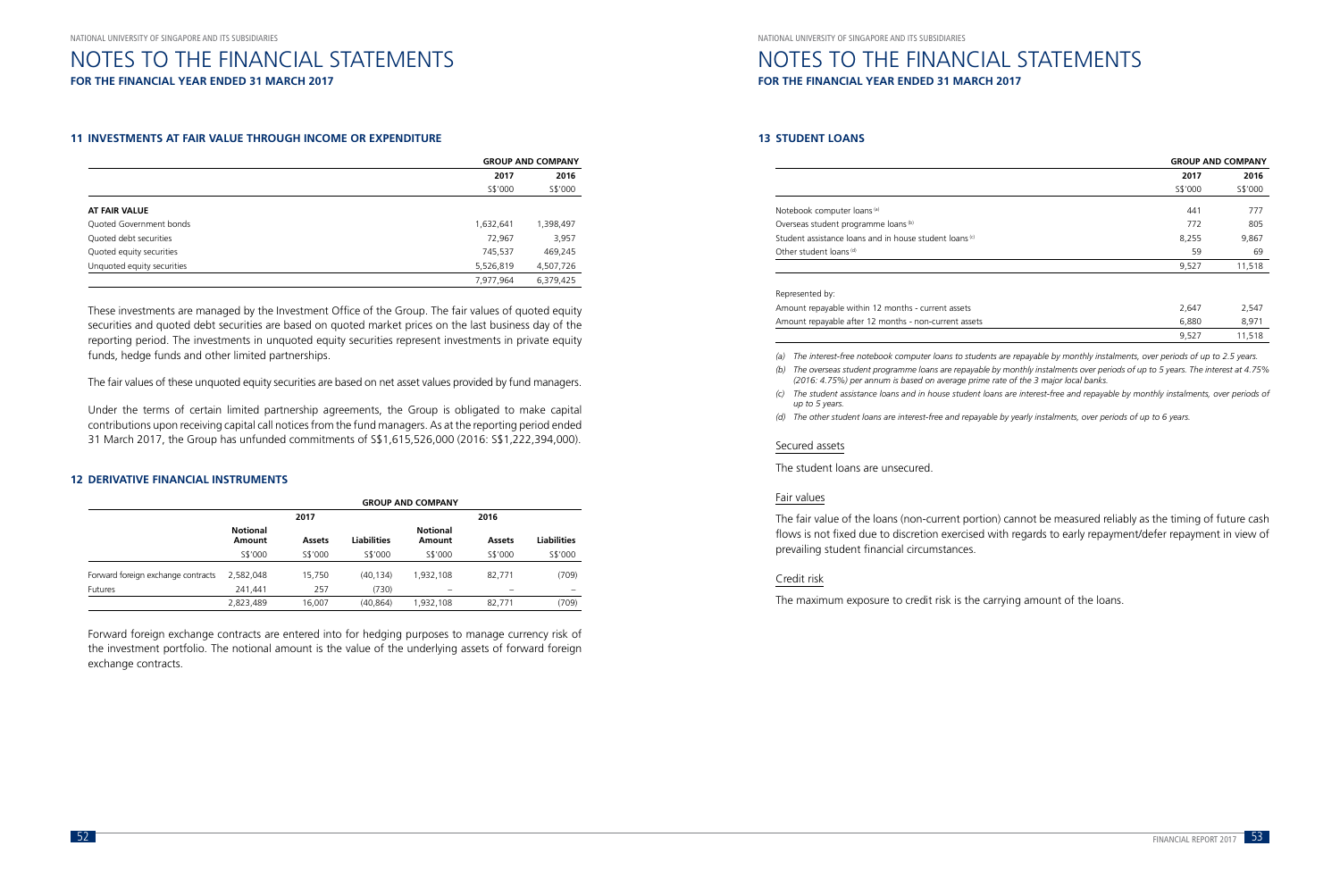#### **13 STUDENT LOANS** *(cont'd)*

The table below is an analysis of student loans as at 31 March:

|                                                               |         | <b>GROUP AND COMPANY</b> |
|---------------------------------------------------------------|---------|--------------------------|
|                                                               | 2017    | 2016                     |
|                                                               | S\$'000 | S\$'000                  |
| Not past due and not impaired                                 | 9,306   | 11,127                   |
| Past due but not impaired (i)                                 | 221     | 391                      |
|                                                               | 9,527   | 11,518                   |
| Impaired student loans - individually assessed (ii)           | 240     | 220                      |
| Less: Allowance for doubtful debts                            | (240)   | (220)                    |
|                                                               |         |                          |
| <b>Total student loans</b>                                    | 9,527   | 11,518                   |
| (i) Aging of student loans that are past due but not impaired |         |                          |
| $-$ Past due $<$ 3 months                                     | 150     | 291                      |
| $-$ Past due 3 to 6 months                                    | 54      | 57                       |
| - Past due 6 to 12 months                                     | 8       | 43                       |
| - Past due over 12 months                                     | 9       |                          |
|                                                               | 221     | 391                      |

(ii) These amounts are stated before any deduction for impairment losses.

#### Movement in the allowance for doubtful debts for student loans

|                                                           |         | <b>GROUP AND COMPANY</b> |
|-----------------------------------------------------------|---------|--------------------------|
|                                                           | 2017    | 2016                     |
|                                                           | S\$'000 | S\$'000                  |
| Balance as at 1 April                                     | 220     | 239                      |
| Amounts written off during the year                       | (2)     | (2)                      |
| Amounts recovered during the year                         | (18)    | (23)                     |
| Increase in allowance recognised in income or expenditure | 40      | 6                        |
| Balance as at 31 March                                    | 240     | 220                      |

### NOTES TO THE FINANCIAL STATEMENTS **FOR THE FINANCIAL YEAR ENDED 31 MARCH 2017**

#### **14 LONG-TERM LOAN TO SUBSIDIARY COMPANY AND AMOUNTS OWING FROM/TO SUBSIDIARY COMPANIES**

The long-term loan to subsidiary company is unsecured, interest-free and not expected to be repaid within the next twelve months. The fair value of the long term loan cannot be measured reliably as the timing of future cash flows is not fixed. The amounts owing from/to subsidiaries are unsecured, interestfree and repayable upon demand.

#### **15 DEBTORS**

|                                      | <b>GROUP</b> |         | <b>COMPANY</b> |         |
|--------------------------------------|--------------|---------|----------------|---------|
|                                      | 2017         | 2016    | 2017           | 2016    |
|                                      | S\$'000      | S\$'000 | S\$'000        | S\$'000 |
| Grants receivable                    | 418,756      | 396,027 | 418,756        | 395,973 |
| Trade debtors                        | 51,393       | 48,734  | 49,898         | 47,190  |
| Receivables from sale of investments | 20,266       | 23,414  | 20,266         | 23,414  |
| Interest receivable                  | 3,542        | 4,303   | 3,542          | 4,303   |
| Others                               | 15,350       | 11,701  | 15,252         | 11,566  |
|                                      | 509,307      | 484,179 | 507,714        | 482,446 |

The average credit period of trade debtors is 30 days (2016: 30 days). No interest is charged on the trade receivables.

#### The table below is an analysis of trade debtors as at 31 March:

|                                                               |         | <b>GROUP</b> |         | <b>COMPANY</b> |
|---------------------------------------------------------------|---------|--------------|---------|----------------|
|                                                               | 2017    | 2016         | 2017    | 2016           |
|                                                               | S\$'000 | S\$'000      | S\$'000 | S\$'000        |
| Not past due and not impaired                                 | 43,585  | 25,880       | 42,090  | 24,336         |
| Past due but not impaired (i)                                 | 7,808   | 22,854       | 7,808   | 22,854         |
|                                                               | 51,393  | 48,734       | 49,898  | 47,190         |
| Impaired trade debtors - individually assessed (ii)           | 1,224   | 303          | 1,224   | 303            |
| Less: Allowance for doubtful debts                            | (1,224) | (303)        | (1,224) | (303)          |
|                                                               |         |              |         |                |
| Total trade debtors, net                                      | 51,393  | 48,734       | 49,898  | 47,190         |
| (i) Aging of trade debtors that are past due but not impaired |         |              |         |                |
| $-$ Past due $<$ 3 months                                     | 2,265   | 3,792        | 2,265   | 3,792          |
| $-$ Past due 3 to 6 months                                    | 1,370   | 2,615        | 1,370   | 2,615          |
| - Past due 6 to 12 months                                     | 3,280   | 13,413       | 3,280   | 13,413         |
| - Past due over 12 months                                     | 893     | 3,034        | 893     | 3,034          |
|                                                               | 7,808   | 22,854       | 7,808   | 22,854         |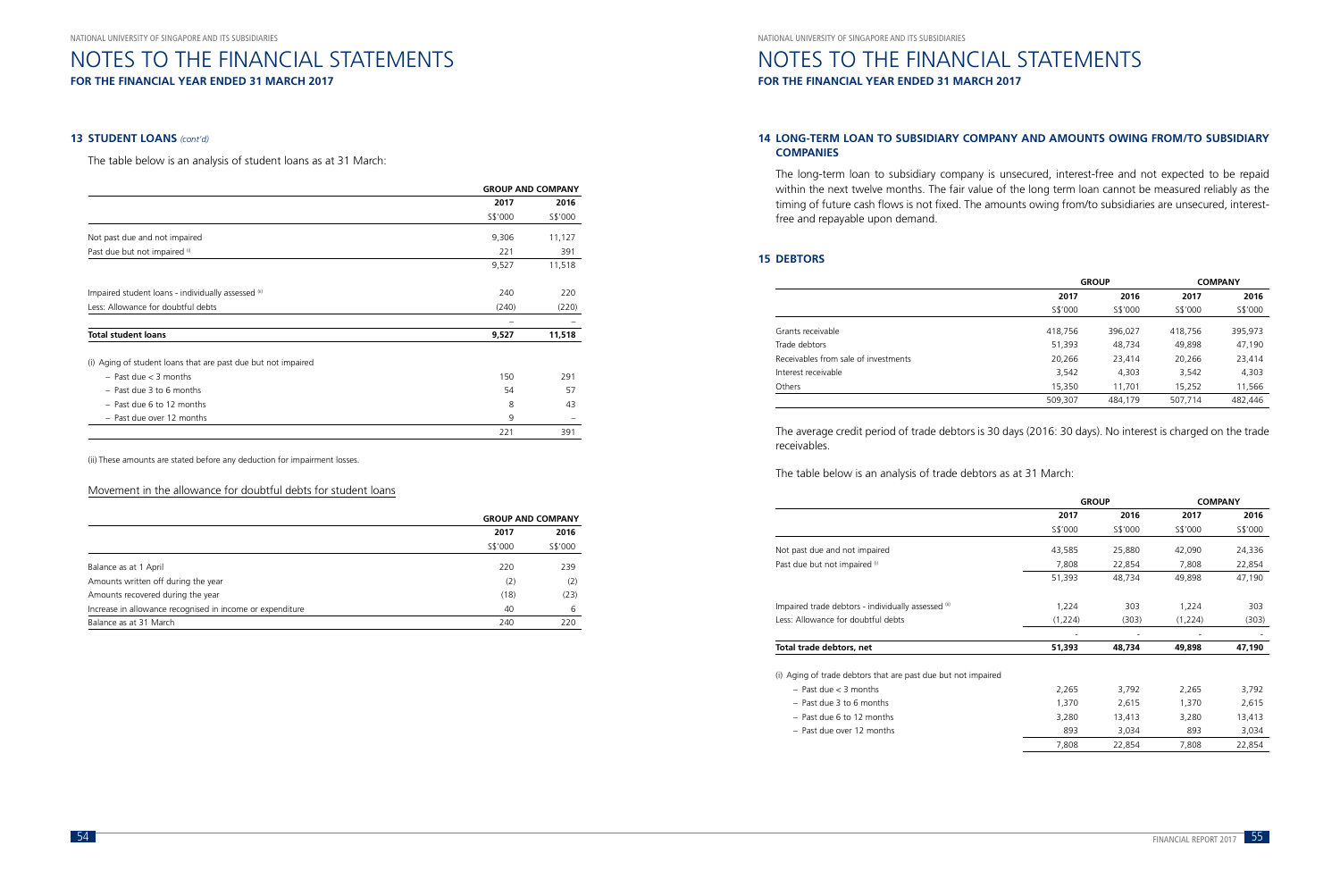#### **15 DEBTORS** *(cont'd)*

The Group's trade debtors balance which are past due but not impaired at the end of the reporting period for which the Group has not recognised an allowance for doubtful debts as there has not been a significant change in credit quality and the amounts are still considered recoverable. The Group does not hold any collateral over these balances.

(ii) These amounts are stated before any deduction for impairment losses.

#### Movement in the allowance for doubtful debts for trade debtors

|                                                           | <b>GROUP</b> |         | <b>COMPANY</b> |         |
|-----------------------------------------------------------|--------------|---------|----------------|---------|
|                                                           | 2017         | 2016    | 2017           | 2016    |
|                                                           | S\$'000      | S\$'000 | S\$'000        | S\$'000 |
| Balance as at 1 April                                     | 303          | 45      | 303            | 45      |
| Amounts written off during the year                       | (39)         | (41)    | (39)           | (41)    |
| Increase in allowance recognised in income or expenditure | 960          | 299     | 960            | 299     |
| Balance as at 31 March                                    | 1.224        | 303     | 1.224          | 303     |

Debtors that are not denominated in the functional currencies of the respective entities are as follows:

|                          | <b>GROUP</b> |         |         | <b>COMPANY</b> |  |
|--------------------------|--------------|---------|---------|----------------|--|
|                          | 2017         | 2016    | 2017    | 2016           |  |
|                          | S\$'000      | S\$'000 | S\$'000 | S\$'000        |  |
| United States dollars    | 20,035       | 19,514  | 19.977  | 19,472         |  |
| Other foreign currencies | 882          | 1.310   | 860     | 1,306          |  |
|                          | 20.917       | 20.824  | 20.837  | 20,778         |  |

#### **16 DEPOSITS AND PREPAYMENTS**

|                                                                                       |         | <b>GROUP</b> | <b>COMPANY</b> |         |
|---------------------------------------------------------------------------------------|---------|--------------|----------------|---------|
|                                                                                       | 2017    | 2016         | 2017           | 2016    |
|                                                                                       | S\$'000 | S\$'000      | S\$'000        | S\$'000 |
| <b>Non-financial assets</b>                                                           |         |              |                |         |
| Prepayments for fixed assets                                                          | 885     | 3,590        | 885            | 3,590   |
| Other prepayments                                                                     | 33,339  | 32,229       | 33,018         | 31,913  |
|                                                                                       | 34,224  | 35,819       | 33,903         | 35,503  |
| <b>Financial assets</b>                                                               |         |              |                |         |
| Deposits paid                                                                         | 1,014   | 900          | 837            | 839     |
| Advances for investment in funds                                                      | 10,480  | 6,733        | 10,480         | 6,733   |
|                                                                                       | 11,494  | 7,633        | 11,317         | 7,572   |
|                                                                                       | 45,718  | 43,452       | 45,220         | 43,075  |
| Less: Other prepayments                                                               |         |              |                |         |
| (amount to be utilised after 12 months - non-current assets)                          | (197)   | (458)        | (197)          | (458)   |
| Deposits and prepayments<br>(amount to be utilised within 12 months – current assets) | 45,521  | 42,994       | 45,023         | 42,617  |

NATIONAL UNIVERSITY OF SINGAPORE AND ITS SUBSIDIARIES

### NOTES TO THE FINANCIAL STATEMENTS **FOR THE FINANCIAL YEAR ENDED 31 MARCH 2017**

#### **16 DEPOSITS AND PREPAYMENTS** *(cont'd)*

Deposits and prepayments that are not denominated in the functional currencies of the respective entities are as follows:

|                          |         | <b>GROUP</b> |         | <b>COMPANY</b> |
|--------------------------|---------|--------------|---------|----------------|
|                          | 2017    | 2016         | 2017    | 2016           |
|                          | S\$'000 | S\$'000      | S\$'000 | S\$'000        |
| United States dollars    | 10,728  | 6,863        | 10,480  | 6,733          |
| Other foreign currencies | ∍       | 3            | ₹       |                |
|                          | 10.731  | 6.866        | 10.483  | 6,736          |

#### **17 CASH AND CASH EQUIVALENTS**

|                        |         | <b>GROUP</b> | <b>COMPANY</b> |         |
|------------------------|---------|--------------|----------------|---------|
|                        | 2017    | 2016         | 2017           | 2016    |
|                        | S\$'000 | S\$'000      | S\$'000        | S\$'000 |
| Fixed deposits         | 60.284  | 135,582      | 60.284         | 135,582 |
| Cash and bank balances | 100.218 | 618.395      | 77.412         | 597,563 |
|                        | 160,502 | 753.977      | 137,696        | 733.145 |

#### **a) Fixed deposits**

The effective interest rates of fixed deposits at the balance sheet date are between 1.00% to 1.38% (2016: 0.75% to 1.69%) per annum and for an average tenor of 9.99 months (2016: 6.02 months).

#### **b) Cash and bank balances**

Cash at banks earn interest at floating rates based on daily bank deposit rates.

Cash and bank balances that are not denominated in the functional currencies of the respective entities are as follows:

|                          |         | <b>GROUP</b> |         | <b>COMPANY</b> |
|--------------------------|---------|--------------|---------|----------------|
|                          | 2017    | 2016         | 2017    | 2016           |
|                          | S\$'000 | S\$'000      | S\$'000 | S\$'000        |
| United States dollars    | 7.948   | 9.122        | 7.355   | 8,717          |
| Other foreign currencies | 1,282   | 527          | 1.088   | 343            |
|                          | 9,230   | 9.649        | 8.443   | 9,060          |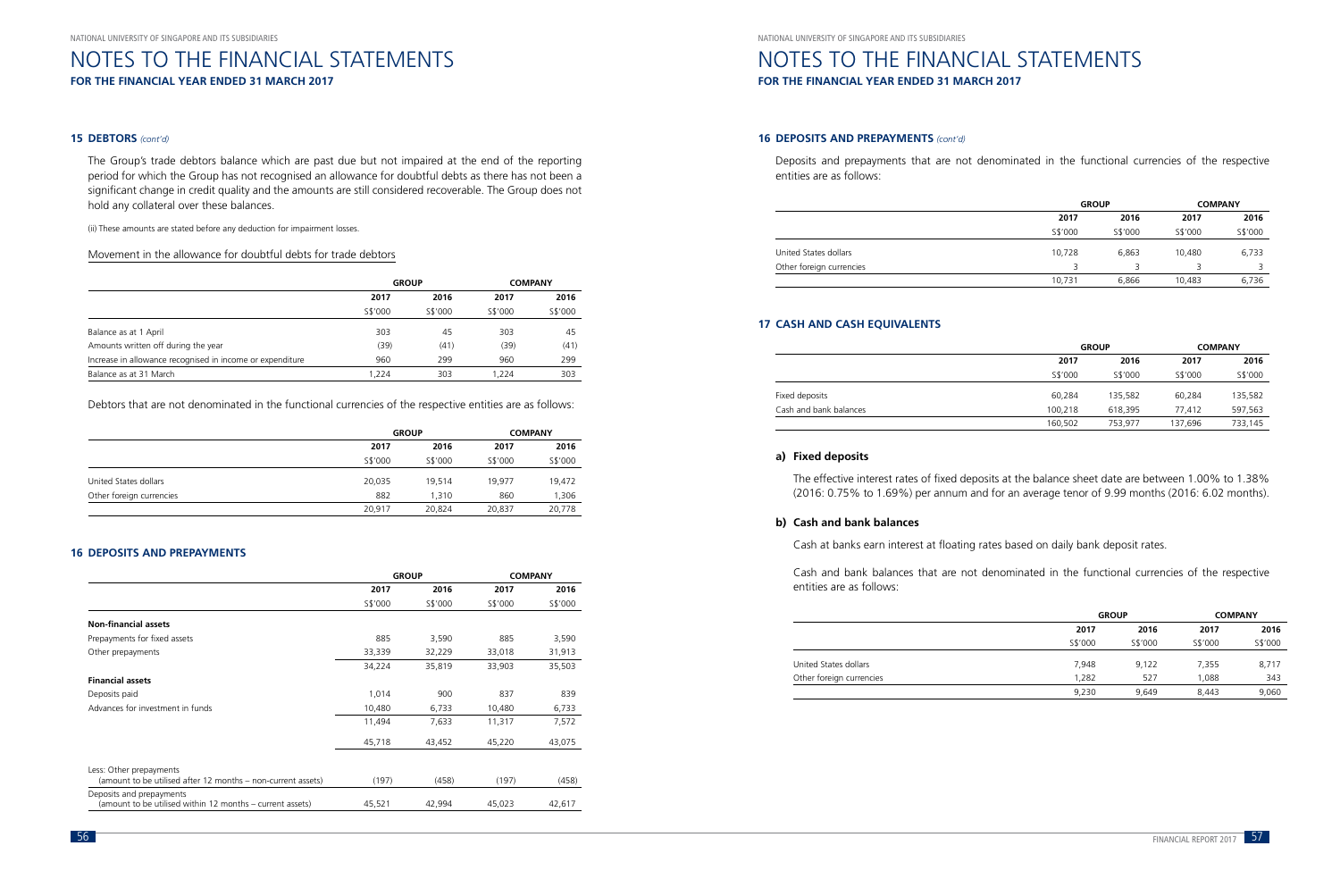#### **18 CREDITORS AND ACCRUED EXPENSES/PROVISIONS**

#### **a) Creditors and accrued expenses**

|                                     | <b>GROUP</b> |         | <b>COMPANY</b> |         |
|-------------------------------------|--------------|---------|----------------|---------|
|                                     | 2017         | 2016    | 2017           | 2016    |
|                                     | S\$'000      | S\$'000 | S\$'000        | S\$'000 |
| Creditors                           | 44,216       | 43,405  | 42.141         | 42,532  |
| Payable for purchase of investments | 18,345       | 152,643 | 18,345         | 152,643 |
| Accrued expenses                    | 217,097      | 181,221 | 217,070        | 179,565 |
| Deposits received                   | 4,067        | 4,016   | 4,067          | 3,965   |
|                                     | 283,725      | 381,285 | 281,623        | 378,705 |

The average credit period on purchases of goods is 30 days (2016: 30 days). No interest is charged on the creditors.

Creditors and accrued expenses that are not denominated in the functional currencies of the respective entities are as follows:

| <b>GROUP</b> |         | <b>COMPANY</b> |         |
|--------------|---------|----------------|---------|
| 2017         | 2016    | 2017           | 2016    |
| S\$'000      | S\$'000 | S\$'000        | S\$'000 |
| 641          | 31,282  | 621            | 30,876  |
| 1,885        | 201     | 1,885          | 201     |
| 846          | 848     | 846            | 848     |
| 119          | 193     | 26             | 106     |
| 3,491        | 32,524  | 3,378          | 32,031  |
|              |         |                |         |

#### **b) Provisions for employee leave liability**

Movement in the provisions for employee leave liability

|         |         |              | <b>COMPANY</b> |
|---------|---------|--------------|----------------|
| 2017    | 2016    | 2017         | 2016           |
| S\$'000 | S\$'000 | S\$'000      | S\$'000        |
| 97.240  | 92.093  | 95,080       | 89,687         |
| 6.101   | 5.147   | 5.815        | 5,393          |
| 103,341 | 97.240  | 100.895      | 95,080         |
|         |         | <b>GROUP</b> |                |

### NOTES TO THE FINANCIAL STATEMENTS **FOR THE FINANCIAL YEAR ENDED 31 MARCH 2017**

#### **19 GRANTS RECEIVED IN ADVANCE**

|                                 |         | <b>GROUP</b> |         | <b>COMPANY</b> |
|---------------------------------|---------|--------------|---------|----------------|
|                                 | 2017    | 2016         | 2017    | 2016           |
|                                 | S\$'000 | S\$'000      | S\$'000 | S\$'000        |
| Grants received in advance from |         |              |         |                |
| - Government                    | 297,617 | 396.599      | 291,490 | 390,598        |
| - Others                        | 93.688  | 60.327       | 95,735  | 62,261         |
|                                 | 391,305 | 456.926      | 387.225 | 452,859        |

The balance represents grants received but not utilised at the end of the financial year.

#### **20 FIXED RATE NOTES**

|                                                      |           | <b>GROUP AND COMPANY</b> |
|------------------------------------------------------|-----------|--------------------------|
|                                                      | 2017      | 2016                     |
|                                                      | S\$'000   | S\$'000                  |
| Fixed rate notes                                     | 1,000,000 | 900,000                  |
|                                                      | 1,000,000 | 900,000                  |
|                                                      |           |                          |
| Represented by:                                      |           |                          |
| Amount due within 12 months - current liabilities    | 250,000   |                          |
| Amount due after 12 months - non-current liabilities | 750,000   | 900,000                  |
|                                                      | 1,000,000 | 900,000                  |

Under the Multicurrency Medium Term Note (MTN) programme to finance development projects under the debt-grant framework initiated by the Government, the Company has issued 4 fixed rate notes. Unless previously redeemed or purchased and cancelled, the notes will be redeemed at its redemption amount on maturity date. The Company is required to maintain a ratio where the total liabilities to total assets shall not at any time be more than 0.65:1. There is no significant difference between amortised cost and carrying amount of the notes.

|                                      |                   |        | Issued<br>Amount | <b>Fair Value</b><br>2017 | <b>Fair Value</b><br>2016 |
|--------------------------------------|-------------------|--------|------------------|---------------------------|---------------------------|
|                                      |                   |        | S\$'000          | S\$'000                   | S\$'000                   |
| <b>Fixed Rate Notes Issued</b>       | <b>Issue Date</b> | Coupon |                  |                           |                           |
| Fixed rate note due 23 January 2018  | 23 January 2013   | 1.038% | 250,000          | 249.708                   | 248,190                   |
| Fixed rate note due 13 February 2019 | 13 February 2014  | 1.708% | 250,000          | 250,735                   | 250,675                   |
| Fixed rate note due 27 May 2020      | 27 May 2015       | 2.200% | 400,000          | 404,680                   | 404,460                   |
| Fixed rate note due 1 September 2021 | September 2016    | 1.810% | 100,000          | 98.913                    |                           |
|                                      |                   |        | 1.000.000        | 1.004.036                 | 903.325                   |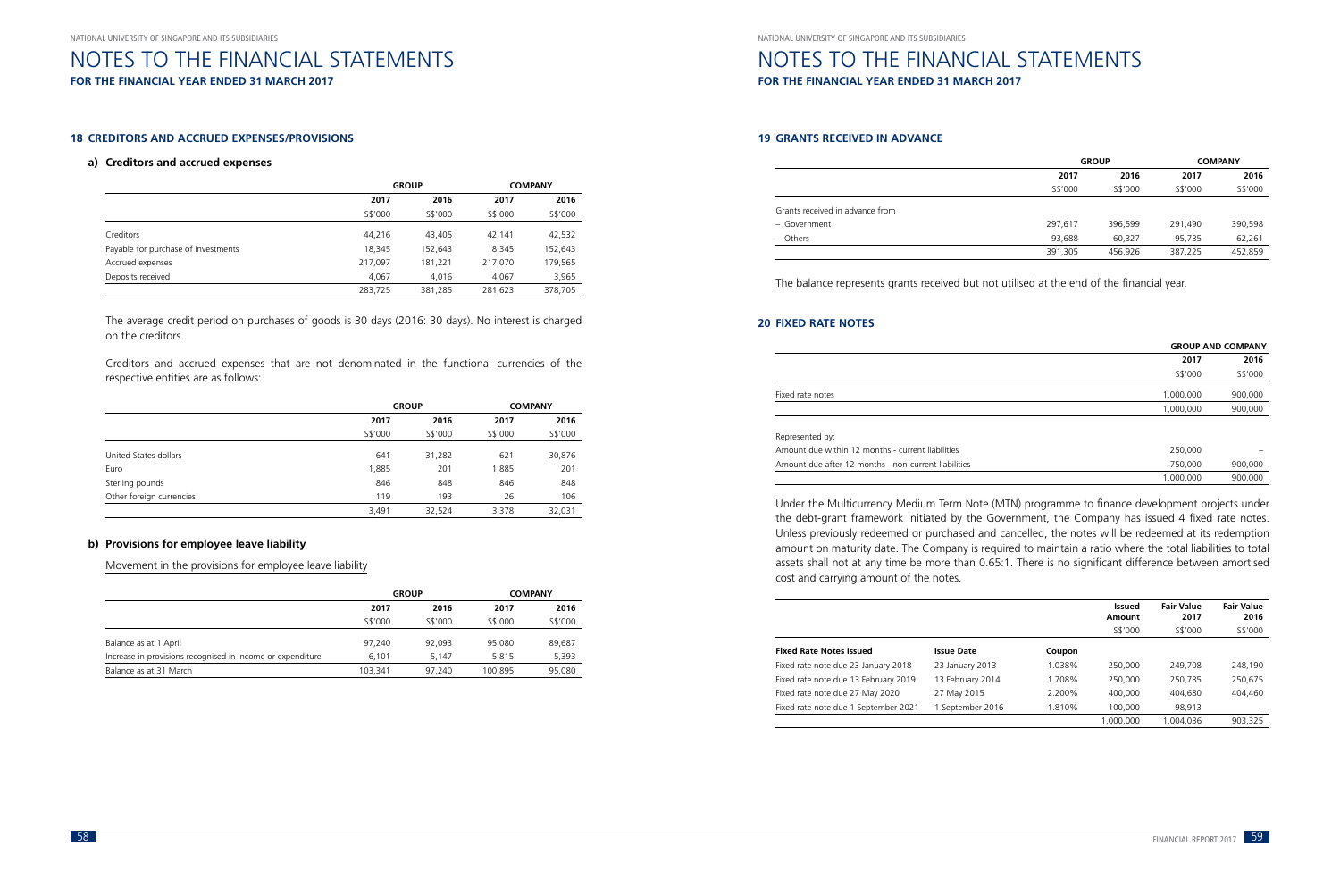#### **21 DEFERRED CAPITAL GRANTS**

|                                                                               |            | <b>GROUP</b>      |                          | <b>COMPANY</b> |
|-------------------------------------------------------------------------------|------------|-------------------|--------------------------|----------------|
|                                                                               | 2017       | 2016              | 2017                     | 2016           |
|                                                                               | S\$'000    | S\$'000           | S\$'000                  | S\$'000        |
|                                                                               |            |                   |                          |                |
| <b>Fixed Assets</b>                                                           |            |                   |                          |                |
| Government                                                                    |            |                   |                          |                |
| Balance as at 1 April                                                         | 1,446,946  | 1,542,828         | 1,445,821                | 1,541,374      |
| Capital grants utilised during the year                                       | 260,361    | 79,098            | 260,361                  | 79,099         |
| Amount transferred from operating grants (Note 31)                            | 73,637     | 60,197            | 73,479                   | 60,012         |
|                                                                               | 1,780,944  | 1,682,123         | 1,779,661                | 1,680,485      |
| Deferred capital grants amortised                                             | (247, 300) | (235, 177)        | (246,989)                | (234, 664)     |
| Balance as at 31 March                                                        | 1,533,644  | 1,446,946         | 1,532,672                | 1,445,821      |
|                                                                               |            |                   |                          |                |
| <b>Others</b>                                                                 |            |                   |                          |                |
| Balance as at 1 April                                                         | 420,653    | 439,166           | 419,411                  | 438,633        |
| Capital grants utilised during the year and donated assets                    | 15,520     | 2,973             | 15,520                   | 2,963          |
| Amount transferred from operating grants (Note 31)                            | 16,086     | 19,458            | 15,672                   | 18,637         |
|                                                                               | 452,259    | 461,597           | 450,603                  | 460,233        |
| Deferred capital grants amortised                                             | (38, 551)  | (40, 944)         | (38, 253)                | (40, 822)      |
| Balance as at 31 March                                                        | 413,708    | 420,653           | 412,350                  | 419,411        |
| Total deferred capital grants balance for fixed assets as at 31 March         | 1,947,352  | 1,867,599         | 1,945,022                | 1,865,232      |
|                                                                               |            |                   |                          |                |
| Assets Held for Sale                                                          |            |                   |                          |                |
| <b>Others</b>                                                                 |            |                   |                          |                |
| Balance as at 1 April                                                         |            | 11,200            |                          | 11,200         |
| Transferred to other income                                                   |            | (11,200)          |                          | (11,200)       |
| Balance as at 31 March                                                        |            |                   |                          |                |
| Total deferred capital grants balance for assets held for sale as at 31 March | ÷,         | $\qquad \qquad -$ | $\overline{\phantom{a}}$ |                |
|                                                                               |            |                   |                          |                |
| Intangible Assets                                                             |            |                   |                          |                |
| Government                                                                    |            |                   |                          |                |
| Balance as at 1 April                                                         | 5,974      | 8,542             | 5,964                    | 8,530          |
| Capital grants utilised during the year                                       | 1,349      | 582               | 1,349                    | 582            |
| Amount transferred from operating grants (Note 31)                            | 1,655      | 1,216             | 1,655                    | 1,214          |
|                                                                               | 8,978      | 10,340            | 8,968                    | 10,326         |
| Deferred capital grants amortised                                             | (3, 354)   | (4,366)           | (3,349)                  | (4, 362)       |
| Balance as at 31 March                                                        | 5,624      | 5,974             | 5,619                    | 5,964          |
|                                                                               |            |                   |                          |                |
| Others                                                                        |            |                   |                          |                |
| Balance as at 1 April                                                         | 1,302      | 641               | 1,302                    | 641            |
| Amount transferred from operating grants (Note 31)                            | 215        | 1,091             | 215                      | 1,091          |
|                                                                               | 1,517      | 1,732             | 1,517                    | 1,732          |
| Deferred capital grants amortised                                             | (487)      | (430)             | (487)                    | (430)          |
| Balance as at 31 March                                                        | 1,030      | 1,302             | 1,030                    | 1,302          |
| Total deferred capital grants balance for intangible assets as at 31 March    | 6,654      | 7,276             | 6,649                    | 7,266          |
|                                                                               |            |                   |                          |                |
| Fixed Assets, Assets Held for Sale and Intangible Assets                      |            |                   |                          |                |
| Balance as at 1 April                                                         | 1,874,875  | 2,002,377         | 1,872,498                | 2,000,378      |
| Capital grants utilised during the year and donated assets                    | 277,230    | 82,653            | 277,230                  | 82,644         |
| Amount transferred from operating grants (Note 31)                            | 91,593     | 81,962            | 91,021                   | 80,954         |
|                                                                               | 2,243,698  | 2,166,992         | 2,240,749                | 2,163,976      |
| Deferred capital grants amortised                                             | (289, 692) | (280, 917)        | (289, 078)               | (280, 278)     |
| Transferred to other income                                                   |            | (11,200)          |                          | (11,200)       |
| <b>Balance as at 31 March</b>                                                 | 1,954,006  | 1,874,875         | 1,951,671                | 1,872,498      |
|                                                                               |            |                   |                          |                |

### NOTES TO THE FINANCIAL STATEMENTS **FOR THE FINANCIAL YEAR ENDED 31 MARCH 2017**

#### **22 ACCUMULATED SURPLUS, FAIR VALUE RESERVE AND TRANSLATION RESERVE**

#### **Accumulated Surplus**

Accumulated surplus under the statements of financial position comprise Designated General Funds and Restricted Funds as disclosed in Note 2(k).

The total accumulated surplus that is unrestricted or not allocated amounted to S\$129,000 (2016: S\$129,000).

|                                                                                                                                                                                       |      |                  | <b>GROUP</b>     |                  | <b>COMPANY</b>   |
|---------------------------------------------------------------------------------------------------------------------------------------------------------------------------------------|------|------------------|------------------|------------------|------------------|
|                                                                                                                                                                                       |      | 31 March<br>2017 | 31 March<br>2016 | 31 March<br>2017 | 31 March<br>2016 |
|                                                                                                                                                                                       | Note | S\$'000          | S\$'000          | S\$'000          | S\$'000          |
| <b>Accumulated Surplus for Designated General Funds</b>                                                                                                                               |      |                  |                  |                  |                  |
| Funds allocated for planned operational activities<br>of faculties, departments and halls of residences                                                                               |      | 2,137,693        | 1,921,525        | 2,064,490        | 1,851,728        |
| Funds utilised to acquire assets, which will be amortised<br>to match future depreciation when assets are<br>put into use                                                             |      | 482,171          | 485.285          | 482,171          | 485,285          |
| From non-endowed donations                                                                                                                                                            | 23   | 129              | 129              |                  |                  |
|                                                                                                                                                                                       |      | 2,619,993        | 2,406,939        | 2,546,661        | 2,337,013        |
| <b>Accumulated Surplus for Restricted Funds</b><br>From non-endowed donations (restricted expendable<br>gifts that can only be used for purposes specified by<br>donors)              | 23   | 637.023          | 596.216          | 637.023          | 596,216          |
| From endowment funds (income generated from<br>endowed gifts which can only be used for specific<br>purposes if stipulated by donors or which are<br>matched to specific commitments) | 23   | 1,510,310        | 1,107,440        | 1,490,609        | 1,086,222        |
|                                                                                                                                                                                       |      | 2,147,333        | 1,703,656        | 2,127,632        | 1,682,438        |
| <b>Total Accumulated Surplus</b>                                                                                                                                                      |      | 4.767.326        | 4.110.595        | 4.674.293        | 4.019.451        |

#### **Fair Value Reserve**

Fair value reserve represents the cumulative fair value changes, net of tax, of available-for-sale financial assets until they are disposed of or impaired.

#### **Translation Reserve**

Translation reserve represents exchange differences arising from the translation of the financial statements of foreign operations whose functional currencies are different from that of the Group's presentation currency.

#### **23 ENDOWED AND NON-ENDOWED DONATIONS**

The Company is registered as a charity and is given Institution of a Public Character (IPC) status under the Education Sector. The financial position of the Company's endowed and non-endowed donations has been disclosed separately below to facilitate the submission of the Company's IPC returns to its Sector Administrator, Ministry of Education.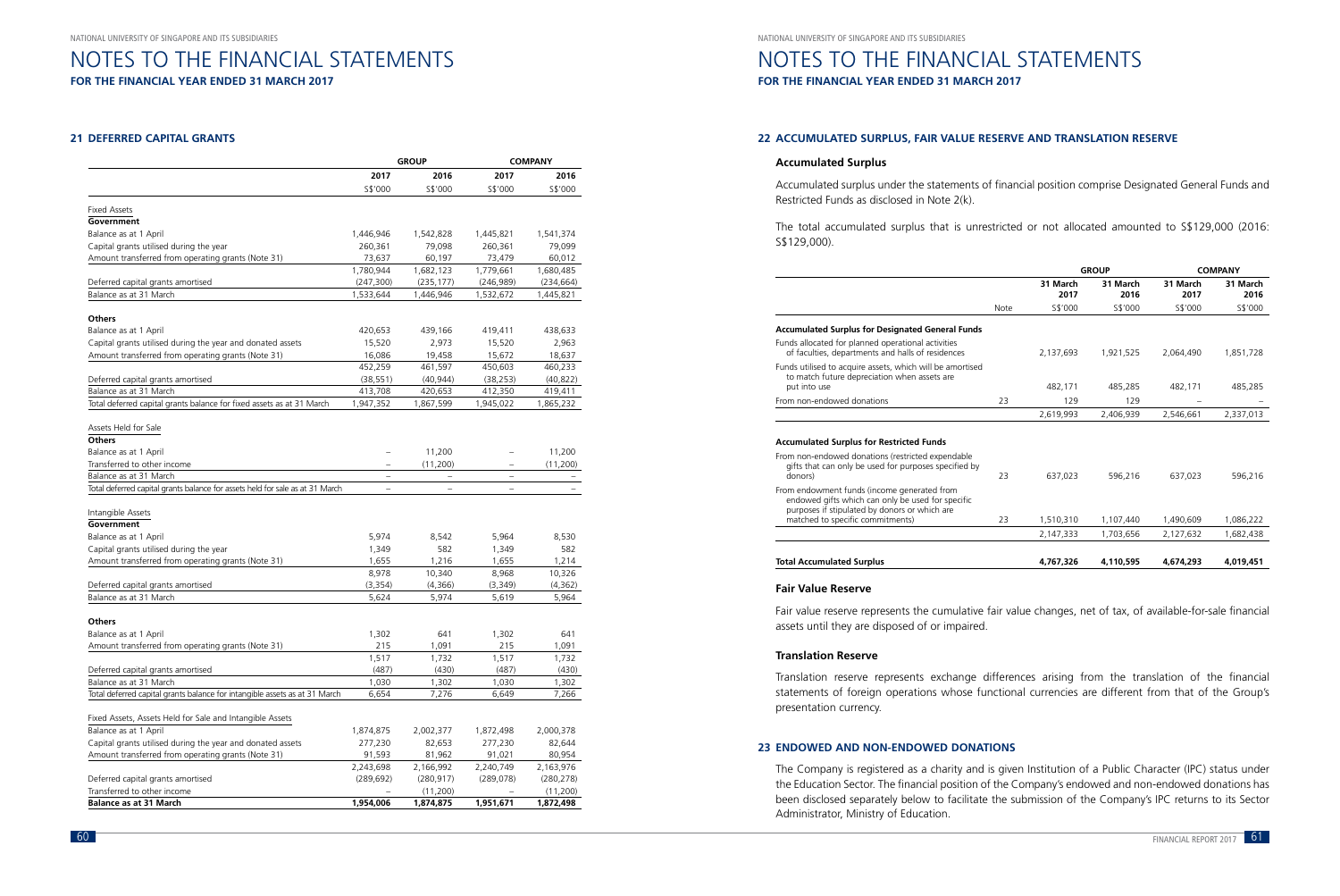#### **23 ENDOWED AND NON-ENDOWED DONATIONS** *(cont'd)*

During the financial year, total donations received by the Group and the Company amounted to S\$156,621,000 (2016: S\$217,284,000) and S\$156,619,000 (2016: S\$217,273,000) respectively, of which S\$156,619,000 (2016: S\$217,284,000) of the Group and S\$156,619,000 (2016: S\$217,273,000) of the Company are tax-deductible. Of the total donations received, S\$59,601,000 (2016: S\$110,295,000) for the Group and S\$59,601,000 (2016: S\$110,295,000) for the Company represent endowed donations while the balance represents non-endowed donations. Endowed donations received are recognised directly to the endowment funds. The non-endowed donations are received for specific purposes and cannot be used towards the general operating expenses of the Group and Company.

| <b>GROUP</b>                                               |      |                                    |                                     |           |                                    |                                     |           |
|------------------------------------------------------------|------|------------------------------------|-------------------------------------|-----------|------------------------------------|-------------------------------------|-----------|
|                                                            |      |                                    | 2017                                |           |                                    | 2016                                |           |
|                                                            |      | <b>Endowed</b><br><b>Donations</b> | Non-<br>endowed<br><b>Donations</b> | Total     | <b>Endowed</b><br><b>Donations</b> | Non-<br>endowed<br><b>Donations</b> | Total     |
|                                                            | Note | S\$'000                            | S\$'000                             | S\$'000   | S\$'000                            | S\$'000                             | \$\$'000  |
| <b>Accumulated Surplus</b>                                 |      |                                    |                                     |           |                                    |                                     |           |
| Designated General Funds                                   | 22   |                                    | 129                                 | 129       |                                    | 129                                 | 129       |
| <b>Restricted Funds</b>                                    | 22   | 1,510,310                          | 637,023                             | 2,147,333 | 1,107,440                          | 596,216                             | 1,703,656 |
|                                                            |      | 1,510,310                          | 637,152                             | 2,147,462 | 1,107,440                          | 596,345                             | 1,703,785 |
| <b>Endowment Funds</b>                                     |      | 3,730,027                          | $\qquad \qquad -$                   | 3,730,027 | 3,486,406                          | -                                   | 3,486,406 |
|                                                            |      | 5,240,337                          | 637,152                             | 5,877,489 | 4,593,846                          | 596,345                             | 5,190,191 |
|                                                            |      |                                    |                                     |           |                                    |                                     |           |
| Represented by:                                            |      |                                    |                                     |           |                                    |                                     |           |
| <b>Non-Current Assets</b>                                  |      |                                    |                                     |           |                                    |                                     |           |
| <b>Associated Companies</b>                                |      | 79,770                             |                                     | 79,770    | 78,083                             |                                     | 78,083    |
| Fixed assets                                               |      | 22,588                             | 359,651                             | 382,239   | 21,609                             | 392,506                             | 414,115   |
| Student loans                                              |      | 1,746                              | 1,620                               | 3,366     | 3,631                              | 1,225                               | 4,856     |
|                                                            |      | 104,104                            | 361,271                             | 465,375   | 103,323                            | 393,731                             | 497,054   |
| <b>Current Assets</b>                                      |      |                                    |                                     |           |                                    |                                     |           |
| Debtors                                                    |      | 75,545                             |                                     | 75,545    | 83,670                             |                                     | 83,670    |
| Investments at fair value through<br>income or expenditure |      | 5,051,122                          | 513,138                             | 5,564,260 | 4,370,999                          | 470,380                             | 4,841,379 |
| Derivative financial instruments                           |      | 26,534                             | $\overline{\phantom{0}}$            | 26,534    | 82,258                             | $\overline{\phantom{0}}$            | 82,258    |
| Cash and cash equivalents                                  |      | 32,538                             | 129                                 | 32,667    | 882                                | 129                                 | 1,011     |
|                                                            |      | 5,185,739                          | 513,267                             | 5,699,006 | 4,537,809                          | 470,509                             | 5,008,318 |
| <b>Total Assets</b>                                        |      | 5,289,843                          | 874,538                             | 6,164,381 | 4,641,132                          | 864,240                             | 5,505,372 |
|                                                            |      |                                    |                                     |           |                                    |                                     |           |
| <b>Current Liabilities</b>                                 |      |                                    |                                     |           |                                    |                                     |           |
| Creditors and accrued expenses                             |      | 5,354                              |                                     | 5,354     | 38,421                             |                                     | 38,421    |
| Derivative financial instruments                           |      | 44,152                             | $\overline{\phantom{0}}$            | 44,152    | 8,865                              | $\overline{a}$                      | 8,865     |
|                                                            |      | 49,506                             | $\overline{\phantom{0}}$            | 49,506    | 47,286                             |                                     | 47,286    |
| <b>Non-Current Liability</b>                               |      |                                    |                                     |           |                                    |                                     |           |
| Deferred capital grants                                    |      |                                    | 237,386                             | 237,386   |                                    | 267,895                             | 267,895   |
| <b>Total Liabilities</b>                                   |      | 49,506                             | 237,386                             | 286,892   | 47,286                             | 267,895                             | 315,181   |
| <b>Net Assets</b>                                          |      | 5,240,337                          | 637,152                             | 5,877,489 | 4,593,846                          | 596,345                             | 5,190,191 |
|                                                            |      |                                    |                                     |           |                                    |                                     |           |

NATIONAL UNIVERSITY OF SINGAPORE AND ITS SUBSIDIARIES

### NOTES TO THE FINANCIAL STATEMENTS **FOR THE FINANCIAL YEAR ENDED 31 MARCH 2017**

#### **23 ENDOWED AND NON-ENDOWED DONATIONS** *(cont'd)*

|                                                                                                    |                                    | 2017                                |            |                                    | 2016                                |           |
|----------------------------------------------------------------------------------------------------|------------------------------------|-------------------------------------|------------|------------------------------------|-------------------------------------|-----------|
|                                                                                                    | <b>Endowed</b><br><b>Donations</b> | Non-<br>endowed<br><b>Donations</b> | Total      | <b>Endowed</b><br><b>Donations</b> | Non-<br>endowed<br><b>Donations</b> | Total     |
|                                                                                                    | S\$'000                            | S\$'000                             | S\$'000    | S\$'000                            | S\$'000                             | S\$'000   |
| Accumulated Surplus:                                                                               |                                    |                                     |            |                                    |                                     |           |
| Balance as at 1 April                                                                              | 1,107,440                          | 596.345                             | 1,703,785  | 1,240,628                          | 560,530                             | 1,801,158 |
| Donations received                                                                                 |                                    | 97,020                              | 97,020     |                                    | 106.989                             | 106.989   |
| Donated artifacts additions                                                                        |                                    | 1,864                               | 1,864      |                                    | 483                                 | 483       |
| Donation income from disposal of assets<br>held for sale                                           |                                    |                                     |            | 9.857                              |                                     | 9.857     |
| Net investment income (loss)<br>(including change in fair value of<br>investment held for trading) | 518,494                            | 15,165                              | 533,659    | (37, 393)                          | 757                                 | (36, 636) |
| Other operating income                                                                             | 47                                 | 71                                  | 118        | 14                                 | $\overline{a}$                      | 14        |
| Expenditure on manpower                                                                            | (59, 388)                          | (13,348)                            | (72, 736)  | (50, 506)                          | (15, 615)                           | (66, 121) |
| Depreciation                                                                                       | (3,698)                            | (7, 406)                            | (11, 104)  | (4,223)                            | (7,938)                             | (12, 161) |
| Other operating expenditure                                                                        | (50, 916)                          | (52, 559)                           | (103, 475) | (49, 625)                          | (48, 861)                           | (98, 486) |
| Share of results of associated company                                                             | (1, 517)                           |                                     | (1, 517)   | 8,533                              |                                     | 8,533     |
| Amount transferred to<br>endowment funds <sup>(a)</sup>                                            | (152)                              |                                     | (152)      | (9,845)                            |                                     | (9,845)   |
| Balance as at 31 March                                                                             | 1,510,310                          | 637,152                             | 2,147,462  | 1,107,440                          | 596,345                             | 1,703,785 |
| Endowment Funds:                                                                                   |                                    |                                     |            |                                    |                                     |           |
| Balance as at 1 April                                                                              | 3,486,406                          |                                     | 3,486,406  | 3,120,319                          |                                     | 3,120,319 |
| Matching grants received/accrued                                                                   | 183,868                            |                                     | 183,868    | 245,947                            |                                     | 245,947   |
| Donations received                                                                                 | 59,601                             |                                     | 59,601     | 110,295                            |                                     | 110,295   |
| Amount transferred from<br>accumulated surplus <sup>(a)</sup>                                      | 152                                |                                     | 152        | 9,845                              |                                     | 9,845     |
| Balance as at 31 March                                                                             | 3,730,027                          | ÷                                   | 3,730,027  | 3,486,406                          | $\overline{\phantom{0}}$            | 3,486,406 |
| <b>Balance as at 31 March</b>                                                                      | 5,240,337                          | 637,152                             | 5,877,489  | 4,593,846                          | 596.345                             | 5,190,191 |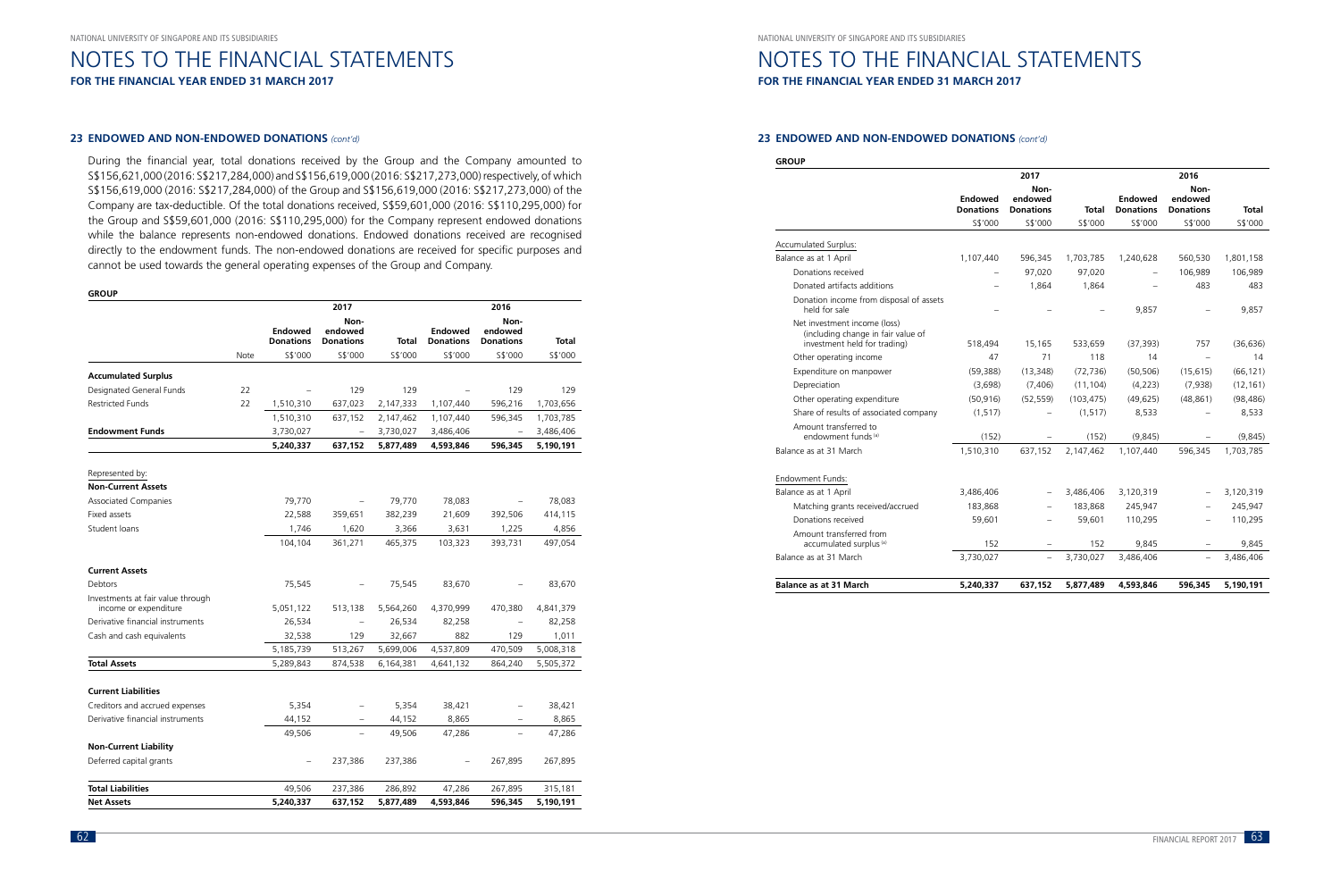#### **23 ENDOWED AND NON-ENDOWED DONATIONS** *(cont'd)*

| <b>COMPANY</b>                                             |      |                             |                             |           |                             |                             |           |
|------------------------------------------------------------|------|-----------------------------|-----------------------------|-----------|-----------------------------|-----------------------------|-----------|
|                                                            |      |                             | 2017                        |           |                             | 2016                        |           |
|                                                            |      |                             | Non-                        |           |                             | Non-                        |           |
|                                                            |      | Endowed<br><b>Donations</b> | endowed<br><b>Donations</b> | Total     | Endowed<br><b>Donations</b> | endowed<br><b>Donations</b> | Total     |
|                                                            | Note | S\$'000                     | S\$'000                     | S\$'000   | S\$'000                     | S\$'000                     | S\$'000   |
| <b>Accumulated Surplus</b>                                 |      |                             |                             |           |                             |                             |           |
| (Restricted Funds)                                         | 22   | 1,490,609                   | 637,023                     | 2,127,632 | 1,086,222                   | 596,216                     | 1,682,438 |
| <b>Endowment Funds</b>                                     |      | 3,729,595                   |                             | 3,729,595 | 3,485,974                   |                             | 3,485,974 |
|                                                            |      | 5,220,204                   | 637,023                     | 5,857,227 | 4,572,196                   | 596,216                     | 5,168,412 |
| Represented by:                                            |      |                             |                             |           |                             |                             |           |
| <b>Non-Current Assets</b>                                  |      |                             |                             |           |                             |                             |           |
| <b>Associated Companies</b>                                |      | 60,069                      |                             | 60,069    | 56,865                      | ÷                           | 56,865    |
| Fixed assets                                               |      | 22,588                      | 359,651                     | 382,239   | 21,609                      | 392,506                     | 414,115   |
| Student loans                                              |      | 1,746                       | 1,620                       | 3,366     | 3,631                       | 1,225                       | 4,856     |
|                                                            |      | 84,403                      | 361,271                     | 445,674   | 82,105                      | 393,731                     | 475,836   |
| <b>Current Assets</b>                                      |      |                             |                             |           |                             |                             |           |
| Debtors                                                    |      | 75,545                      |                             | 75,545    | 83,670                      |                             | 83,670    |
| Investments at fair value through<br>income or expenditure |      | 5,051,122                   | 513,138                     | 5,564,260 | 4,370,999                   | 470,380                     | 4,841,379 |
| Derivative financial instruments                           |      | 26,534                      |                             | 26,534    | 82,258                      | $\overline{\phantom{0}}$    | 82,258    |
| Cash and cash equivalents                                  |      | 32,106                      |                             | 32,106    | 450                         |                             | 450       |
|                                                            |      | 5,185,307                   | 513,138                     | 5,698,445 | 4,537,377                   | 470,380                     | 5,007,757 |
| <b>Total Assets</b>                                        |      | 5,269,710                   | 874,409                     | 6,144,119 | 4,619,482                   | 864,111                     | 5,483,593 |
| <b>Current Liabilities</b>                                 |      |                             |                             |           |                             |                             |           |
| Creditors and accrued expenses                             |      | 5,354                       |                             | 5,354     | 38,421                      | $\overline{\phantom{0}}$    | 38,421    |
| Derivative financial instruments                           |      | 44,152                      |                             | 44,152    | 8,865                       |                             | 8,865     |
|                                                            |      | 49,506                      |                             | 49,506    | 47,286                      |                             | 47,286    |
| <b>Non-Current Liability</b>                               |      |                             |                             |           |                             |                             |           |
| Deferred capital grants                                    |      |                             | 237,386                     | 237,386   |                             | 267,895                     | 267,895   |
| <b>Total Liabilities</b>                                   |      | 49,506                      | 237,386                     | 286,892   | 47,286                      | 267,895                     | 315,181   |
| <b>Net Assets</b>                                          |      | 5,220,204                   | 637,023                     | 5,857,227 | 4,572,196                   | 596,216                     | 5,168,412 |

### NOTES TO THE FINANCIAL STATEMENTS **FOR THE FINANCIAL YEAR ENDED 31 MARCH 2017**

#### **23 ENDOWED AND NON-ENDOWED DONATIONS** *(cont'd)*

|                                                                                                    |                             | 2017                                |            |                                    | 2016                                |           |
|----------------------------------------------------------------------------------------------------|-----------------------------|-------------------------------------|------------|------------------------------------|-------------------------------------|-----------|
|                                                                                                    | Endowed<br><b>Donations</b> | Non-<br>endowed<br><b>Donations</b> | Total      | <b>Endowed</b><br><b>Donations</b> | Non-<br>endowed<br><b>Donations</b> | Total     |
|                                                                                                    | S\$'000                     | S\$'000                             | S\$'000    | S\$'000                            | S\$'000                             | S\$'000   |
| Accumulated Surplus:                                                                               |                             |                                     |            |                                    |                                     |           |
| Balance as at 1 April                                                                              | 1,086,222                   | 596.216                             | 1,682,438  | 1,227,943                          | 560,411                             | 1,788,354 |
| Donations received                                                                                 |                             | 97.018                              | 97,018     |                                    | 106.978                             | 106,978   |
| Donated artifacts additions                                                                        |                             | 1.864                               | 1.864      |                                    | 483                                 | 483       |
| Donation income from disposal of assets<br>held for sale                                           |                             |                                     |            | 9,857                              |                                     | 9,857     |
| Net investment income (loss)<br>(including change in fair value of<br>investment held for trading) | 518,494                     | 15.165                              | 533.659    | (37.393)                           | 757                                 | (36.636)  |
| Other operating income                                                                             | 47                          | 71                                  | 118        | 14                                 |                                     | 14        |
| Expenditure on manpower                                                                            | (59, 388)                   | (13,348)                            | (72, 736)  | (50, 506)                          | (15, 615)                           | (66, 121) |
| Depreciation                                                                                       | (3,698)                     | (7, 406)                            | (11, 104)  | (4,223)                            | (7,938)                             | (12, 161) |
| Other operating expenditure                                                                        | (50, 916)                   | (52, 557)                           | (103, 473) | (49, 625)                          | (48, 860)                           | (98, 485) |
| Amount transferred to<br>endowment funds <sup>(a)</sup>                                            | (152)                       |                                     | (152)      | (9,845)                            |                                     | (9,845)   |
| Balance as at 31 March                                                                             | 1,490,609                   | 637,023                             | 2,127,632  | 1,086,222                          | 596,216                             | 1,682,438 |
| Endowment Funds:                                                                                   |                             |                                     |            |                                    |                                     |           |
| Balance as at 1 April                                                                              | 3,485,974                   |                                     | 3,485,974  | 3,119,887                          |                                     | 3,119,887 |
| Matching grants received/accrued                                                                   | 183,868                     |                                     | 183,868    | 245,947                            |                                     | 245,947   |
| Donations received                                                                                 | 59,601                      |                                     | 59,601     | 110,295                            |                                     | 110,295   |
| Amount transferred from<br>accumulated surplus <sup>(a)</sup>                                      | 152                         | $\overline{\phantom{m}}$            | 152        | 9,845                              |                                     | 9,845     |
| Balance as at 31 March                                                                             | 3,729,595                   | $\overline{\phantom{0}}$            | 3,729,595  | 3,485,974                          |                                     | 3,485,974 |
| <b>Balance as at 31 March</b>                                                                      | 5,220,204                   | 637.023                             | 5,857,227  | 4,572,196                          | 596,216                             | 5.168.412 |

*(a) This represents mainly change in gift purpose for amounts received by the Group and Company in prior years (2016: mainly net sales proceeds from disposal of assets held for sale).*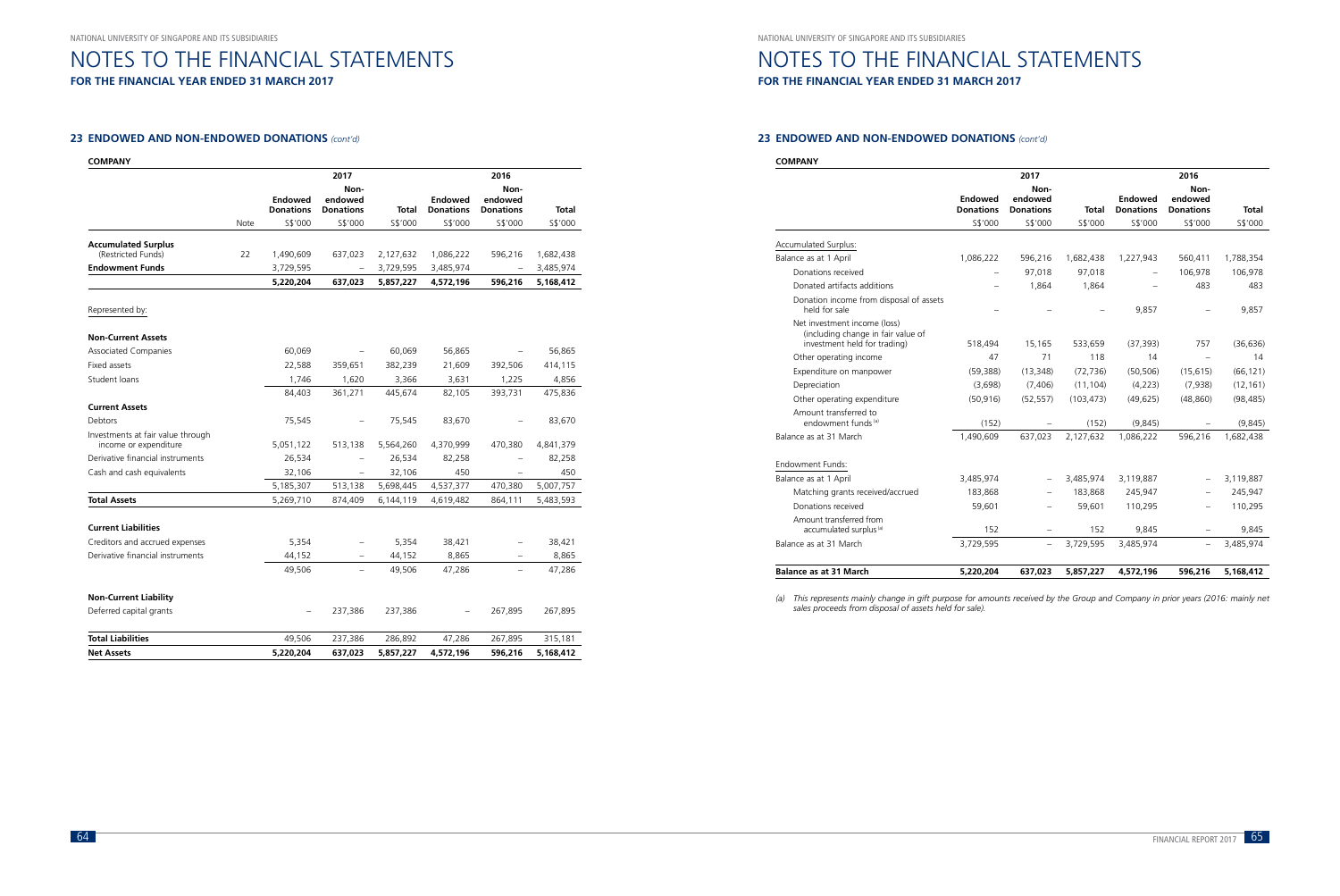#### **24 FUNDS MANAGED ON BEHALF OF GOVERNMENT MINISTRY**

Pursuant to the Tuition Fee Loan (TFL), Study Loan (SL) and Overseas Student Program Loan – 50% funded by MOE (OSP) schemes, the Group acts as agent for these loan schemes and the Government Ministry as the financier providing the funds.

| 2017<br>S\$'000 | 2016<br>S\$'000 |
|-----------------|-----------------|
|                 |                 |
|                 |                 |
|                 |                 |
| 292,924         | 249,402         |
| 83,798          | 119,188         |
| 4,799           | 4,947           |
| (75, 924)       | (75,000)        |
| (2, 423)        | (666)           |
| (4,799)         | (4, 947)        |
| 298,375         | 292.924         |
|                 |                 |

| Represented by:                                  |         |         |
|--------------------------------------------------|---------|---------|
| Student loans - TFL, SL and OSP                  | 298.674 | 293.334 |
| Net assets                                       | 298.674 | 293.334 |
| Less: Amount receivable from Government Ministry | (299)   | (410)   |
|                                                  | 298,375 | 292.924 |

#### **25 TRANSFER BETWEEN DESIGNATED GENERAL FUNDS AND RESTRICTED FUNDS**

|                                                                                                |                                              | <b>GROUP AND COMPANY</b>          |                                              |                                   |  |  |  |
|------------------------------------------------------------------------------------------------|----------------------------------------------|-----------------------------------|----------------------------------------------|-----------------------------------|--|--|--|
|                                                                                                | 31 MARCH 2017                                |                                   | 31 MARCH 2016                                |                                   |  |  |  |
|                                                                                                | <b>Designated</b><br>General<br><b>Funds</b> | <b>Restricted</b><br><b>Funds</b> | <b>Designated</b><br>General<br><b>Funds</b> | <b>Restricted</b><br><b>Funds</b> |  |  |  |
|                                                                                                | S\$'000                                      | S\$'000                           | S\$'000                                      | S\$'000                           |  |  |  |
| Interfund transactions between Designated General Funds<br>and Restricted Funds <sup>(a)</sup> | 30.495                                       | (30, 495)                         | 19.758                                       | (19, 758)                         |  |  |  |
| Transfer between Designated General Funds and Restricted Funds <sup>(b)</sup>                  | 82,373                                       | (82, 373)                         | 83,852                                       | (83, 852)                         |  |  |  |
|                                                                                                | 112,868                                      | (112, 868)                        | 103,610                                      | (103, 610)                        |  |  |  |

(a) This relates mainly to interfund transactions between Restricted Funds and funds maintained for selffinancing activities under Designated General Funds.

(b) This relates mainly to transfer of funds from research projects (Restricted Funds) to a central pool (Designated General Funds) for indirect overheads recovery and to self-financing funds (Designated General Funds) for unspent grant balances as agreed by the grantors.

### NOTES TO THE FINANCIAL STATEMENTS **FOR THE FINANCIAL YEAR ENDED 31 MARCH 2017**

#### **26 OTHER INCOME**

|                                                       |         | <b>GROUP</b><br>COMPANY |         |         |
|-------------------------------------------------------|---------|-------------------------|---------|---------|
|                                                       | 2017    | 2016                    | 2017    | 2016    |
|                                                       | S\$'000 | S\$'000                 | S\$'000 | S\$'000 |
| Donations received                                    | 97.020  | 106.989                 | 97,018  | 106,978 |
| Donation income from disposal of assets held for sale | -       | 9,857                   | $\sim$  | 9,857   |
| Rental income and student hostel residential fees     | 93,630  | 94,494                  | 93,630  | 92,516  |
| Courses and conference fees                           | 45.434  | 39,860                  | 45,308  | 39,545  |
| Clinical fees/consultancy fees                        | 13,658  | 14,133                  | 13,658  | 14,133  |
| Jobs credit received                                  | 12.572  | 13,013                  | 12,572  | 13,013  |
| Proceeds from insurers                                | 12,449  | 3,631                   | 12,449  | 3,631   |
| Sponsorships received                                 | 7.252   | 5.082                   | 7.252   | 5,082   |
| Others                                                | 54.289  | 45.611                  | 51,347  | 44,436  |
|                                                       | 336,304 | 332,670                 | 333,234 | 329,191 |

#### **27 EXPENDITURE ON MANPOWER**

|                                            |           | <b>GROUP</b> |           | <b>COMPANY</b> |  |
|--------------------------------------------|-----------|--------------|-----------|----------------|--|
|                                            | 2017      | 2016         | 2017      | 2016           |  |
|                                            | S\$'000   | S\$'000      | S\$'000   | S\$'000        |  |
| Wages and salaries                         | 1.170.467 | 1,115,460    | 1.148.155 | 1,095,508      |  |
| Employer's contribution to Provident Funds | 90,148    | 84,009       | 90,090    | 82,322         |  |
| Other staff benefits                       | 32,617    | 30,107       | 32,450    | 29,765         |  |
|                                            | 1,293,232 | 1,229,576    | 1,270,695 | 1,207,595      |  |

#### **28 KEY MANAGEMENT PERSONNEL COMPENSATION**

The compensation for twenty-one (2016: twenty-two) key management personnel (includes the remuneration of an executive trustee) are as follows:

|                          |         | <b>GROUP AND COMPANY</b> |
|--------------------------|---------|--------------------------|
|                          | 2017    | 2016                     |
|                          | S\$'000 | S\$'000                  |
| Short-term benefits      | 14,174  | 14,297                   |
| Post-employment benefits | 241     | 327                      |
|                          | 14,415  | 14,624                   |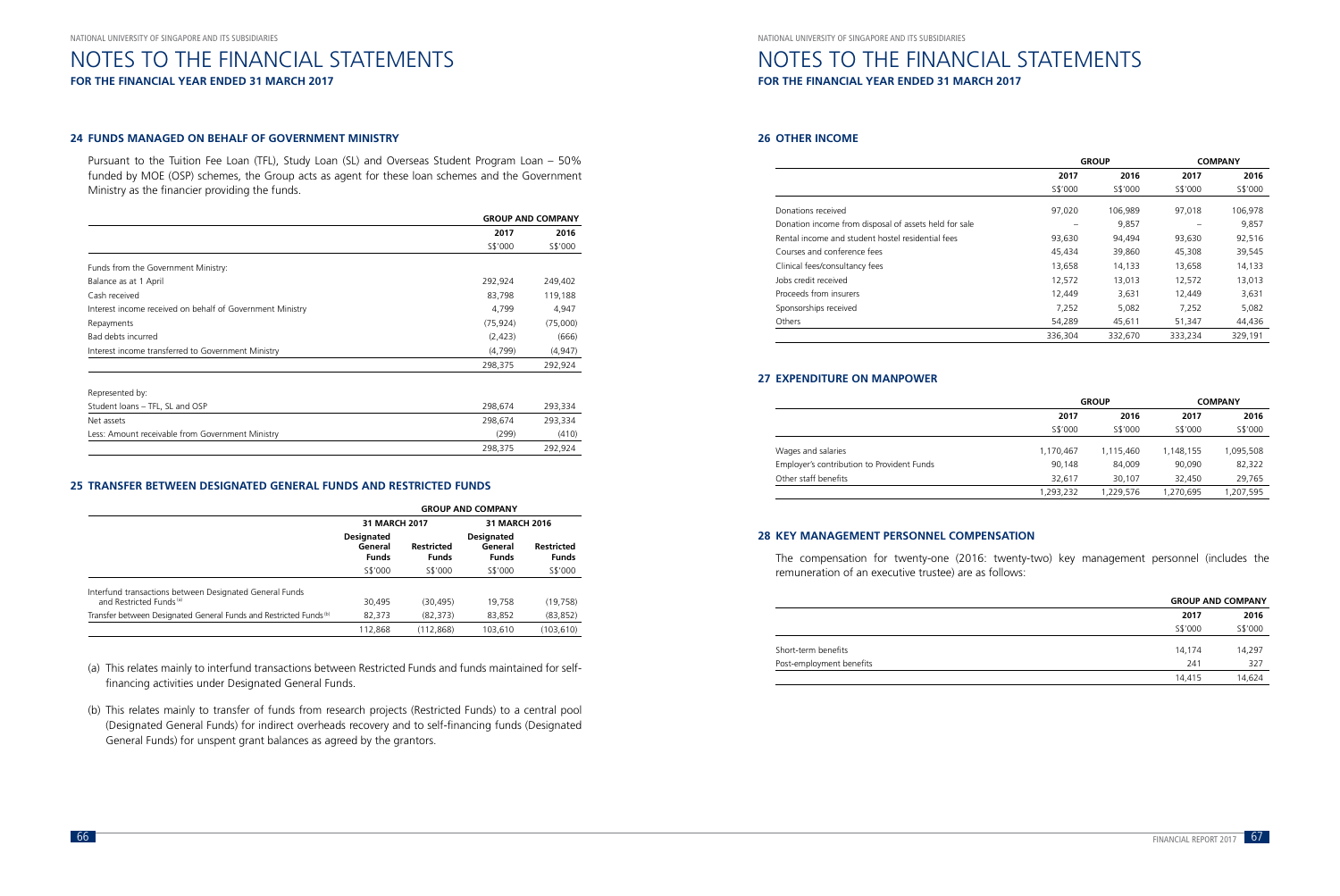#### **29 NET INVESTMENT INCOME (LOSS)**

|                                                                                          |         | <b>GROUP</b><br><b>COMPANY</b> |         |           |
|------------------------------------------------------------------------------------------|---------|--------------------------------|---------|-----------|
|                                                                                          | 2017    | 2016                           | 2017    | 2016      |
|                                                                                          | S\$'000 | S\$'000                        | S\$'000 | S\$'000   |
| Interest income                                                                          | 17,317  | 20,691                         | 17,083  | 20,496    |
| Dividend income                                                                          | 60,011  | 58,785                         | 60,011  | 58,780    |
| Net gain on sale of investments at fair value through income<br>or expenditure ("FVTIE") | 21,954  | 17,927                         | 21,954  | 17,927    |
| Net gain on sale of available-for-sale investments                                       | 605     | 263                            |         |           |
| Impairment loss on available-for-sale investments                                        | (168)   | (804)                          |         |           |
| Transfer from fair value reserve on sale of<br>available-for-sale investments            | 636     |                                |         |           |
| Net foreign currency exchange gains (losses)                                             | 37,747  | (88, 677)                      | 37,747  | (88, 677) |
| Change in fair value of investments at FVTIE due to<br>foreign currency changes          | 46,423  | 23,408                         | 46,423  | 23,408    |
|                                                                                          | 84,170  | (65, 269)                      | 84,170  | (65, 269) |
| Change in fair value of investments at FVTIE due to price change                         | 444,402 | (61, 681)                      | 444,402 | (61, 681) |
|                                                                                          | 628,927 | (30,088)                       | 627,620 | (29, 747) |

#### **30 DEFICIT BEFORE GRANTS**

This is arrived at after taking in:

|                                                                      |         | <b>GROUP</b> |         | COMPANY |  |
|----------------------------------------------------------------------|---------|--------------|---------|---------|--|
|                                                                      | 2017    | 2016         | 2017    | 2016    |  |
|                                                                      | S\$'000 | S\$'000      | S\$'000 | S\$'000 |  |
| Bad and doubtful debts                                               | 1,440   | 835          | 1.440   | 835     |  |
| Rental expenses                                                      | 10,183  | 7,146        | 9,544   | 7,146   |  |
| Borrowing costs expensed off <sup>(a)</sup>                          | 14,826  | 10,542       | 14,826  | 10,542  |  |
| Loss on disposal of fixed and intangible assets                      | 4,248   | 4,617        | 4.246   | 4,602   |  |
| Research and development costs                                       | 621,013 | 559,490      | 621,013 | 559,490 |  |
| (a) Borrowing costs incurred during the year is analysed as follows: |         |              |         |         |  |
| Interest on fixed rate notes                                         | 16,716  | 14,358       | 16,716  | 14,358  |  |
| Interest on fixed rate term loan                                     |         | 966          |         | 966     |  |
| Less: amounts included in cost of qualifying fixed assets            | (1,890) | (4,782)      | (1,890) | (4,782) |  |
| Borrowing costs expensed off                                         | 14,826  | 10,542       | 14,826  | 10,542  |  |
|                                                                      |         |              |         |         |  |

During the year ended 31 March 2017, interest cost of the Group amounting to S\$1,890,000 (2016: S\$4,782,000) was capitalised as capital work-in-progress at 1.7% (2016: 1.7%) per annum.

### NOTES TO THE FINANCIAL STATEMENTS **FOR THE FINANCIAL YEAR ENDED 31 MARCH 2017**

#### **31 OPERATING GRANTS**

|                                                         | <b>GROUP</b> |           | <b>COMPANY</b> |           |
|---------------------------------------------------------|--------------|-----------|----------------|-----------|
|                                                         | 2017         | 2016      | 2017           | 2016      |
|                                                         | S\$'000      | S\$'000   | S\$'000        | S\$'000   |
| (a) Operating Grants (Government)                       |              |           |                |           |
| Operating grants utilised during the year               | 1.371.446    | 1.314.051 | 1.349.946      | 1.293.416 |
| Amount transferred to deferred capital grants (Note 21) | (75, 292)    | (61, 413) | (75, 134)      | (61, 226) |
|                                                         | 1,296,154    | 1,252,638 | 1,274,812      | 1,232,190 |
| (b) Operating Grants (Others)                           |              |           |                |           |
| Operating grants utilised during the year               | 279,825      | 300,709   | 277,819        | 297,824   |
| Amount transferred to deferred capital grants (Note 21) | (16, 301)    | (20, 549) | (15, 887)      | (19, 728) |
|                                                         | 263,524      | 280.160   | 261,932        | 278.096   |
|                                                         |              |           |                |           |

#### **32 INCOME TAX**

Income tax varies from the amount of income tax determined by applying the Singapore income tax rate of 17% (2016: 17%) to surplus before income tax as a result of the following differences:

|                                                     | <b>GROUP</b> |          | <b>COMPANY</b> |          |
|-----------------------------------------------------|--------------|----------|----------------|----------|
|                                                     | 2017         | 2016     | 2017           | 2016     |
|                                                     | S\$'000      | S\$'000  | S\$'000        | S\$'000  |
| Surplus for the year before income tax              | 656,883      | 52,113   | 654.994        | 45,589   |
| Income tax expense calculated at statutory tax rate | 111,670      | 8,859    | 111,349        | 7,750    |
| Income not subject to tax                           | (111, 642)   | (8, 815) | (111, 349)     | (7, 750) |
| Tax effect of share of results of associates        | (99)         | (1, 113) |                |          |
| Others                                              | 71           | 1.069    |                |          |
|                                                     |              |          |                |          |

As the Company and its subsidiary, NUS High School of Mathematics and Science are charities registered under the Charities Act, their income is not subject to tax under Section 13 of the Singapore Income Tax Act. NUS America, Inc, another subsidiary of the Company, is also not subject to tax as it is a nonprofit public benefit corporation registered in America.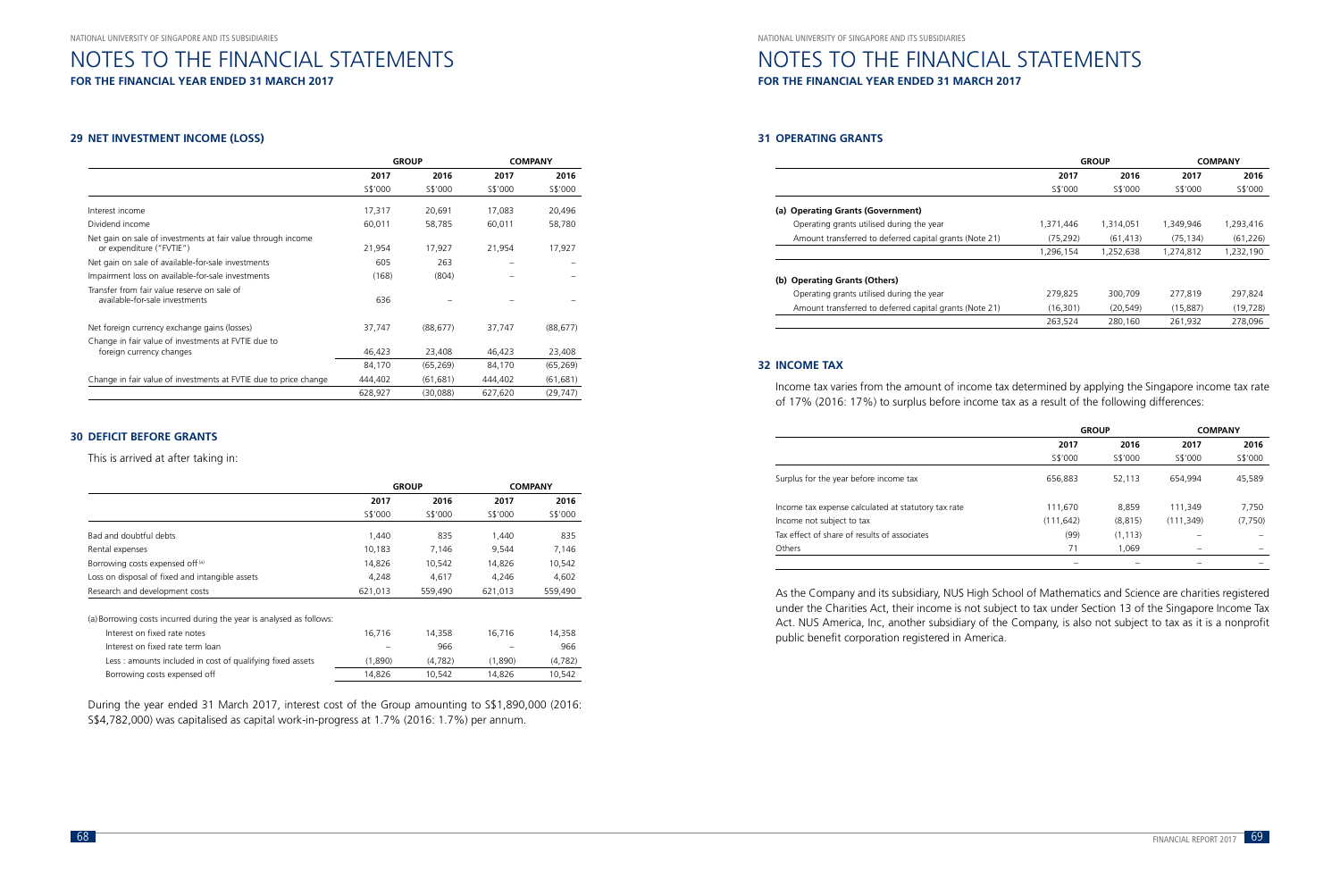#### **33 SURPLUS FOR THE YEAR**

The surplus for the year in the Statement of Comprehensive Income of the Group and Company of S\$656,883,000 (2016: S\$52,113,000) and S\$654,994,000 (2016: S\$45,589,000) respectively includes the following:

|                                                                              | <b>GROUP</b> |          | <b>COMPANY</b> |           |
|------------------------------------------------------------------------------|--------------|----------|----------------|-----------|
|                                                                              | 2017         | 2016     | 2017           | 2016      |
|                                                                              | S\$'000      | S\$'000  | S\$'000        | S\$'000   |
| Non-endowed donations                                                        | 97.020       | 106.989  | 97.018         | 106.978   |
| Net investment income (loss) (include change in fair value<br>of investment) | 628.927      | (30,088) | 627.620        | (29, 747) |
|                                                                              | 725.947      | 76.901   | 724,638        | 77.231    |

#### **34 COMMITMENTS**

#### **a) Capital Commitments**

Commitments by the Group in respect of equipment and expansion of the facilities, not provided for in the financial statements, are as follows:

|                               |         | <b>GROUP AND COMPANY</b> |  |
|-------------------------------|---------|--------------------------|--|
|                               | 2017    | 2016                     |  |
|                               | S\$'000 | S\$'000                  |  |
| Authorised and contracted for | 346.742 | 258,556                  |  |

#### **b) Operating Lease Commitments – as Lessee**

|                                                                                     | <b>GROUP AND COMPANY</b> |         |
|-------------------------------------------------------------------------------------|--------------------------|---------|
|                                                                                     | 2017                     | 2016    |
|                                                                                     | S\$'000                  | S\$'000 |
| Minimum lease payments under operating leases included in the income or expenditure | 325                      | 1.354   |

At the end of the reporting period, commitments in respect of non-cancellable operating leases for the rental of offices and contract on security services are as follows:

| Future minimum lease payments payable: |       |     |
|----------------------------------------|-------|-----|
| Within one year                        | 1.004 | 234 |
| Within second to fifth year inclusive  | 78    |     |
|                                        | 1.082 | 357 |

Operating lease payments represent rentals payable by the Group for certain office properties which are fixed for an average of 2 years (2016: 2 years).

### NOTES TO THE FINANCIAL STATEMENTS **FOR THE FINANCIAL YEAR ENDED 31 MARCH 2017**

#### **34 COMMITMENTS** *(cont'd)*

#### **c) Operating Lease Commitments - as Lessor**

At the end of the reporting period, commitments in respect of non-cancellable operating leases for the rental of premises are as follows:

|                                           |         | <b>GROUP AND COMPANY</b> |  |
|-------------------------------------------|---------|--------------------------|--|
|                                           | 2017    | 2016                     |  |
|                                           | S\$'000 | S\$'000                  |  |
| Future minimum lease payments receivable: |         |                          |  |
| Within one year                           | 4,097   | 3,390                    |  |
| After one year                            | 7.169   | 2,996                    |  |
|                                           | 11,266  | 6,386                    |  |

Operating lease payments represent rentals receivable by the Group for rental of premises with remaining lease terms ranging from 1 to 7 years (2016: 1 to 7 years).

#### **35 RELATED PARTIES TRANSACTIONS**

Parties are considered to be related if one party has the ability to control the other party or exercise significant influence over the other party in making financial and operating decisions.

The Group receives grants from the Ministry of Education (MOE) to fund its operations and is subject to certain controls set by MOE.

Hence, other government-controlled enterprises are considered related parties of the Group. Many of the Group's transactions and arrangements are with related parties and the effect of these on the basis determined between the parties is reflected in these financial statements. For related parties debtors and creditors balances, the terms of these balances are disclosed in the respective notes to the financial statements.

There were transactions with corporations in which certain trustees have the ability to control or exercise significant influence.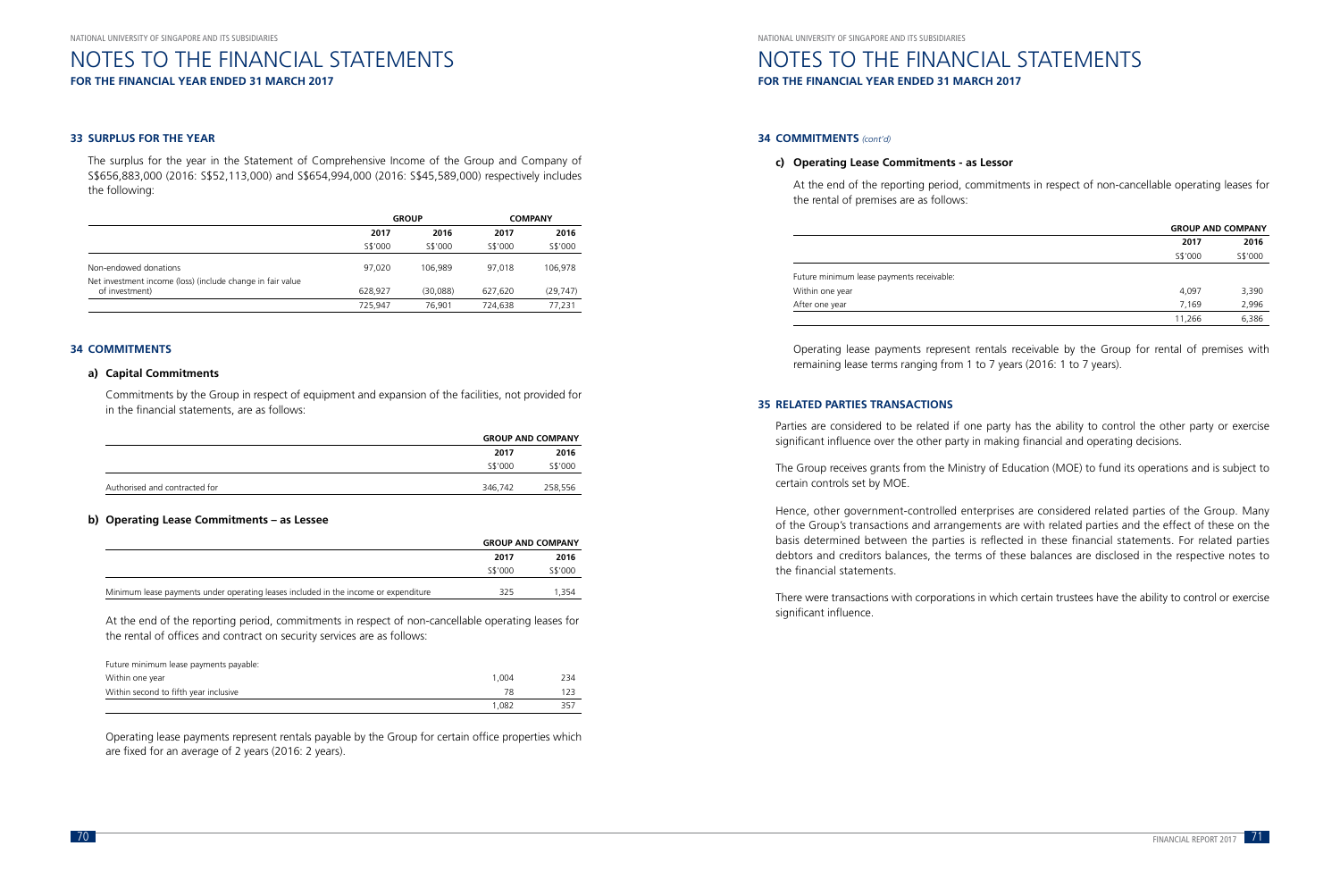#### **35 RELATED PARTIES TRANSACTIONS** *(cont'd)*

Details of significant balances and transactions between the related parties are described below:

|                                                                                                                                                              |           | <b>GROUP</b> |           | <b>COMPANY</b> |  |
|--------------------------------------------------------------------------------------------------------------------------------------------------------------|-----------|--------------|-----------|----------------|--|
|                                                                                                                                                              | 2017      | 2016         | 2017      | 2016           |  |
|                                                                                                                                                              | S\$'000   | S\$'000      | S\$'000   | S\$'000        |  |
| Government-controlled enterprises and companies within the Group                                                                                             |           |              |           |                |  |
| <b>Balances</b>                                                                                                                                              |           |              |           |                |  |
| Debtors                                                                                                                                                      | 436,205   | 407,029      | 435,889   | 406,747        |  |
| Amount owing by subsidiary companies                                                                                                                         |           |              | 921       | 889            |  |
| Long-term loan to subsidiary company                                                                                                                         | -         |              | 250       | 250            |  |
| Creditors and accrued expenses                                                                                                                               | 914       | 1,632        | 914       | 1,632          |  |
| Amount owing to subsidiary company                                                                                                                           |           |              | 26,156    | 25,937         |  |
| Deferred capital grants                                                                                                                                      | 1,597,937 | 1,875,924    | 1,596,968 | 1,874,790      |  |
| Grants received in advance                                                                                                                                   | 365,906   | 458,463      | 360,135   | 452,854        |  |
| <b>Transactions</b>                                                                                                                                          |           |              |           |                |  |
| Endowed donations                                                                                                                                            | 290       | 2,370        | 290       | 2,370          |  |
| Non-endowed donations                                                                                                                                        | 27,257    | 5,409        | 27,257    | 5,409          |  |
| Other income                                                                                                                                                 | 20,858    | 18,892       | 20,858    | 18,892         |  |
| Other operating expenditure                                                                                                                                  | 70,255    | 80,706       | 70,255    | 80,706         |  |
| Operating/capital grants received                                                                                                                            | 2,040,753 | 1,984,625    | 2,019,229 | 1,962,226      |  |
|                                                                                                                                                              |           |              |           |                |  |
| Corporations in which trustees have the ability to control or exercise significant influence (including donations received from trustees)<br><b>Balances</b> |           |              |           |                |  |
| Debtors                                                                                                                                                      | 175       | 44           | 175       | 44             |  |
| Creditors and accrued expenses                                                                                                                               | 14        | 109          | 14        | 109            |  |
| <b>Transactions</b>                                                                                                                                          |           |              |           |                |  |
|                                                                                                                                                              |           |              |           |                |  |
| <b>Endowed donations</b>                                                                                                                                     | 752       | 1,363        | 752       | 1,363          |  |
| Non-endowed donations                                                                                                                                        | 2,451     | 24,029       | 2,451     | 24,029         |  |
| Other income                                                                                                                                                 | 1,018     | 441          | 1,018     | 441            |  |
| Other operating expenditure                                                                                                                                  | 1,210     | 1,113        | 1,210     | 1,113          |  |
| Operating/capital grants received                                                                                                                            | 139       | 102          | 139       | 102            |  |

#### **36 FUNDS HELD IN TRUST**

The Group acts as a trustee to the Derek Hewett Foundation 2009 (The Foundation), which was constituted by a trust deed dated 21 January 2010. The Foundation is a charity registered under the Charities Act.

The Foundation was established with the object of providing education for students of the Group through the award of bursaries.

Separate bank account has been set up to account for funds under the Foundation. The Group will maintain the bank balance and make payments on behalf of the Foundation. As at the reporting period ended 31 March 2017, the fund balance held in trust by the Group is S\$48,640 (2016: S\$3,617).

### NOTES TO THE FINANCIAL STATEMENTS **FOR THE FINANCIAL YEAR ENDED 31 MARCH 2017**

#### **37 COMPARATIVE INFORMATION**

Previously, the Group presented student tuition fee loans, study loans, 50% of overseas student programme loans and advances from Government Ministries for student loans at gross amounts as the assets and liabilities in the Statement of Financial Position. During the financial year, the Group has reviewed the accounting treatment of the student loan schemes and reclassified its assets and liabilities balances relating to these loan schemes and reflected these amounts as the funds' net assets managed on behalf of the Government Ministry and funds managed on behalf of the Government Ministry respectively since the Group is deemed to be acting as an agent to the Government Ministry in the administration of the student loans.

The effect on the Statements of Financial Position as at 31 March 2016 is as follows:

| <b>Balances as</b>     |                                |                                              | <b>COMPANY</b>                 |  |
|------------------------|--------------------------------|----------------------------------------------|--------------------------------|--|
| previously<br>reported | <b>Balances as</b><br>restated | <b>Balances</b> as<br>previously<br>reported | <b>Balances</b> as<br>restated |  |
| S\$'000                | S\$'000                        | S\$'000                                      | S\$'000                        |  |
|                        |                                |                                              |                                |  |
|                        |                                |                                              |                                |  |
| 226,811                | 8,971                          | 226,811                                      | 8,971                          |  |
|                        |                                |                                              |                                |  |
| 78,041                 | 2,547                          | 78,041                                       | 2,547                          |  |
| 487,445                | 484,179                        | 485.712                                      | 482,446                        |  |
|                        |                                |                                              |                                |  |
| 75.494                 |                                | 75,494                                       |                                |  |
| 384,961                | 381,285                        | 382,381                                      | 378,705                        |  |
|                        |                                |                                              |                                |  |
| 217,430                |                                | 217,430                                      |                                |  |
|                        | 292,924                        |                                              | 292,924                        |  |
|                        | 293,334                        |                                              | 293,334                        |  |
|                        | (410)                          |                                              | (410)                          |  |
|                        |                                |                                              |                                |  |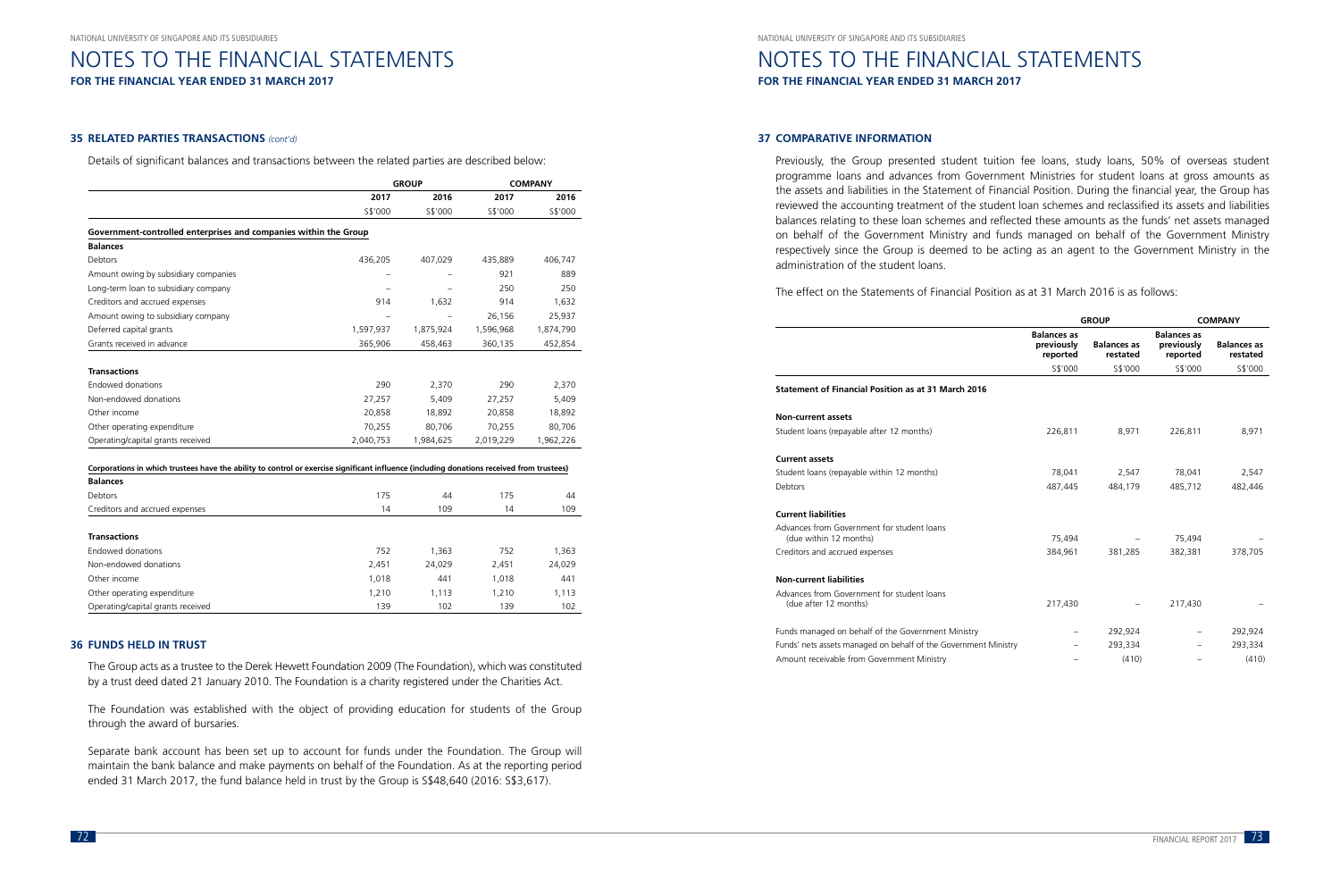#### **37 COMPARATIVE INFORMATION** *(cont'd)*

The effect on the Consolidated Statement of Cash Flows is as follows:

|                                                    |                                              | <b>GROUP</b>                   |  |  |
|----------------------------------------------------|----------------------------------------------|--------------------------------|--|--|
|                                                    | <b>Balances as</b><br>previously<br>reported | <b>Balances as</b><br>restated |  |  |
|                                                    | S\$'000                                      | S\$'000                        |  |  |
| Cash flows from operating activities               | (873, 886)                                   | (861, 027)                     |  |  |
| Cash flows from investing activities               | (901, 351)                                   | (901, 617)                     |  |  |
| Cash flows from financing activities               | 1,800,764                                    | 1,788,171                      |  |  |
| Cash and cash equivalents at beginning of the year | 728,450                                      | 728,450                        |  |  |
| Cash and cash equivalents at end of the year       | 753,977                                      | 753,977                        |  |  |

There is no impact to Statements of Comprehensive Income.

#### **38 EVENT OCCURRING AFTER THE REPORTING PERIOD**

Subsequent to year-end, to re-finance development projects under the debt-grant framework initiated by the Government, the Company issued a S\$250,000,000 5-year fixed rate note at 1.855% per annum which will mature on 2 June 2022 and bought-back & cancel the S\$250,000,000 5-year fixed rate note that is to be due 23 January 2018 at par.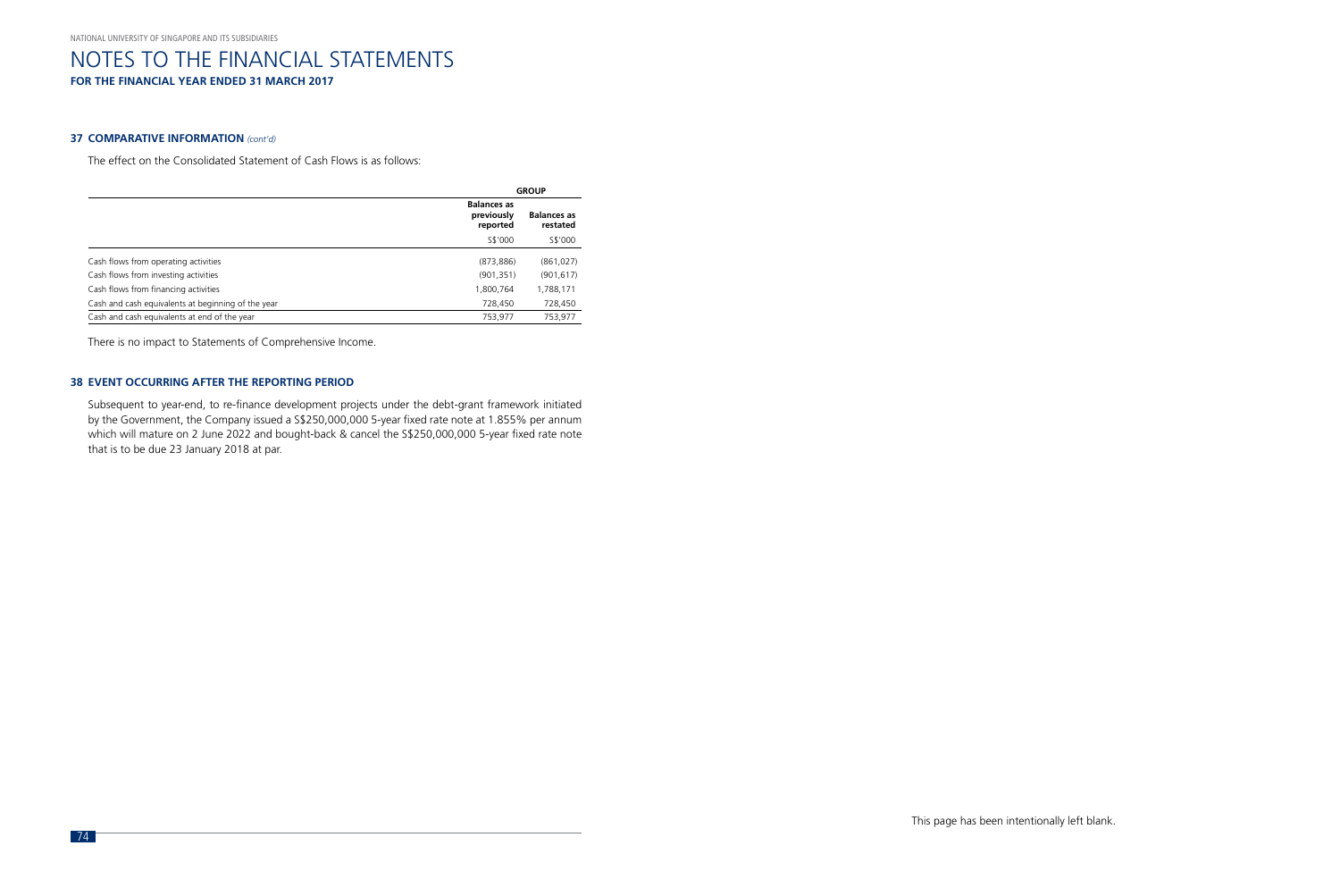